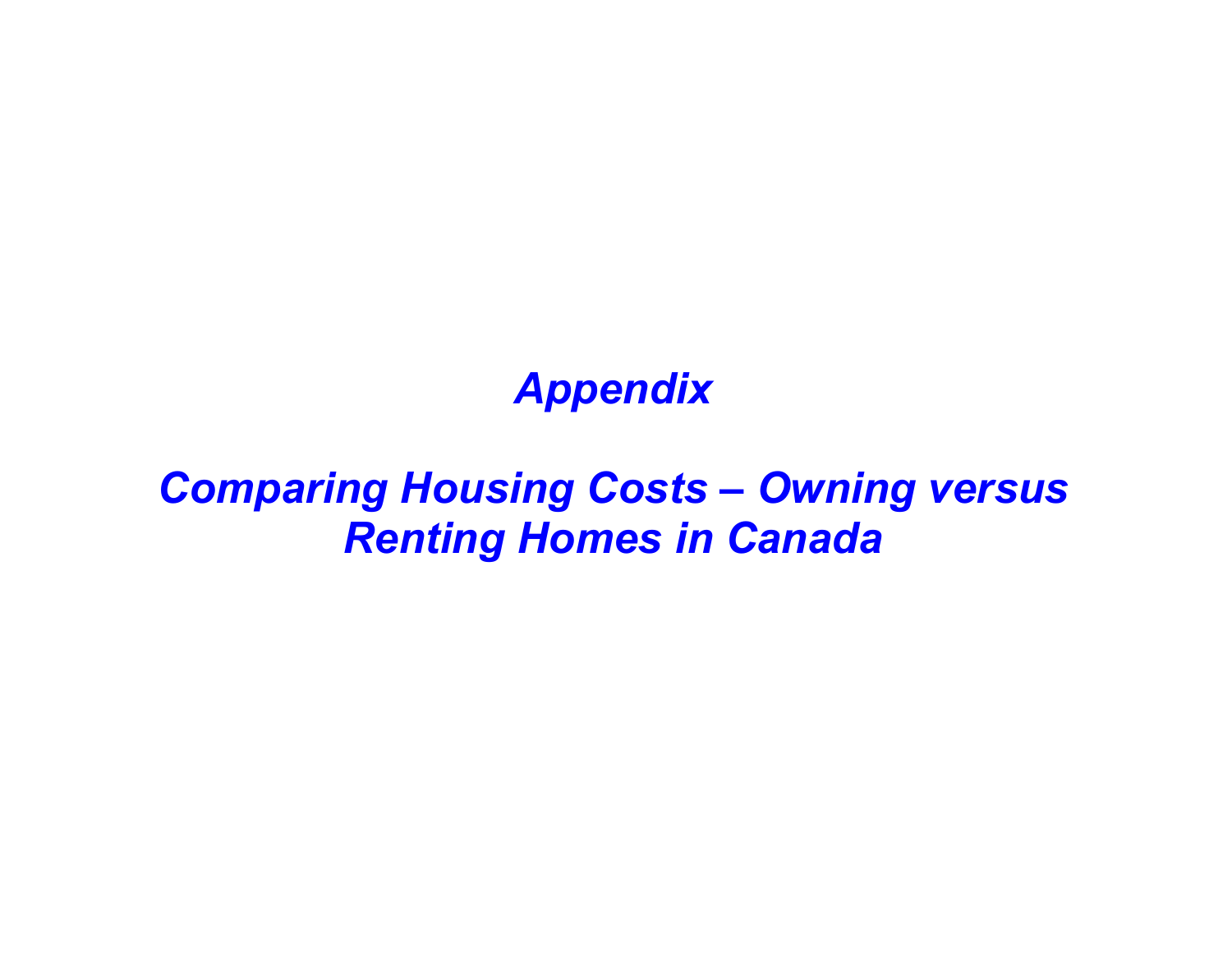

| Table A-1.1 |                      |                          |                                                          |                     |                 |               |           |                    |  |
|-------------|----------------------|--------------------------|----------------------------------------------------------|---------------------|-----------------|---------------|-----------|--------------------|--|
|             |                      |                          | Comparison of Housing Costs for 278 Cases, as of 2021-Q2 |                     |                 |               |           |                    |  |
| Region      | Area                 | City                     | <b>Dwelling Type</b>                                     | <b>Total Rental</b> | Total           | Total         | Net       | Net                |  |
|             |                      |                          |                                                          | Cost                | Ownership       | Ownership     | Ownership | Ownership          |  |
|             |                      |                          |                                                          |                     | Cost (25-year   | Cost (30-year | Cost      | Cost Exceeds       |  |
|             |                      |                          |                                                          |                     | Amortization)   | Amortization) |           | <b>Rental Cost</b> |  |
| Alberta     | Alberta              | Fort Mcmurray            | Detached Bungalow                                        | $\sqrt{$2,100}$     | \$2,311         | \$2,129       | \$1,465   |                    |  |
| Alberta     | Alberta              | Fort Mcmurray            | <b>Executive Detached Two-Storey</b>                     | \$3,106             | \$3,025         | \$2,773       | \$1,855   |                    |  |
| Alberta     | Alberta              | Fort Mcmurray            | Luxury Condominium Apartment                             | \$1,763             | \$1,858         | \$1,716       | \$1,197   |                    |  |
| Alberta     | Alberta              | Fort Mcmurray            | <b>Senior Executive</b>                                  | \$4,113             | $\sqrt{$3,475}$ | \$3,179       | \$2,099   |                    |  |
| Alberta     | Alberta              | Fort Mcmurray            | <b>Standard Condominium Apartment</b>                    | \$1,428             | \$1,543         | \$1,435       | \$1,041   |                    |  |
| Alberta     | Alberta              | Fort Mcmurray            | <b>Standard Townhouse</b>                                | \$1.924             | \$1.991         | \$1.854       | \$1,353   |                    |  |
| Alberta     | Alberta              | Fort Mcmurray            | <b>Standard Two-Storey</b>                               | \$2,637             | \$2,636         | \$2,420       | \$1,631   |                    |  |
| Alberta     | Alberta              | Fort Saskatchewan        | Detached Bungalow                                        | \$2,218             | \$2,011         | \$1,865       | \$1,333   |                    |  |
| Alberta     | Alberta              | Fort Saskatchewan        | <b>Executive Detached Two-Storev</b>                     | \$2,417             | \$2,456         | \$2,264       | \$1,565   |                    |  |
| Alberta     | Alberta              | Fort Saskatchewan        | <b>Senior Executive</b>                                  | \$2,916             | \$3,086         | \$2,841       | \$1,949   |                    |  |
| Alberta     | Alberta              | Fort Saskatchewan        | <b>Standard Condominium Apartment</b>                    | \$1,383             | \$1,246         | \$1,171       | \$900     |                    |  |
| Alberta     | Alberta              | Fort Saskatchewan        | <b>Standard Townhouse</b>                                | \$1,610             | \$1,509         | \$1,427       | \$1,127   |                    |  |
| Alberta     | Alberta              | Fort Saskatchewan        | <b>Standard Two-Storey</b>                               | \$2,218             | \$2,130         | \$1,969       | \$1,382   |                    |  |
| Alberta     | <b>Edmonton Area</b> | Sherwood Park            | Detached Bungalow                                        | \$2,068             | \$2,218         | \$2,055       | \$1,460   |                    |  |
| Alberta     | <b>Edmonton Area</b> | <b>Sherwood Park</b>     | <b>Executive Detached Two-Storey</b>                     | \$2,417             | \$2.729         | \$2,518       | \$1,746   |                    |  |
| Alberta     | <b>Edmonton Area</b> | Sherwood Park            | Luxury Condominium Apartment                             | \$1,790             | \$1,833         | \$1,705       | \$1,240   |                    |  |
| Alberta     | <b>Edmonton Area</b> | Sherwood Park            | Senior Executive                                         | \$3,414             | \$3,700         | \$3,392       | \$2,266   |                    |  |
| Alberta     | <b>Edmonton Area</b> | <b>Sherwood Park</b>     | <b>Standard Condominium Apartment</b>                    | \$1,582             | \$1,670         | \$1,559       | \$1,152   |                    |  |
| Alberta     | <b>Edmonton Area</b> | <b>Sherwood Park</b>     | <b>Standard Townhouse</b>                                | \$1,610             | \$1,670         | \$1,572       | \$1,218   |                    |  |
| Alberta     | <b>Edmonton Area</b> | Sherwood Park            | <b>Standard Two-Storey</b>                               | \$2,068             | \$2,342         | \$2,171       | \$1,544   |                    |  |
| Atlantic    | <b>New Brunswick</b> | Fredericton              | Detached Bungalow                                        | \$1,470             | \$1,811         | \$1,680       | \$1,204   |                    |  |
| Atlantic    | <b>New Brunswick</b> | Fredericton              | <b>Executive Detached Two-Storey</b>                     | \$2,218             | \$2,429         | \$2,237       | \$1,534   |                    |  |
| Atlantic    | <b>New Brunswick</b> | Fredericton              | Luxury Condominium Apartment                             | \$1,797             | \$2,378         | \$2,240       | \$1,736   |                    |  |
| Atlantic    | <b>New Brunswick</b> | Fredericton              | <b>Senior Executive</b>                                  | \$2,218             | \$2.859         | \$2.624       | \$1,763   |                    |  |
| Atlantic    | <b>New Brunswick</b> | Fredericton              | <b>Standard Condominium Apartment</b>                    | \$1,547             | \$1,850         | \$1,764       | \$1,447   |                    |  |
| Atlantic    | <b>New Brunswick</b> | Fredericton              | <b>Standard Townhouse</b>                                | \$1,367             | \$1,656         | \$1,536       | \$1,099   |                    |  |
| Atlantic    | <b>New Brunswick</b> | Fredericton              | <b>Standard Two-Storey</b>                               | \$1,595             | \$1,875         | \$1,738       | \$1,238   |                    |  |
| Atlantic    | Newfoundland         | St. John's - east end    | Detached Bungalow                                        | \$3,552             | \$1,762         | \$1,632       | \$1,159   |                    |  |
| Atlantic    | Newfoundland         | St. John's - Mount Pearl | Detached Bungalow                                        | \$3,552             | \$1,923         | \$1,779       | \$1,252   |                    |  |
| Atlantic    | Newfoundland         | St. John's - west        | Detached Bungalow                                        | \$2,488             | \$1,682         | \$1,559       | \$1,110   |                    |  |
| Atlantic    | Newfoundland         | St. John's - east end    | <b>Executive Detached Two-Storey</b>                     | \$5,148             | \$2,671         | \$2,450       | \$1,642   |                    |  |
| Atlantic    | Newfoundland         | St. John's - Mount Pearl | <b>Executive Detached Two-Storey</b>                     | \$4,616             | \$2,492         | \$2,292       | \$1,562   |                    |  |
| Atlantic    | Newfoundland         | St. John's - west        | <b>Executive Detached Two-Storey</b>                     | \$4.616             | \$2.531         | \$2.327       | \$1,584   |                    |  |
| Atlantic    | Newfoundland         | St. John's - east end    | Luxury Condominium Apartment                             | \$4,555             | \$2,345         | \$2,187       | \$1,609   |                    |  |
| Atlantic    | Newfoundland         | St. John's - Mount Pearl | Luxury Condominium Apartment                             | \$3,490             | \$1,975         | \$1,852       | \$1,402   |                    |  |
| Atlantic    | Newfoundland         | St. John's - east end    | <b>Senior Executive</b>                                  | \$5,148             | \$3,252         | \$2,969       | \$1,937   |                    |  |
| Atlantic    | Newfoundland         | St. John's - Mount Pearl | <b>Senior Executive</b>                                  | \$4,616             | \$2,641         | \$2,424       | \$1,630   |                    |  |
| Atlantic    | Newfoundland         | St. John's - west        | <b>Senior Executive</b>                                  | \$4,616             | \$2,748         | \$2,517       | \$1,675   |                    |  |
| Atlantic    | Newfoundland         | St. John's - east end    | <b>Standard Condominium Apartment</b>                    | \$4,022             | \$2,009         | \$1,887       | \$1,442   |                    |  |
| Atlantic    | Newfoundland         | St. John's - Mount Pearl | <b>Standard Condominium Apartment</b>                    | \$3,490             | \$1,952         | \$1,832       | \$1,393   |                    |  |
| Atlantic    | Newfoundland         | St. John's - west        | <b>Standard Condominium Apartment</b>                    | \$3,490             | \$1,915         | \$1,800       | \$1,377   |                    |  |
| Atlantic    | Newfoundland         | St. John's - east end    | <b>Standard Townhouse</b>                                | \$2,396             | \$1,623         | \$1,532       | \$1,202   |                    |  |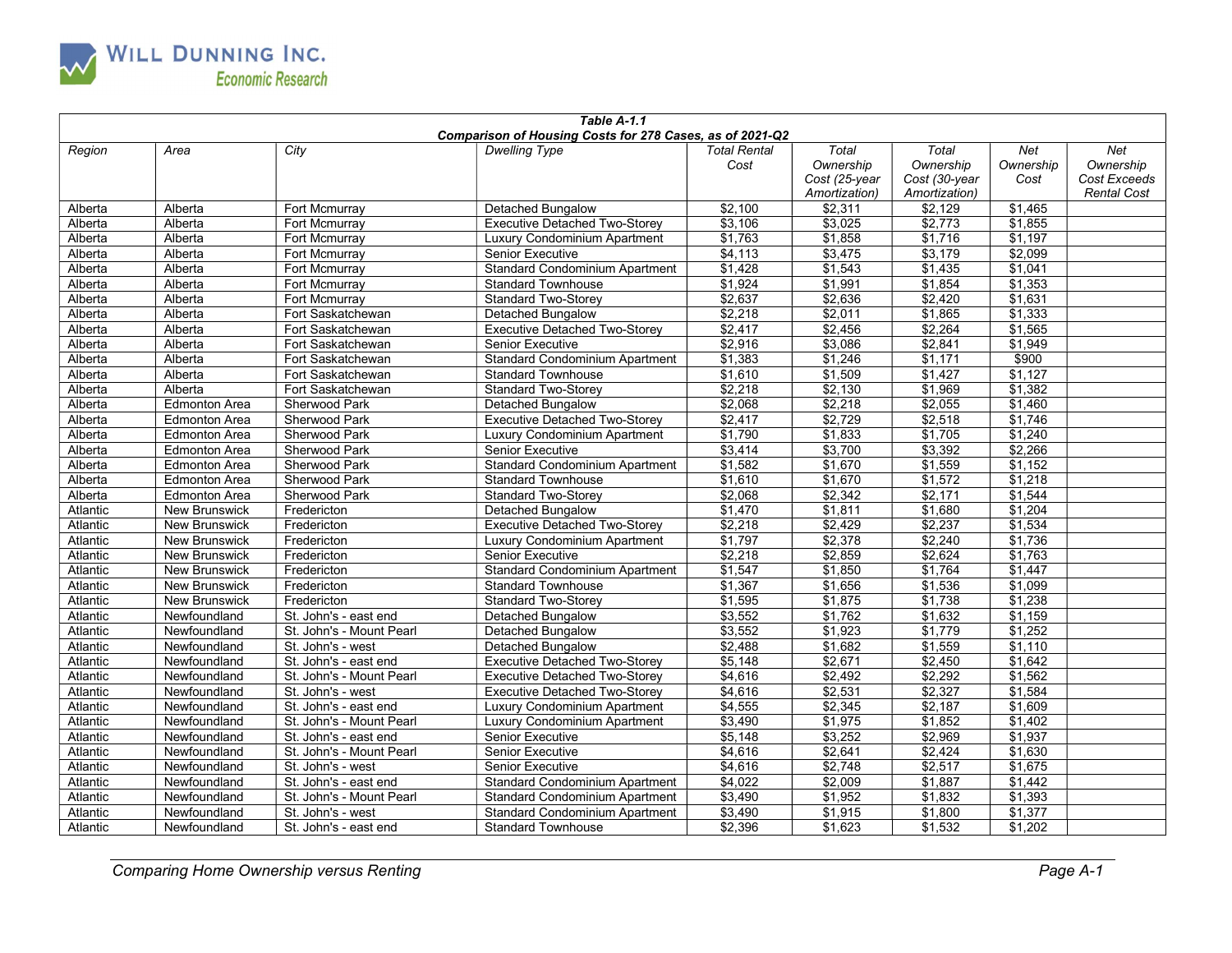

| Table A-1.2 |                         |                          |                                                                 |                     |                |               |           |                    |
|-------------|-------------------------|--------------------------|-----------------------------------------------------------------|---------------------|----------------|---------------|-----------|--------------------|
|             |                         |                          | <b>Comparison of Housing Costs for 278 Cases, as of 2021-Q2</b> |                     |                |               |           |                    |
| Region      | Area                    | City                     | <b>Dwelling Type</b>                                            | <b>Total Rental</b> | Total          | Total         | Net       | Net                |
|             |                         |                          |                                                                 | Cost                | Ownership      | Ownership     | Ownership | Ownership          |
|             |                         |                          |                                                                 |                     | Cost (25-year  | Cost (30-year | Cost      | Cost Exceeds       |
|             |                         |                          |                                                                 | \$1,864             | Amortization)  | Amortization) | \$1,217   | <b>Rental Cost</b> |
| Atlantic    | Newfoundland            | St. John's - Mount Pearl | <b>Standard Townhouse</b>                                       |                     | \$1,659        | \$1,564       |           |                    |
| Atlantic    | Newfoundland            | St. John's - west        | <b>Standard Townhouse</b>                                       | \$2,396             | \$1,636        | \$1,544       | \$1,207   |                    |
| Atlantic    | Newfoundland            | St. John's - east end    | <b>Standard Two-Storey</b>                                      | \$4,084             | \$2,284        | \$2,100       | \$1,429   |                    |
| Atlantic    | Newfoundland            | St. John's - Mount Pearl | <b>Standard Two-Storey</b>                                      | \$4,084             | \$2,244        | \$2,071       | \$1,438   |                    |
| Atlantic    | Newfoundland            | St. John's - west        | <b>Standard Two-Storey</b>                                      | \$4,084             | \$2,271        | \$2,094       | \$1,449   |                    |
| <b>BC</b>   | <b>British Columbia</b> | Kelowna                  | Detached Bungalow                                               | \$2,443             | \$3.323        | \$3.012       | \$1,874   |                    |
| BC          | <b>British Columbia</b> | Kelowna                  | <b>Executive Detached Two-Storey</b>                            | \$2,918             | \$3,964        | \$3,579       | \$2,172   |                    |
| <b>BC</b>   | <b>British Columbia</b> | Kelowna                  | Luxury Condominium Apartment                                    | \$2,405             | \$3,453        | \$3,126       | \$1,929   |                    |
| <b>BC</b>   | <b>British Columbia</b> | Kelowna                  | <b>Senior Executive</b>                                         | \$3,596             | \$4,901        | \$4,404       | \$2,589   |                    |
| <b>BC</b>   | <b>British Columbia</b> | Kelowna                  | Standard Condominium Apartment                                  | \$1,727             | \$1,891        | \$1,737       | \$1,175   |                    |
| <b>BC</b>   | <b>British Columbia</b> | Kelowna                  | <b>Standard Townhouse</b>                                       | \$2,017             | \$2,712        | \$2,476       | \$1,614   |                    |
| BC          | Vancouver Area          | North Delta              | Detached Bungalow                                               | \$2,459             | \$4,218        | \$3,806       | \$2,303   |                    |
| <b>BC</b>   | Vancouver Area          | North Delta              | <b>Executive Detached Two-Storey</b>                            | \$2,459             | \$4,109        | \$3,713       | \$2,269   |                    |
| BC          | Vancouver Area          | North Delta              | Luxury Condominium Apartment                                    | \$1,820             | \$2,203        | \$2,015       | \$1,327   |                    |
| <b>BC</b>   | Vancouver Area          | North Delta              | <b>Senior Executive</b>                                         | \$3,783             | \$5,206        | \$4,688       | \$2,795   |                    |
| <b>BC</b>   | Vancouver Area          | North Delta              | Standard Condominium Apartment                                  | \$1,423             | \$1,672        | \$1,547       | \$1,089   |                    |
| <b>BC</b>   | Vancouver Area          | North Delta              | <b>Standard Townhouse</b>                                       | \$2,304             | \$2,800        | \$2,550       | \$1,639   |                    |
| <b>BC</b>   | Vancouver Area          | North Delta              | <b>Standard Two-Storey</b>                                      | \$2,591             | \$3,738        | \$3,389       | \$2,114   |                    |
| <b>BC</b>   | Vancouver Area          | Surrey                   | <b>Detached Bungalow</b>                                        | \$2,702             | \$4,030        | \$3,638       | \$2,206   |                    |
| <b>BC</b>   | Vancouver Area          | Surrey                   | <b>Executive Detached Two-Storey</b>                            | \$2,771             | \$3,962        | \$3,579       | \$2,183   |                    |
| <b>BC</b>   | Vancouver Area          | Surrey                   | Luxury Condominium Apartment                                    | \$2,044             | \$2,715        | \$2,463       | \$1,541   |                    |
| BC          | Vancouver Area          | Surrey                   | Senior Executive                                                | \$3,952             | \$5,043        | \$4,543       | \$2,721   |                    |
| BC          | Vancouver Area          | Surrey                   | Standard Condominium Apartment                                  | \$1,349             | \$1,860        | \$1,712       | \$1,171   |                    |
| <b>BC</b>   | Vancouver Area          | Surrev                   | <b>Standard Townhouse</b>                                       | \$1.991             | \$2.660        | \$2.427       | \$1,575   |                    |
| BC          | Vancouver Area          | Surrev                   | <b>Standard Two-Storey</b>                                      | \$2,424             | \$3,467        | \$3,136       | \$1,928   |                    |
| BC          | Vancouver Area          | Vancouver West           | <b>Detached Bungalow</b>                                        | \$5.002             | \$10,405       | \$9,268       | \$5,116   | Yes                |
| <b>BC</b>   | Vancouver Area          | <b>Vancouver West</b>    | <b>Executive Detached Two-Storey</b>                            | \$6,999             | \$13,039       | \$11,605      | \$6,371   |                    |
| <b>BC</b>   | Vancouver Area          | <b>Vancouver West</b>    | Luxury Condominium Apartment                                    | \$4,094             | \$8,548        | \$7,621       | \$4,237   | Yes                |
| <b>BC</b>   | Vancouver Area          | <b>Vancouver West</b>    | <b>Senior Executive</b>                                         | \$8,331             | \$20,405       | \$18,126      | \$9,804   | Yes                |
| <b>BC</b>   | Vancouver Area          | Vancouver West           | <b>Standard Condominium Apartment</b>                           | \$2,763             | \$5,643        | \$5,052       | \$2,892   | Yes                |
| BC          | Vancouver Area          | Vancouver West           | <b>Standard Townhouse</b>                                       | \$4,181             | \$7,374        | \$6,589       | \$3,724   |                    |
| <b>BC</b>   | Vancouver Area          | Vancouver West           | <b>Standard Two-Storey</b>                                      | \$5,667             | \$11,117       | \$9,904       | \$5,475   |                    |
| <b>BC</b>   | Vancouver Area          | White Rock/South Surrey  | <b>Detached Bungalow</b>                                        | \$3,537             | \$5,306        | \$4,761       | \$2,771   |                    |
| <b>BC</b>   | Vancouver Area          | White Rock/South Surrey  | <b>Executive Detached Two-Storey</b>                            | \$3,670             | $\sqrt{4,995}$ | \$4,492       | \$2,653   |                    |
| <b>BC</b>   | Vancouver Area          | White Rock/South Surrey  | Luxury Condominium Apartment                                    | \$2,630             | \$4,186        | \$3,771       | \$2,260   |                    |
| <b>BC</b>   | Vancouver Area          | White Rock/South Surrey  | <b>Senior Executive</b>                                         | \$5,401             | \$6,652        | \$5,961       | \$3,437   |                    |
| <b>BC</b>   | Vancouver Area          | White Rock/South Surrey  | <b>Standard Condominium Apartment</b>                           | \$1,631             | \$2,138        | \$1,959       | \$1,305   |                    |
| <b>BC</b>   | Vancouver Area          | White Rock/South Surrey  | <b>Standard Townhouse</b>                                       | $\sqrt{$2,450}$     | \$2,952        | \$2,685       | \$1,709   |                    |
| <b>BC</b>   | Vancouver Area          | White Rock/South Surrey  | <b>Standard Two-Storey</b>                                      | \$3,138             | \$4,414        | \$3,976       | \$2,379   |                    |
| Ontario     | Ontario                 | Barrie                   | <b>Detached Bungalow</b>                                        | \$2,442             | \$3,416        | \$3,107       | \$1,980   |                    |
| Ontario     | Ontario                 | Barrie                   | <b>Executive Detached Two-Storey</b>                            | \$2,638             | \$3,856        | \$3,497       | \$2,187   |                    |
| Ontario     | Ontario                 | Barrie                   | Luxury Condominium Apartment                                    | \$3,193             | \$4,766        | \$4,353       | \$2,844   |                    |
|             |                         |                          |                                                                 |                     |                |               |           |                    |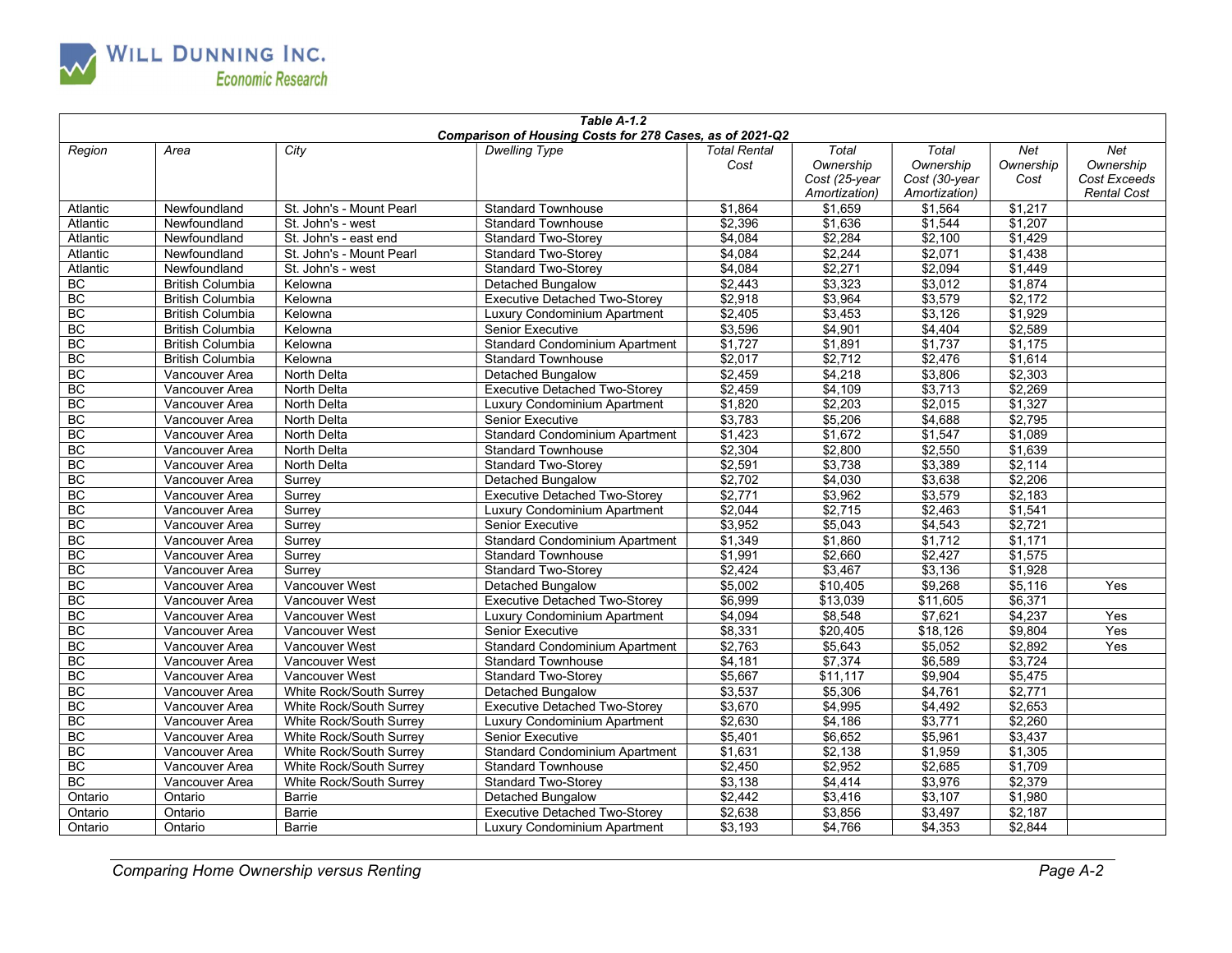

| Comparison of Housing Costs for 278 Cases, as of 2021-Q2<br><b>Total Rental</b><br>Total<br>Total<br>Region<br>City<br><b>Dwelling Type</b><br>Net<br>Net<br>Area<br>Cost<br>Ownership<br>Ownership<br>Ownership<br>Ownership<br>Cost Exceeds<br>Cost (25-year<br>Cost (30-year<br>Cost<br>Amortization)<br>Amortization)<br><b>Rental Cost</b><br>\$3,010<br><b>Senior Executive</b><br>\$3,030<br>\$5,548<br>\$5,002<br>Ontario<br>Ontario<br>Barrie<br>\$2,149<br>\$3,521<br>\$3,245<br>\$2,237<br>Yes<br>Ontario<br>Ontario<br>Barrie<br><b>Standard Condominium Apartment</b><br>\$2,060<br>\$2,614<br>\$1,738<br>\$2,853<br>Ontario<br>Ontario<br>Barrie<br><b>Standard Townhouse</b><br>\$2,508<br>\$3,025<br>\$1,930<br>\$3,325<br>Ontario<br>Ontario<br>Barrie<br><b>Standard Two-Storey</b><br>\$2,126<br>\$3,358<br>\$3,067<br>\$2,003<br>Ontario<br>Ontario<br><b>Brantford</b><br><b>Detached Bungalow</b><br>\$2,454<br>\$4,552<br>\$4,137<br>\$2,619<br>Yes<br>Ontario<br>Ontario<br><b>Brantford</b><br><b>Executive Detached Two-Storey</b><br>\$2,848<br><b>Senior Executive</b><br>\$4,950<br>\$4,494<br>\$2,831<br>Ontario<br>Ontario<br><b>Brantford</b><br>\$1,503<br>\$2,471<br>\$1,834<br><b>Brantford</b><br>\$2,645<br>Yes<br>Ontario<br>Ontario<br><b>Standard Condominium Apartment</b><br>\$1,807<br>\$3,176<br>\$2,911<br>\$1,946<br>Ontario<br>Ontario<br><b>Brantford</b><br><b>Standard Townhouse</b><br>Yes<br>\$2,257<br>$\sqrt{$3,446}$<br>\$3,147<br>\$2,055<br>Ontario<br>Ontario<br><b>Brantford</b><br><b>Standard Two-Storey</b><br>Detached Bungalow<br>\$2,510<br>\$3,856<br>\$3,490<br>\$2,152<br>Ontario<br>Ontario<br>Georgetown<br>\$2,633<br>\$4,345<br>\$2,614<br><b>Executive Detached Two-Storey</b><br>\$4,819<br>Ontario<br>Ontario<br>Georgetown<br>\$2,035<br>\$3,104<br>\$2,139<br>Ontario<br>\$3,368<br>Yes<br>Ontario<br>Georgetown<br>Luxury Condominium Apartment<br>\$3,248<br>\$4,873<br>\$2,891<br>Ontario<br>\$5,416<br>Ontario<br>Georgetown<br><b>Senior Executive</b><br>$\frac{1}{1,851}$<br>\$3,004<br>\$2,780<br>\$1,964<br>Ontario<br>Standard Condominium Apartment<br>Yes<br>Ontario<br>Georgetown<br>\$2,019<br>\$3,310<br>\$3,012<br>\$1,927<br>Ontario<br>Ontario<br>Georgetown<br><b>Standard Townhouse</b><br>\$2,264<br>\$3,579<br>\$2,195<br><b>Standard Two-Storey</b><br>\$3,959<br>Ontario<br>Ontario<br>Georgetown<br>32,967<br>\$2,277<br>\$3,259<br>\$1,903<br>Ontario<br>Ontario<br>Hamilton - east<br><b>Standard Two-Storey</b><br>\$1,962<br>\$2,199<br>\$1,473<br>Ontario<br>Ontario<br>\$2,398<br>Hamilton - centre<br><b>Standard Two-Storev</b><br>\$2,838<br>\$4,925<br>\$2,934<br>Ontario<br>Ontario<br>Dundas<br><b>Standard Two-Storey</b><br>\$5,470<br>Yes<br>\$4,259<br>\$2,585<br><b>Stony Creek</b><br><b>Standard Two-Storey</b><br>\$2,864<br>\$4,717<br>Ontario<br>Ontario<br>\$2,988<br>\$3,289<br>\$3,009<br>\$1,986<br>Ontario<br>Ontario<br>Ottawa - southern<br><b>Detached Bungalow</b><br>\$1,972<br>Ottawa - Orleans<br>\$2,731<br>\$3,256<br>\$2,980<br>Ontario<br>Ontario<br>Detached Bungalow<br>32,988<br>\$3,236<br>\$2,962<br>\$1,964<br>Ontario<br>Ottawa - eastern<br>Ontario<br><b>Detached Bungalow</b><br>\$4,658<br>\$5,451<br>\$4,932<br>\$3,038<br>Ontario<br>Ontario<br>Ottawa<br><b>Detached Bungalow</b><br>\$2,988<br>\$3,780<br>\$2,422<br>Ottawa - southern<br><b>Executive Detached Two-Storey</b><br>\$4,152<br>Ontario<br>Ontario<br>\$3,116<br>\$3,686<br>\$2,377<br>Ontario<br>Ontario<br>Ottawa - Orleans<br>\$4,044<br><b>Executive Detached Two-Storey</b><br>\$3,358<br>\$2,166<br>Ontario<br>Ontario<br>Ottawa - eastern<br>\$3,245<br>\$3,684<br><b>Executive Detached Two-Storey</b><br>\$4,915<br>\$5,629<br>\$5,088<br>\$3,113<br>Ontario<br>Ontario<br>Ottawa<br><b>Executive Detached Two-Storey</b><br>\$2,714<br>Ottawa<br>\$3,916<br>\$4,375<br>\$4,018<br>Ontario<br>Ontario<br>Luxury Condominium Apartment<br>\$2,841<br>\$3,145<br>\$4,568<br>\$4,197<br>Ontario<br>Ontario<br>Ottawa - southern<br>Luxury Condominium Apartment<br>\$4,691<br>Ottawa - Rockliffe Park<br>\$10,467<br>\$7,938<br>\$7,240<br>Ontario<br>Luxury Condominium Apartment<br>Ontario<br>\$5,429<br>\$6,647<br>\$3,946<br>Ontario<br>Ottawa<br>\$7,387<br>Ontario<br><b>Senior Executive</b><br>Ottawa - eastern<br>\$3,759<br>\$4,820<br>\$4,368<br>\$2,717<br>Ontario<br>Ontario<br><b>Senior Executive</b><br>\$2,933<br>\$3,759<br>\$5,119<br>\$4,649<br>Ontario<br>Ontario<br>Ottawa - Orleans<br><b>Senior Executive</b><br>\$3,630<br>\$5,140<br>\$4,654<br>\$2,879<br>Ontario<br>Ontario<br>Ottawa - southern<br><b>Senior Executive</b><br>\$9,819<br>Ottawa - Rockliffe Park<br>\$11,980<br>\$19,197<br>\$17,181<br>Ontario<br>Ontario<br><b>Senior Executive</b> | Table A-1.3 |         |        |                                       |         |         |         |         |     |  |
|-------------------------------------------------------------------------------------------------------------------------------------------------------------------------------------------------------------------------------------------------------------------------------------------------------------------------------------------------------------------------------------------------------------------------------------------------------------------------------------------------------------------------------------------------------------------------------------------------------------------------------------------------------------------------------------------------------------------------------------------------------------------------------------------------------------------------------------------------------------------------------------------------------------------------------------------------------------------------------------------------------------------------------------------------------------------------------------------------------------------------------------------------------------------------------------------------------------------------------------------------------------------------------------------------------------------------------------------------------------------------------------------------------------------------------------------------------------------------------------------------------------------------------------------------------------------------------------------------------------------------------------------------------------------------------------------------------------------------------------------------------------------------------------------------------------------------------------------------------------------------------------------------------------------------------------------------------------------------------------------------------------------------------------------------------------------------------------------------------------------------------------------------------------------------------------------------------------------------------------------------------------------------------------------------------------------------------------------------------------------------------------------------------------------------------------------------------------------------------------------------------------------------------------------------------------------------------------------------------------------------------------------------------------------------------------------------------------------------------------------------------------------------------------------------------------------------------------------------------------------------------------------------------------------------------------------------------------------------------------------------------------------------------------------------------------------------------------------------------------------------------------------------------------------------------------------------------------------------------------------------------------------------------------------------------------------------------------------------------------------------------------------------------------------------------------------------------------------------------------------------------------------------------------------------------------------------------------------------------------------------------------------------------------------------------------------------------------------------------------------------------------------------------------------------------------------------------------------------------------------------------------------------------------------------------------------------------------------------------------------------------------------------------------------------------------------------------------------------------------------------------------------------------------------------------------------------------------------------------------------------------------------------------------------------------------------------------------------------------------------------------------------------------------------------------------------------------------------------------------------------------------------------------------------------------------------------------------------------------------------------------------------------------------------------------------------------------------------------------------------------------------------------------------------------------------------|-------------|---------|--------|---------------------------------------|---------|---------|---------|---------|-----|--|
|                                                                                                                                                                                                                                                                                                                                                                                                                                                                                                                                                                                                                                                                                                                                                                                                                                                                                                                                                                                                                                                                                                                                                                                                                                                                                                                                                                                                                                                                                                                                                                                                                                                                                                                                                                                                                                                                                                                                                                                                                                                                                                                                                                                                                                                                                                                                                                                                                                                                                                                                                                                                                                                                                                                                                                                                                                                                                                                                                                                                                                                                                                                                                                                                                                                                                                                                                                                                                                                                                                                                                                                                                                                                                                                                                                                                                                                                                                                                                                                                                                                                                                                                                                                                                                                                                                                                                                                                                                                                                                                                                                                                                                                                                                                                                                                                                   |             |         |        |                                       |         |         |         |         |     |  |
|                                                                                                                                                                                                                                                                                                                                                                                                                                                                                                                                                                                                                                                                                                                                                                                                                                                                                                                                                                                                                                                                                                                                                                                                                                                                                                                                                                                                                                                                                                                                                                                                                                                                                                                                                                                                                                                                                                                                                                                                                                                                                                                                                                                                                                                                                                                                                                                                                                                                                                                                                                                                                                                                                                                                                                                                                                                                                                                                                                                                                                                                                                                                                                                                                                                                                                                                                                                                                                                                                                                                                                                                                                                                                                                                                                                                                                                                                                                                                                                                                                                                                                                                                                                                                                                                                                                                                                                                                                                                                                                                                                                                                                                                                                                                                                                                                   |             |         |        |                                       |         |         |         |         |     |  |
|                                                                                                                                                                                                                                                                                                                                                                                                                                                                                                                                                                                                                                                                                                                                                                                                                                                                                                                                                                                                                                                                                                                                                                                                                                                                                                                                                                                                                                                                                                                                                                                                                                                                                                                                                                                                                                                                                                                                                                                                                                                                                                                                                                                                                                                                                                                                                                                                                                                                                                                                                                                                                                                                                                                                                                                                                                                                                                                                                                                                                                                                                                                                                                                                                                                                                                                                                                                                                                                                                                                                                                                                                                                                                                                                                                                                                                                                                                                                                                                                                                                                                                                                                                                                                                                                                                                                                                                                                                                                                                                                                                                                                                                                                                                                                                                                                   |             |         |        |                                       |         |         |         |         |     |  |
|                                                                                                                                                                                                                                                                                                                                                                                                                                                                                                                                                                                                                                                                                                                                                                                                                                                                                                                                                                                                                                                                                                                                                                                                                                                                                                                                                                                                                                                                                                                                                                                                                                                                                                                                                                                                                                                                                                                                                                                                                                                                                                                                                                                                                                                                                                                                                                                                                                                                                                                                                                                                                                                                                                                                                                                                                                                                                                                                                                                                                                                                                                                                                                                                                                                                                                                                                                                                                                                                                                                                                                                                                                                                                                                                                                                                                                                                                                                                                                                                                                                                                                                                                                                                                                                                                                                                                                                                                                                                                                                                                                                                                                                                                                                                                                                                                   |             |         |        |                                       |         |         |         |         |     |  |
|                                                                                                                                                                                                                                                                                                                                                                                                                                                                                                                                                                                                                                                                                                                                                                                                                                                                                                                                                                                                                                                                                                                                                                                                                                                                                                                                                                                                                                                                                                                                                                                                                                                                                                                                                                                                                                                                                                                                                                                                                                                                                                                                                                                                                                                                                                                                                                                                                                                                                                                                                                                                                                                                                                                                                                                                                                                                                                                                                                                                                                                                                                                                                                                                                                                                                                                                                                                                                                                                                                                                                                                                                                                                                                                                                                                                                                                                                                                                                                                                                                                                                                                                                                                                                                                                                                                                                                                                                                                                                                                                                                                                                                                                                                                                                                                                                   |             |         |        |                                       |         |         |         |         |     |  |
|                                                                                                                                                                                                                                                                                                                                                                                                                                                                                                                                                                                                                                                                                                                                                                                                                                                                                                                                                                                                                                                                                                                                                                                                                                                                                                                                                                                                                                                                                                                                                                                                                                                                                                                                                                                                                                                                                                                                                                                                                                                                                                                                                                                                                                                                                                                                                                                                                                                                                                                                                                                                                                                                                                                                                                                                                                                                                                                                                                                                                                                                                                                                                                                                                                                                                                                                                                                                                                                                                                                                                                                                                                                                                                                                                                                                                                                                                                                                                                                                                                                                                                                                                                                                                                                                                                                                                                                                                                                                                                                                                                                                                                                                                                                                                                                                                   |             |         |        |                                       |         |         |         |         |     |  |
|                                                                                                                                                                                                                                                                                                                                                                                                                                                                                                                                                                                                                                                                                                                                                                                                                                                                                                                                                                                                                                                                                                                                                                                                                                                                                                                                                                                                                                                                                                                                                                                                                                                                                                                                                                                                                                                                                                                                                                                                                                                                                                                                                                                                                                                                                                                                                                                                                                                                                                                                                                                                                                                                                                                                                                                                                                                                                                                                                                                                                                                                                                                                                                                                                                                                                                                                                                                                                                                                                                                                                                                                                                                                                                                                                                                                                                                                                                                                                                                                                                                                                                                                                                                                                                                                                                                                                                                                                                                                                                                                                                                                                                                                                                                                                                                                                   |             |         |        |                                       |         |         |         |         |     |  |
|                                                                                                                                                                                                                                                                                                                                                                                                                                                                                                                                                                                                                                                                                                                                                                                                                                                                                                                                                                                                                                                                                                                                                                                                                                                                                                                                                                                                                                                                                                                                                                                                                                                                                                                                                                                                                                                                                                                                                                                                                                                                                                                                                                                                                                                                                                                                                                                                                                                                                                                                                                                                                                                                                                                                                                                                                                                                                                                                                                                                                                                                                                                                                                                                                                                                                                                                                                                                                                                                                                                                                                                                                                                                                                                                                                                                                                                                                                                                                                                                                                                                                                                                                                                                                                                                                                                                                                                                                                                                                                                                                                                                                                                                                                                                                                                                                   |             |         |        |                                       |         |         |         |         |     |  |
|                                                                                                                                                                                                                                                                                                                                                                                                                                                                                                                                                                                                                                                                                                                                                                                                                                                                                                                                                                                                                                                                                                                                                                                                                                                                                                                                                                                                                                                                                                                                                                                                                                                                                                                                                                                                                                                                                                                                                                                                                                                                                                                                                                                                                                                                                                                                                                                                                                                                                                                                                                                                                                                                                                                                                                                                                                                                                                                                                                                                                                                                                                                                                                                                                                                                                                                                                                                                                                                                                                                                                                                                                                                                                                                                                                                                                                                                                                                                                                                                                                                                                                                                                                                                                                                                                                                                                                                                                                                                                                                                                                                                                                                                                                                                                                                                                   |             |         |        |                                       |         |         |         |         |     |  |
|                                                                                                                                                                                                                                                                                                                                                                                                                                                                                                                                                                                                                                                                                                                                                                                                                                                                                                                                                                                                                                                                                                                                                                                                                                                                                                                                                                                                                                                                                                                                                                                                                                                                                                                                                                                                                                                                                                                                                                                                                                                                                                                                                                                                                                                                                                                                                                                                                                                                                                                                                                                                                                                                                                                                                                                                                                                                                                                                                                                                                                                                                                                                                                                                                                                                                                                                                                                                                                                                                                                                                                                                                                                                                                                                                                                                                                                                                                                                                                                                                                                                                                                                                                                                                                                                                                                                                                                                                                                                                                                                                                                                                                                                                                                                                                                                                   |             |         |        |                                       |         |         |         |         |     |  |
|                                                                                                                                                                                                                                                                                                                                                                                                                                                                                                                                                                                                                                                                                                                                                                                                                                                                                                                                                                                                                                                                                                                                                                                                                                                                                                                                                                                                                                                                                                                                                                                                                                                                                                                                                                                                                                                                                                                                                                                                                                                                                                                                                                                                                                                                                                                                                                                                                                                                                                                                                                                                                                                                                                                                                                                                                                                                                                                                                                                                                                                                                                                                                                                                                                                                                                                                                                                                                                                                                                                                                                                                                                                                                                                                                                                                                                                                                                                                                                                                                                                                                                                                                                                                                                                                                                                                                                                                                                                                                                                                                                                                                                                                                                                                                                                                                   |             |         |        |                                       |         |         |         |         |     |  |
|                                                                                                                                                                                                                                                                                                                                                                                                                                                                                                                                                                                                                                                                                                                                                                                                                                                                                                                                                                                                                                                                                                                                                                                                                                                                                                                                                                                                                                                                                                                                                                                                                                                                                                                                                                                                                                                                                                                                                                                                                                                                                                                                                                                                                                                                                                                                                                                                                                                                                                                                                                                                                                                                                                                                                                                                                                                                                                                                                                                                                                                                                                                                                                                                                                                                                                                                                                                                                                                                                                                                                                                                                                                                                                                                                                                                                                                                                                                                                                                                                                                                                                                                                                                                                                                                                                                                                                                                                                                                                                                                                                                                                                                                                                                                                                                                                   |             |         |        |                                       |         |         |         |         |     |  |
|                                                                                                                                                                                                                                                                                                                                                                                                                                                                                                                                                                                                                                                                                                                                                                                                                                                                                                                                                                                                                                                                                                                                                                                                                                                                                                                                                                                                                                                                                                                                                                                                                                                                                                                                                                                                                                                                                                                                                                                                                                                                                                                                                                                                                                                                                                                                                                                                                                                                                                                                                                                                                                                                                                                                                                                                                                                                                                                                                                                                                                                                                                                                                                                                                                                                                                                                                                                                                                                                                                                                                                                                                                                                                                                                                                                                                                                                                                                                                                                                                                                                                                                                                                                                                                                                                                                                                                                                                                                                                                                                                                                                                                                                                                                                                                                                                   |             |         |        |                                       |         |         |         |         |     |  |
|                                                                                                                                                                                                                                                                                                                                                                                                                                                                                                                                                                                                                                                                                                                                                                                                                                                                                                                                                                                                                                                                                                                                                                                                                                                                                                                                                                                                                                                                                                                                                                                                                                                                                                                                                                                                                                                                                                                                                                                                                                                                                                                                                                                                                                                                                                                                                                                                                                                                                                                                                                                                                                                                                                                                                                                                                                                                                                                                                                                                                                                                                                                                                                                                                                                                                                                                                                                                                                                                                                                                                                                                                                                                                                                                                                                                                                                                                                                                                                                                                                                                                                                                                                                                                                                                                                                                                                                                                                                                                                                                                                                                                                                                                                                                                                                                                   |             |         |        |                                       |         |         |         |         |     |  |
|                                                                                                                                                                                                                                                                                                                                                                                                                                                                                                                                                                                                                                                                                                                                                                                                                                                                                                                                                                                                                                                                                                                                                                                                                                                                                                                                                                                                                                                                                                                                                                                                                                                                                                                                                                                                                                                                                                                                                                                                                                                                                                                                                                                                                                                                                                                                                                                                                                                                                                                                                                                                                                                                                                                                                                                                                                                                                                                                                                                                                                                                                                                                                                                                                                                                                                                                                                                                                                                                                                                                                                                                                                                                                                                                                                                                                                                                                                                                                                                                                                                                                                                                                                                                                                                                                                                                                                                                                                                                                                                                                                                                                                                                                                                                                                                                                   |             |         |        |                                       |         |         |         |         |     |  |
|                                                                                                                                                                                                                                                                                                                                                                                                                                                                                                                                                                                                                                                                                                                                                                                                                                                                                                                                                                                                                                                                                                                                                                                                                                                                                                                                                                                                                                                                                                                                                                                                                                                                                                                                                                                                                                                                                                                                                                                                                                                                                                                                                                                                                                                                                                                                                                                                                                                                                                                                                                                                                                                                                                                                                                                                                                                                                                                                                                                                                                                                                                                                                                                                                                                                                                                                                                                                                                                                                                                                                                                                                                                                                                                                                                                                                                                                                                                                                                                                                                                                                                                                                                                                                                                                                                                                                                                                                                                                                                                                                                                                                                                                                                                                                                                                                   |             |         |        |                                       |         |         |         |         |     |  |
|                                                                                                                                                                                                                                                                                                                                                                                                                                                                                                                                                                                                                                                                                                                                                                                                                                                                                                                                                                                                                                                                                                                                                                                                                                                                                                                                                                                                                                                                                                                                                                                                                                                                                                                                                                                                                                                                                                                                                                                                                                                                                                                                                                                                                                                                                                                                                                                                                                                                                                                                                                                                                                                                                                                                                                                                                                                                                                                                                                                                                                                                                                                                                                                                                                                                                                                                                                                                                                                                                                                                                                                                                                                                                                                                                                                                                                                                                                                                                                                                                                                                                                                                                                                                                                                                                                                                                                                                                                                                                                                                                                                                                                                                                                                                                                                                                   |             |         |        |                                       |         |         |         |         |     |  |
|                                                                                                                                                                                                                                                                                                                                                                                                                                                                                                                                                                                                                                                                                                                                                                                                                                                                                                                                                                                                                                                                                                                                                                                                                                                                                                                                                                                                                                                                                                                                                                                                                                                                                                                                                                                                                                                                                                                                                                                                                                                                                                                                                                                                                                                                                                                                                                                                                                                                                                                                                                                                                                                                                                                                                                                                                                                                                                                                                                                                                                                                                                                                                                                                                                                                                                                                                                                                                                                                                                                                                                                                                                                                                                                                                                                                                                                                                                                                                                                                                                                                                                                                                                                                                                                                                                                                                                                                                                                                                                                                                                                                                                                                                                                                                                                                                   |             |         |        |                                       |         |         |         |         |     |  |
|                                                                                                                                                                                                                                                                                                                                                                                                                                                                                                                                                                                                                                                                                                                                                                                                                                                                                                                                                                                                                                                                                                                                                                                                                                                                                                                                                                                                                                                                                                                                                                                                                                                                                                                                                                                                                                                                                                                                                                                                                                                                                                                                                                                                                                                                                                                                                                                                                                                                                                                                                                                                                                                                                                                                                                                                                                                                                                                                                                                                                                                                                                                                                                                                                                                                                                                                                                                                                                                                                                                                                                                                                                                                                                                                                                                                                                                                                                                                                                                                                                                                                                                                                                                                                                                                                                                                                                                                                                                                                                                                                                                                                                                                                                                                                                                                                   |             |         |        |                                       |         |         |         |         |     |  |
|                                                                                                                                                                                                                                                                                                                                                                                                                                                                                                                                                                                                                                                                                                                                                                                                                                                                                                                                                                                                                                                                                                                                                                                                                                                                                                                                                                                                                                                                                                                                                                                                                                                                                                                                                                                                                                                                                                                                                                                                                                                                                                                                                                                                                                                                                                                                                                                                                                                                                                                                                                                                                                                                                                                                                                                                                                                                                                                                                                                                                                                                                                                                                                                                                                                                                                                                                                                                                                                                                                                                                                                                                                                                                                                                                                                                                                                                                                                                                                                                                                                                                                                                                                                                                                                                                                                                                                                                                                                                                                                                                                                                                                                                                                                                                                                                                   |             |         |        |                                       |         |         |         |         |     |  |
|                                                                                                                                                                                                                                                                                                                                                                                                                                                                                                                                                                                                                                                                                                                                                                                                                                                                                                                                                                                                                                                                                                                                                                                                                                                                                                                                                                                                                                                                                                                                                                                                                                                                                                                                                                                                                                                                                                                                                                                                                                                                                                                                                                                                                                                                                                                                                                                                                                                                                                                                                                                                                                                                                                                                                                                                                                                                                                                                                                                                                                                                                                                                                                                                                                                                                                                                                                                                                                                                                                                                                                                                                                                                                                                                                                                                                                                                                                                                                                                                                                                                                                                                                                                                                                                                                                                                                                                                                                                                                                                                                                                                                                                                                                                                                                                                                   |             |         |        |                                       |         |         |         |         |     |  |
|                                                                                                                                                                                                                                                                                                                                                                                                                                                                                                                                                                                                                                                                                                                                                                                                                                                                                                                                                                                                                                                                                                                                                                                                                                                                                                                                                                                                                                                                                                                                                                                                                                                                                                                                                                                                                                                                                                                                                                                                                                                                                                                                                                                                                                                                                                                                                                                                                                                                                                                                                                                                                                                                                                                                                                                                                                                                                                                                                                                                                                                                                                                                                                                                                                                                                                                                                                                                                                                                                                                                                                                                                                                                                                                                                                                                                                                                                                                                                                                                                                                                                                                                                                                                                                                                                                                                                                                                                                                                                                                                                                                                                                                                                                                                                                                                                   |             |         |        |                                       |         |         |         |         |     |  |
|                                                                                                                                                                                                                                                                                                                                                                                                                                                                                                                                                                                                                                                                                                                                                                                                                                                                                                                                                                                                                                                                                                                                                                                                                                                                                                                                                                                                                                                                                                                                                                                                                                                                                                                                                                                                                                                                                                                                                                                                                                                                                                                                                                                                                                                                                                                                                                                                                                                                                                                                                                                                                                                                                                                                                                                                                                                                                                                                                                                                                                                                                                                                                                                                                                                                                                                                                                                                                                                                                                                                                                                                                                                                                                                                                                                                                                                                                                                                                                                                                                                                                                                                                                                                                                                                                                                                                                                                                                                                                                                                                                                                                                                                                                                                                                                                                   |             |         |        |                                       |         |         |         |         |     |  |
|                                                                                                                                                                                                                                                                                                                                                                                                                                                                                                                                                                                                                                                                                                                                                                                                                                                                                                                                                                                                                                                                                                                                                                                                                                                                                                                                                                                                                                                                                                                                                                                                                                                                                                                                                                                                                                                                                                                                                                                                                                                                                                                                                                                                                                                                                                                                                                                                                                                                                                                                                                                                                                                                                                                                                                                                                                                                                                                                                                                                                                                                                                                                                                                                                                                                                                                                                                                                                                                                                                                                                                                                                                                                                                                                                                                                                                                                                                                                                                                                                                                                                                                                                                                                                                                                                                                                                                                                                                                                                                                                                                                                                                                                                                                                                                                                                   |             |         |        |                                       |         |         |         |         |     |  |
|                                                                                                                                                                                                                                                                                                                                                                                                                                                                                                                                                                                                                                                                                                                                                                                                                                                                                                                                                                                                                                                                                                                                                                                                                                                                                                                                                                                                                                                                                                                                                                                                                                                                                                                                                                                                                                                                                                                                                                                                                                                                                                                                                                                                                                                                                                                                                                                                                                                                                                                                                                                                                                                                                                                                                                                                                                                                                                                                                                                                                                                                                                                                                                                                                                                                                                                                                                                                                                                                                                                                                                                                                                                                                                                                                                                                                                                                                                                                                                                                                                                                                                                                                                                                                                                                                                                                                                                                                                                                                                                                                                                                                                                                                                                                                                                                                   |             |         |        |                                       |         |         |         |         |     |  |
|                                                                                                                                                                                                                                                                                                                                                                                                                                                                                                                                                                                                                                                                                                                                                                                                                                                                                                                                                                                                                                                                                                                                                                                                                                                                                                                                                                                                                                                                                                                                                                                                                                                                                                                                                                                                                                                                                                                                                                                                                                                                                                                                                                                                                                                                                                                                                                                                                                                                                                                                                                                                                                                                                                                                                                                                                                                                                                                                                                                                                                                                                                                                                                                                                                                                                                                                                                                                                                                                                                                                                                                                                                                                                                                                                                                                                                                                                                                                                                                                                                                                                                                                                                                                                                                                                                                                                                                                                                                                                                                                                                                                                                                                                                                                                                                                                   |             |         |        |                                       |         |         |         |         |     |  |
|                                                                                                                                                                                                                                                                                                                                                                                                                                                                                                                                                                                                                                                                                                                                                                                                                                                                                                                                                                                                                                                                                                                                                                                                                                                                                                                                                                                                                                                                                                                                                                                                                                                                                                                                                                                                                                                                                                                                                                                                                                                                                                                                                                                                                                                                                                                                                                                                                                                                                                                                                                                                                                                                                                                                                                                                                                                                                                                                                                                                                                                                                                                                                                                                                                                                                                                                                                                                                                                                                                                                                                                                                                                                                                                                                                                                                                                                                                                                                                                                                                                                                                                                                                                                                                                                                                                                                                                                                                                                                                                                                                                                                                                                                                                                                                                                                   |             |         |        |                                       |         |         |         |         |     |  |
|                                                                                                                                                                                                                                                                                                                                                                                                                                                                                                                                                                                                                                                                                                                                                                                                                                                                                                                                                                                                                                                                                                                                                                                                                                                                                                                                                                                                                                                                                                                                                                                                                                                                                                                                                                                                                                                                                                                                                                                                                                                                                                                                                                                                                                                                                                                                                                                                                                                                                                                                                                                                                                                                                                                                                                                                                                                                                                                                                                                                                                                                                                                                                                                                                                                                                                                                                                                                                                                                                                                                                                                                                                                                                                                                                                                                                                                                                                                                                                                                                                                                                                                                                                                                                                                                                                                                                                                                                                                                                                                                                                                                                                                                                                                                                                                                                   |             |         |        |                                       |         |         |         |         |     |  |
|                                                                                                                                                                                                                                                                                                                                                                                                                                                                                                                                                                                                                                                                                                                                                                                                                                                                                                                                                                                                                                                                                                                                                                                                                                                                                                                                                                                                                                                                                                                                                                                                                                                                                                                                                                                                                                                                                                                                                                                                                                                                                                                                                                                                                                                                                                                                                                                                                                                                                                                                                                                                                                                                                                                                                                                                                                                                                                                                                                                                                                                                                                                                                                                                                                                                                                                                                                                                                                                                                                                                                                                                                                                                                                                                                                                                                                                                                                                                                                                                                                                                                                                                                                                                                                                                                                                                                                                                                                                                                                                                                                                                                                                                                                                                                                                                                   |             |         |        |                                       |         |         |         |         |     |  |
|                                                                                                                                                                                                                                                                                                                                                                                                                                                                                                                                                                                                                                                                                                                                                                                                                                                                                                                                                                                                                                                                                                                                                                                                                                                                                                                                                                                                                                                                                                                                                                                                                                                                                                                                                                                                                                                                                                                                                                                                                                                                                                                                                                                                                                                                                                                                                                                                                                                                                                                                                                                                                                                                                                                                                                                                                                                                                                                                                                                                                                                                                                                                                                                                                                                                                                                                                                                                                                                                                                                                                                                                                                                                                                                                                                                                                                                                                                                                                                                                                                                                                                                                                                                                                                                                                                                                                                                                                                                                                                                                                                                                                                                                                                                                                                                                                   |             |         |        |                                       |         |         |         |         |     |  |
|                                                                                                                                                                                                                                                                                                                                                                                                                                                                                                                                                                                                                                                                                                                                                                                                                                                                                                                                                                                                                                                                                                                                                                                                                                                                                                                                                                                                                                                                                                                                                                                                                                                                                                                                                                                                                                                                                                                                                                                                                                                                                                                                                                                                                                                                                                                                                                                                                                                                                                                                                                                                                                                                                                                                                                                                                                                                                                                                                                                                                                                                                                                                                                                                                                                                                                                                                                                                                                                                                                                                                                                                                                                                                                                                                                                                                                                                                                                                                                                                                                                                                                                                                                                                                                                                                                                                                                                                                                                                                                                                                                                                                                                                                                                                                                                                                   |             |         |        |                                       |         |         |         |         |     |  |
|                                                                                                                                                                                                                                                                                                                                                                                                                                                                                                                                                                                                                                                                                                                                                                                                                                                                                                                                                                                                                                                                                                                                                                                                                                                                                                                                                                                                                                                                                                                                                                                                                                                                                                                                                                                                                                                                                                                                                                                                                                                                                                                                                                                                                                                                                                                                                                                                                                                                                                                                                                                                                                                                                                                                                                                                                                                                                                                                                                                                                                                                                                                                                                                                                                                                                                                                                                                                                                                                                                                                                                                                                                                                                                                                                                                                                                                                                                                                                                                                                                                                                                                                                                                                                                                                                                                                                                                                                                                                                                                                                                                                                                                                                                                                                                                                                   |             |         |        |                                       |         |         |         |         |     |  |
|                                                                                                                                                                                                                                                                                                                                                                                                                                                                                                                                                                                                                                                                                                                                                                                                                                                                                                                                                                                                                                                                                                                                                                                                                                                                                                                                                                                                                                                                                                                                                                                                                                                                                                                                                                                                                                                                                                                                                                                                                                                                                                                                                                                                                                                                                                                                                                                                                                                                                                                                                                                                                                                                                                                                                                                                                                                                                                                                                                                                                                                                                                                                                                                                                                                                                                                                                                                                                                                                                                                                                                                                                                                                                                                                                                                                                                                                                                                                                                                                                                                                                                                                                                                                                                                                                                                                                                                                                                                                                                                                                                                                                                                                                                                                                                                                                   |             |         |        |                                       |         |         |         |         |     |  |
|                                                                                                                                                                                                                                                                                                                                                                                                                                                                                                                                                                                                                                                                                                                                                                                                                                                                                                                                                                                                                                                                                                                                                                                                                                                                                                                                                                                                                                                                                                                                                                                                                                                                                                                                                                                                                                                                                                                                                                                                                                                                                                                                                                                                                                                                                                                                                                                                                                                                                                                                                                                                                                                                                                                                                                                                                                                                                                                                                                                                                                                                                                                                                                                                                                                                                                                                                                                                                                                                                                                                                                                                                                                                                                                                                                                                                                                                                                                                                                                                                                                                                                                                                                                                                                                                                                                                                                                                                                                                                                                                                                                                                                                                                                                                                                                                                   |             |         |        |                                       |         |         |         |         |     |  |
|                                                                                                                                                                                                                                                                                                                                                                                                                                                                                                                                                                                                                                                                                                                                                                                                                                                                                                                                                                                                                                                                                                                                                                                                                                                                                                                                                                                                                                                                                                                                                                                                                                                                                                                                                                                                                                                                                                                                                                                                                                                                                                                                                                                                                                                                                                                                                                                                                                                                                                                                                                                                                                                                                                                                                                                                                                                                                                                                                                                                                                                                                                                                                                                                                                                                                                                                                                                                                                                                                                                                                                                                                                                                                                                                                                                                                                                                                                                                                                                                                                                                                                                                                                                                                                                                                                                                                                                                                                                                                                                                                                                                                                                                                                                                                                                                                   |             |         |        |                                       |         |         |         |         |     |  |
|                                                                                                                                                                                                                                                                                                                                                                                                                                                                                                                                                                                                                                                                                                                                                                                                                                                                                                                                                                                                                                                                                                                                                                                                                                                                                                                                                                                                                                                                                                                                                                                                                                                                                                                                                                                                                                                                                                                                                                                                                                                                                                                                                                                                                                                                                                                                                                                                                                                                                                                                                                                                                                                                                                                                                                                                                                                                                                                                                                                                                                                                                                                                                                                                                                                                                                                                                                                                                                                                                                                                                                                                                                                                                                                                                                                                                                                                                                                                                                                                                                                                                                                                                                                                                                                                                                                                                                                                                                                                                                                                                                                                                                                                                                                                                                                                                   |             |         |        |                                       |         |         |         |         |     |  |
|                                                                                                                                                                                                                                                                                                                                                                                                                                                                                                                                                                                                                                                                                                                                                                                                                                                                                                                                                                                                                                                                                                                                                                                                                                                                                                                                                                                                                                                                                                                                                                                                                                                                                                                                                                                                                                                                                                                                                                                                                                                                                                                                                                                                                                                                                                                                                                                                                                                                                                                                                                                                                                                                                                                                                                                                                                                                                                                                                                                                                                                                                                                                                                                                                                                                                                                                                                                                                                                                                                                                                                                                                                                                                                                                                                                                                                                                                                                                                                                                                                                                                                                                                                                                                                                                                                                                                                                                                                                                                                                                                                                                                                                                                                                                                                                                                   |             |         |        |                                       |         |         |         |         |     |  |
|                                                                                                                                                                                                                                                                                                                                                                                                                                                                                                                                                                                                                                                                                                                                                                                                                                                                                                                                                                                                                                                                                                                                                                                                                                                                                                                                                                                                                                                                                                                                                                                                                                                                                                                                                                                                                                                                                                                                                                                                                                                                                                                                                                                                                                                                                                                                                                                                                                                                                                                                                                                                                                                                                                                                                                                                                                                                                                                                                                                                                                                                                                                                                                                                                                                                                                                                                                                                                                                                                                                                                                                                                                                                                                                                                                                                                                                                                                                                                                                                                                                                                                                                                                                                                                                                                                                                                                                                                                                                                                                                                                                                                                                                                                                                                                                                                   |             |         |        |                                       |         |         |         |         |     |  |
|                                                                                                                                                                                                                                                                                                                                                                                                                                                                                                                                                                                                                                                                                                                                                                                                                                                                                                                                                                                                                                                                                                                                                                                                                                                                                                                                                                                                                                                                                                                                                                                                                                                                                                                                                                                                                                                                                                                                                                                                                                                                                                                                                                                                                                                                                                                                                                                                                                                                                                                                                                                                                                                                                                                                                                                                                                                                                                                                                                                                                                                                                                                                                                                                                                                                                                                                                                                                                                                                                                                                                                                                                                                                                                                                                                                                                                                                                                                                                                                                                                                                                                                                                                                                                                                                                                                                                                                                                                                                                                                                                                                                                                                                                                                                                                                                                   |             |         |        |                                       |         |         |         |         |     |  |
|                                                                                                                                                                                                                                                                                                                                                                                                                                                                                                                                                                                                                                                                                                                                                                                                                                                                                                                                                                                                                                                                                                                                                                                                                                                                                                                                                                                                                                                                                                                                                                                                                                                                                                                                                                                                                                                                                                                                                                                                                                                                                                                                                                                                                                                                                                                                                                                                                                                                                                                                                                                                                                                                                                                                                                                                                                                                                                                                                                                                                                                                                                                                                                                                                                                                                                                                                                                                                                                                                                                                                                                                                                                                                                                                                                                                                                                                                                                                                                                                                                                                                                                                                                                                                                                                                                                                                                                                                                                                                                                                                                                                                                                                                                                                                                                                                   |             |         |        |                                       |         |         |         |         |     |  |
|                                                                                                                                                                                                                                                                                                                                                                                                                                                                                                                                                                                                                                                                                                                                                                                                                                                                                                                                                                                                                                                                                                                                                                                                                                                                                                                                                                                                                                                                                                                                                                                                                                                                                                                                                                                                                                                                                                                                                                                                                                                                                                                                                                                                                                                                                                                                                                                                                                                                                                                                                                                                                                                                                                                                                                                                                                                                                                                                                                                                                                                                                                                                                                                                                                                                                                                                                                                                                                                                                                                                                                                                                                                                                                                                                                                                                                                                                                                                                                                                                                                                                                                                                                                                                                                                                                                                                                                                                                                                                                                                                                                                                                                                                                                                                                                                                   |             |         |        |                                       |         |         |         |         |     |  |
|                                                                                                                                                                                                                                                                                                                                                                                                                                                                                                                                                                                                                                                                                                                                                                                                                                                                                                                                                                                                                                                                                                                                                                                                                                                                                                                                                                                                                                                                                                                                                                                                                                                                                                                                                                                                                                                                                                                                                                                                                                                                                                                                                                                                                                                                                                                                                                                                                                                                                                                                                                                                                                                                                                                                                                                                                                                                                                                                                                                                                                                                                                                                                                                                                                                                                                                                                                                                                                                                                                                                                                                                                                                                                                                                                                                                                                                                                                                                                                                                                                                                                                                                                                                                                                                                                                                                                                                                                                                                                                                                                                                                                                                                                                                                                                                                                   | Ontario     | Ontario | Ottawa | <b>Standard Condominium Apartment</b> | \$2,117 | \$3,427 | \$3,177 | \$2,264 | Yes |  |
| \$1,989<br>\$2,487<br>\$2,341<br>\$1,806<br>Ontario<br>Ontario<br>Ottawa - eastern<br>Standard Condominium Apartment                                                                                                                                                                                                                                                                                                                                                                                                                                                                                                                                                                                                                                                                                                                                                                                                                                                                                                                                                                                                                                                                                                                                                                                                                                                                                                                                                                                                                                                                                                                                                                                                                                                                                                                                                                                                                                                                                                                                                                                                                                                                                                                                                                                                                                                                                                                                                                                                                                                                                                                                                                                                                                                                                                                                                                                                                                                                                                                                                                                                                                                                                                                                                                                                                                                                                                                                                                                                                                                                                                                                                                                                                                                                                                                                                                                                                                                                                                                                                                                                                                                                                                                                                                                                                                                                                                                                                                                                                                                                                                                                                                                                                                                                                              |             |         |        |                                       |         |         |         |         |     |  |
| \$1,860<br>\$2,593<br>\$2,435<br>\$1,862<br>Yes<br>Ontario<br>Ontario<br>Ottawa - Orleans<br><b>Standard Condominium Apartment</b>                                                                                                                                                                                                                                                                                                                                                                                                                                                                                                                                                                                                                                                                                                                                                                                                                                                                                                                                                                                                                                                                                                                                                                                                                                                                                                                                                                                                                                                                                                                                                                                                                                                                                                                                                                                                                                                                                                                                                                                                                                                                                                                                                                                                                                                                                                                                                                                                                                                                                                                                                                                                                                                                                                                                                                                                                                                                                                                                                                                                                                                                                                                                                                                                                                                                                                                                                                                                                                                                                                                                                                                                                                                                                                                                                                                                                                                                                                                                                                                                                                                                                                                                                                                                                                                                                                                                                                                                                                                                                                                                                                                                                                                                                |             |         |        |                                       |         |         |         |         |     |  |
| $\overline{$1,860}$<br>$\overline{$}2,485$<br>$\overline{$1,886}$<br>Yes<br><b>Standard Condominium Apartment</b><br>\$2,650<br>Ontario<br>Ontario<br>Ottawa - southern                                                                                                                                                                                                                                                                                                                                                                                                                                                                                                                                                                                                                                                                                                                                                                                                                                                                                                                                                                                                                                                                                                                                                                                                                                                                                                                                                                                                                                                                                                                                                                                                                                                                                                                                                                                                                                                                                                                                                                                                                                                                                                                                                                                                                                                                                                                                                                                                                                                                                                                                                                                                                                                                                                                                                                                                                                                                                                                                                                                                                                                                                                                                                                                                                                                                                                                                                                                                                                                                                                                                                                                                                                                                                                                                                                                                                                                                                                                                                                                                                                                                                                                                                                                                                                                                                                                                                                                                                                                                                                                                                                                                                                           |             |         |        |                                       |         |         |         |         |     |  |
| \$2,352<br>\$3,626<br>\$3,315<br>\$2,176<br>Ontario<br>Ontario<br>Ottawa<br><b>Standard Townhouse</b>                                                                                                                                                                                                                                                                                                                                                                                                                                                                                                                                                                                                                                                                                                                                                                                                                                                                                                                                                                                                                                                                                                                                                                                                                                                                                                                                                                                                                                                                                                                                                                                                                                                                                                                                                                                                                                                                                                                                                                                                                                                                                                                                                                                                                                                                                                                                                                                                                                                                                                                                                                                                                                                                                                                                                                                                                                                                                                                                                                                                                                                                                                                                                                                                                                                                                                                                                                                                                                                                                                                                                                                                                                                                                                                                                                                                                                                                                                                                                                                                                                                                                                                                                                                                                                                                                                                                                                                                                                                                                                                                                                                                                                                                                                             |             |         |        |                                       |         |         |         |         |     |  |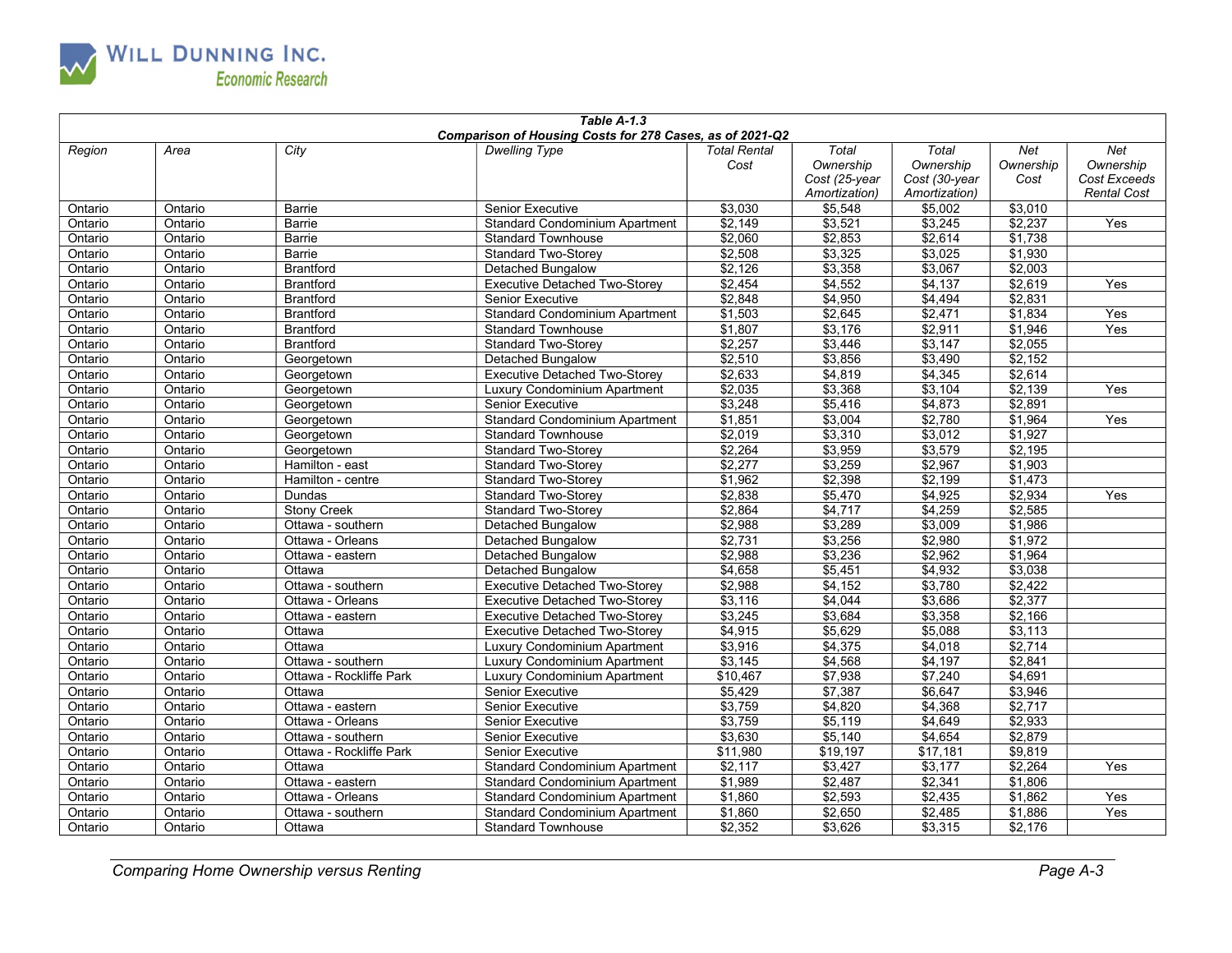

| Table A-1.4<br>Comparison of Housing Costs for 278 Cases, as of 2021-Q2 |                     |                               |                                       |                     |                    |               |                 |                    |  |
|-------------------------------------------------------------------------|---------------------|-------------------------------|---------------------------------------|---------------------|--------------------|---------------|-----------------|--------------------|--|
| Region                                                                  | Area                | City                          | <b>Dwelling Type</b>                  | <b>Total Rental</b> | Total              | Total         | Net             | Net                |  |
|                                                                         |                     |                               |                                       | Cost                | Ownership          | Ownership     | Ownership       | Ownership          |  |
|                                                                         |                     |                               |                                       |                     | Cost (25-year      | Cost (30-year | Cost            | Cost Exceeds       |  |
|                                                                         |                     |                               |                                       |                     | Amortization)      | Amortization) |                 | <b>Rental Cost</b> |  |
| Ontario                                                                 | Ontario             | Ottawa - eastern              | <b>Standard Townhouse</b>             | \$2,352             | \$2,780            | \$2,563       | \$1,773         |                    |  |
| Ontario                                                                 | Ontario             | Ottawa - Orleans              | <b>Standard Townhouse</b>             | \$2,095             | \$2,859            | \$2,638       | \$1,831         |                    |  |
| Ontario                                                                 | Ontario             | Ottawa - southern             | <b>Standard Townhouse</b>             | \$2,417             | \$3,042            | \$2,803       | \$1,934         |                    |  |
| Ontario                                                                 | Ontario             | Ottawa                        | <b>Standard Two-Storey</b>            | \$4,144             | \$5,026            | \$4,553       | \$2,824         |                    |  |
| Ontario                                                                 | Ontario             | Ottawa - eastern              | <b>Standard Two-Storey</b>            | \$2,731             | \$3,290            | \$3,011       | \$1,992         |                    |  |
| Ontario                                                                 | Ontario             | Ottawa - Orleans              | <b>Standard Two-Storey</b>            | \$2,731             | \$3,411            | \$3,120       | \$2,055         |                    |  |
| Ontario                                                                 | Ontario             | Ottawa - southern             | <b>Standard Two-Storey</b>            | \$2,603             | \$3,556            | \$3,243       | \$2,101         |                    |  |
| Ontario                                                                 | Ontario             | Windsor                       | <b>Detached Bungalow</b>              | \$1,896             | \$2,682            | \$2,462       | \$1,655         |                    |  |
| Ontario                                                                 | Ontario             | Windsor                       | <b>Executive Detached Two-Storey</b>  | \$2,367             | \$3,692            | \$3,366       | \$2,175         |                    |  |
| Ontario                                                                 | Ontario             | Windsor                       | Luxury Condominium Apartment          | \$2,474             | \$4,571            | \$4,193       | \$2,815         | Yes                |  |
| Ontario                                                                 | Ontario             | Windsor                       | Senior Executive                      | \$3,106             | \$5,936            | \$5,371       | \$3,307         | Yes                |  |
| Ontario                                                                 | Ontario             | Windsor                       | <b>Standard Condominium Apartment</b> | \$1,332             | \$2,626            | \$2,452       | \$1,819         | Yes                |  |
| Ontario                                                                 | Ontario             | Windsor                       | <b>Standard Townhouse</b>             | \$1,439             | $\sqrt{$2,510}$    | \$2,317       | \$1,609         | Yes                |  |
| Ontario                                                                 | Ontario             | Windsor                       | <b>Standard Two-Storey</b>            | \$1,594             | \$2,142            | \$1,979       | \$1,386         |                    |  |
| Ontario                                                                 | <b>Toronto Area</b> | <b>Burlington</b>             | Detached Bungalow                     | \$2,996             | \$4,563            | \$4,113       | \$2,467         |                    |  |
| Ontario                                                                 | <b>Toronto Area</b> | <b>Burlington</b>             | <b>Executive Detached Two-Storey</b>  | \$4,727             | \$7,217            | \$6,464       | $\sqrt{$3,713}$ |                    |  |
| Ontario                                                                 | <b>Toronto Area</b> | <b>Burlington</b>             | Luxury Condominium Apartment          | \$3,362             | \$5,069            | \$4,608       | \$2,922         |                    |  |
| Ontario                                                                 | <b>Toronto Area</b> | <b>Burlington</b>             | <b>Senior Executive</b>               | \$3,326             | \$8,981            | \$8,015       | \$4,490         | Yes                |  |
| Ontario                                                                 | <b>Toronto Area</b> | <b>Burlington</b>             | <b>Standard Condominium Apartment</b> | \$2,569             | \$3,646            | \$3,347       | \$2,253         |                    |  |
| Ontario                                                                 | <b>Toronto Area</b> | <b>Burlington</b>             | <b>Standard Townhouse</b>             | \$2,676             | \$3,563            | \$3,235       | \$2,039         |                    |  |
| Ontario                                                                 | <b>Toronto Area</b> | <b>Burlington</b>             | <b>Standard Two-Storey</b>            | \$3,591             | \$5,629            | \$5,051       | \$2,940         |                    |  |
| Ontario                                                                 | Toronto Area        | Mississauga-Mead-Vale/Str-Vil | Detached Bungalow                     | \$3,045             | $\sqrt{4,781}$     | \$4,308       | \$2,581         |                    |  |
| Ontario                                                                 | <b>Toronto Area</b> | Mississauga-Mead-Vale/Str-Vil | <b>Executive Detached Two-Storey</b>  | \$3,439             | \$4,596            | \$4,147       | \$2,509         |                    |  |
| Ontario                                                                 | <b>Toronto Area</b> | Mississauga-Mead-Vale/Str-Vil | Luxury Condominium Apartment          | \$2,291             | \$3,851            | \$3,525       | \$2,335         | Yes                |  |
| Ontario                                                                 | <b>Toronto Area</b> | Mississauga-Mead-Vale/Str-Vil | <b>Senior Executive</b>               | \$4,621             | \$5,489            | \$4,941       | \$2,940         |                    |  |
| Ontario                                                                 | <b>Toronto Area</b> | Mississauga-Mead-Vale/Str-Vil | <b>Standard Condominium Apartment</b> | \$1,897             | \$3,290            | \$3,029       | \$2,077         | Yes                |  |
| Ontario                                                                 | <b>Toronto Area</b> | Mississauga-Mead-Vale/Str-Vil | <b>Standard Townhouse</b>             | \$2,398             | \$3,480            | \$3,162       | \$2,004         |                    |  |
| Ontario                                                                 | <b>Toronto Area</b> | Mississauga-Mead-Vale/Str-Vil | <b>Standard Two-Storey</b>            | \$2,914             | \$3,847            | \$3,486       | \$2,166         |                    |  |
| Ontario                                                                 | <b>Toronto Area</b> | Mississauga                   | Detached Bungalow                     | \$3,176             | \$4,857            | \$4,389       | \$2,678         |                    |  |
| Ontario                                                                 | Toronto Area        | Mississauga                   | <b>Executive Detached Two-Storey</b>  | \$4,096             | \$4,751            | \$4,297       | \$2,639         |                    |  |
| Ontario                                                                 | <b>Toronto Area</b> | Mississauga                   | <b>Standard Two-Storey</b>            | \$3,570             | $\frac{1}{64,063}$ | \$3,685       | \$2,305         |                    |  |
| Ontario                                                                 | <b>Toronto Area</b> | Mississauga                   | <b>Standard Townhouse</b>             | \$3,120             | \$3,341            | \$3,016       | \$1,828         |                    |  |
| Ontario                                                                 | Toronto Area        | Mississauga                   | <b>Senior Executive</b>               | \$6,065             | \$6.335            | \$5.708       | \$3,417         |                    |  |
| Ontario                                                                 | <b>Toronto Area</b> | Mississauga                   | <b>Standard Condominium Apartment</b> | \$2,291             | \$3,685            | \$3,383       | \$2,278         |                    |  |
| Ontario                                                                 | <b>Toronto Area</b> | Mississauga                   | Luxury Condominium Apartment          | \$3,604             | \$4,575            | \$4,174       | \$2,710         |                    |  |
| Ontario                                                                 | <b>Toronto Area</b> | Oakville                      | <b>Executive Detached Two-Storey</b>  | \$4,313             | \$6,218            | \$5,579       | \$3,246         |                    |  |
| Ontario                                                                 | <b>Toronto Area</b> | Oakville                      | Luxury Condominium Apartment          | \$3,955             | \$4,811            | \$4,380       | \$2,806         |                    |  |
| Ontario                                                                 | <b>Toronto Area</b> | Oakville                      | Senior Executive                      | \$7,169             | \$7,764            | \$6,960       | \$4,025         |                    |  |
| Ontario                                                                 | <b>Toronto Area</b> | Oakville                      | <b>Standard Condominium Apartment</b> | \$2,397             | \$3,283            | \$3,027       | \$2,092         |                    |  |
| Ontario                                                                 | <b>Toronto Area</b> | Oakville                      | <b>Standard Townhouse</b>             | $\sqrt{$2,374}$     | $\sqrt{$3,718}$    | \$3,374       | \$2,115         |                    |  |
| Ontario                                                                 | <b>Toronto Area</b> | Oakville                      | <b>Standard Two-Storey</b>            | \$2,885             | \$4,856            | \$4,373       | \$2,612         |                    |  |
| Ontario                                                                 | <b>Toronto Area</b> | Scarborough - Agincourt       | Detached Bungalow                     | \$2,662             | \$4,604            | \$4,139       | \$2,441         |                    |  |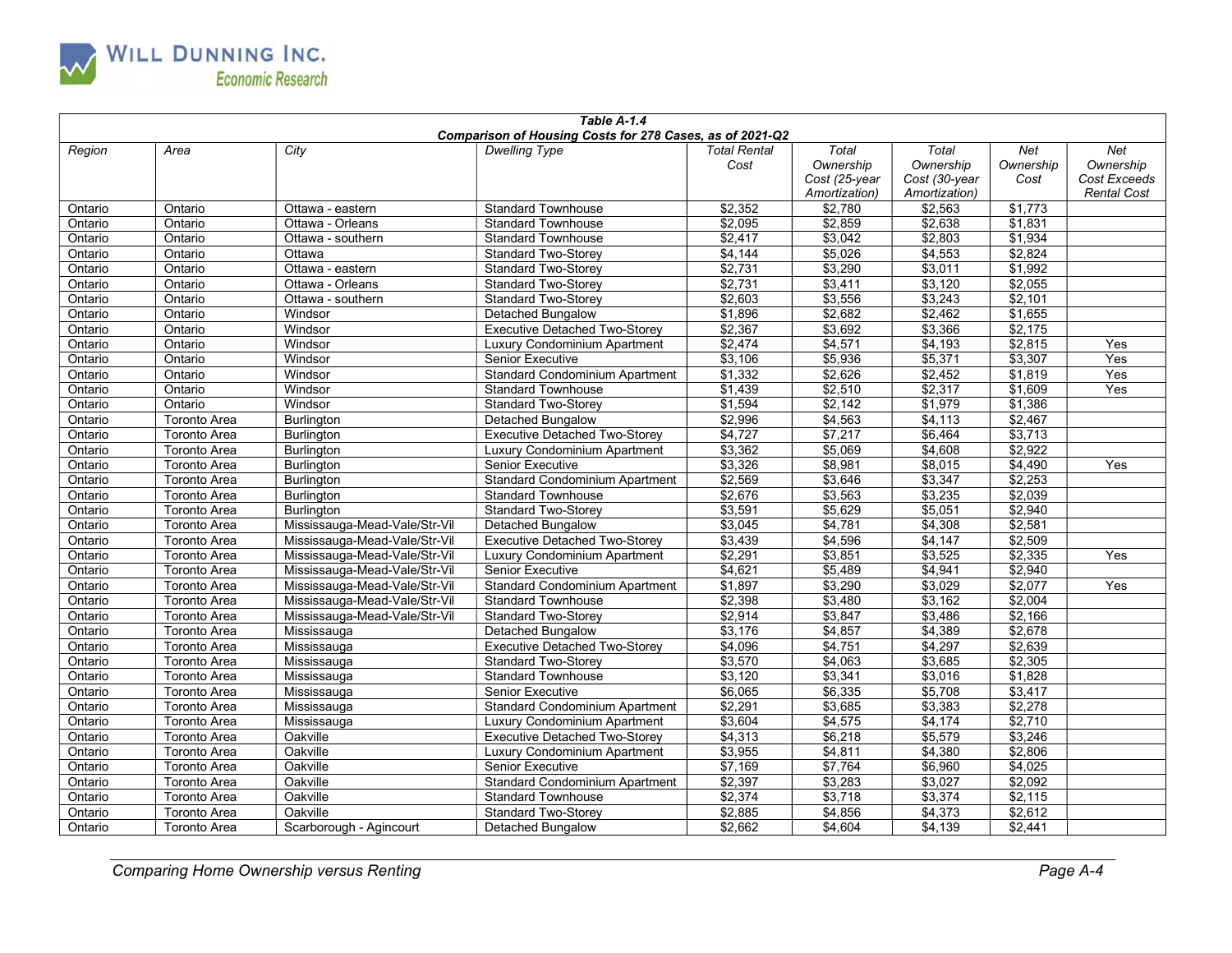

| Comparison of Housing Costs for 278 Cases, as of 2021-Q2<br><b>Total Rental</b><br>Total<br>Total<br>Net<br>City<br><b>Dwelling Type</b><br>Net<br>Region<br>Area<br>Ownership<br>Ownership<br>Ownership<br>Ownership<br>Cost<br>Cost Exceeds<br>Cost (25-year<br>Cost (30-year<br>Cost<br>Amortization)<br><b>Rental Cost</b><br>Amortization)<br>\$2,795<br>\$3,453<br>\$5,358<br>\$4,807<br>Scarborough - Agincourt<br><b>Executive Detached Two-Storey</b><br>Ontario<br>Toronto Area<br>\$2,433<br>\$4,000<br>\$3,657<br>\$2,404<br>Ontario<br>Toronto Area<br>Scarborough - Agincourt<br>Luxury Condominium Apartment<br>Senior Executive<br>\$3,717<br>\$4,940<br>Toronto Area<br>Scarborough - Agincourt<br>\$5,505<br>\$2,879<br>Ontario<br>\$2,772<br>\$1,939<br>\$2,037<br>\$3,001<br>Ontario<br>Toronto Area<br>Scarborough - Agincourt<br>Standard Condominium Apartment<br>\$2,408<br>\$3,554<br>\$3,223<br>\$2,012<br><b>Standard Townhouse</b><br>Ontario<br>Toronto Area<br>Scarborough - Agincourt<br>\$2,382<br>\$2,860<br>\$4,455<br>\$4,010<br>Ontario<br><b>Standard Two-Storey</b><br>Toronto Area<br>Scarborough - Agincourt<br>\$2,728<br>\$4,111<br>\$3,706<br>\$2,226<br>Ontario<br>Toronto Area<br>Scarborough - Central<br>Detached Bungalow<br>\$2,588<br>\$3,453<br>\$4,852<br>\$4,365<br>Ontario<br>Scarborough - Central<br><b>Executive Detached Two-Storey</b><br>Toronto Area |  |
|-------------------------------------------------------------------------------------------------------------------------------------------------------------------------------------------------------------------------------------------------------------------------------------------------------------------------------------------------------------------------------------------------------------------------------------------------------------------------------------------------------------------------------------------------------------------------------------------------------------------------------------------------------------------------------------------------------------------------------------------------------------------------------------------------------------------------------------------------------------------------------------------------------------------------------------------------------------------------------------------------------------------------------------------------------------------------------------------------------------------------------------------------------------------------------------------------------------------------------------------------------------------------------------------------------------------------------------------------------------------------------------------------------------------|--|
|                                                                                                                                                                                                                                                                                                                                                                                                                                                                                                                                                                                                                                                                                                                                                                                                                                                                                                                                                                                                                                                                                                                                                                                                                                                                                                                                                                                                                   |  |
|                                                                                                                                                                                                                                                                                                                                                                                                                                                                                                                                                                                                                                                                                                                                                                                                                                                                                                                                                                                                                                                                                                                                                                                                                                                                                                                                                                                                                   |  |
|                                                                                                                                                                                                                                                                                                                                                                                                                                                                                                                                                                                                                                                                                                                                                                                                                                                                                                                                                                                                                                                                                                                                                                                                                                                                                                                                                                                                                   |  |
|                                                                                                                                                                                                                                                                                                                                                                                                                                                                                                                                                                                                                                                                                                                                                                                                                                                                                                                                                                                                                                                                                                                                                                                                                                                                                                                                                                                                                   |  |
|                                                                                                                                                                                                                                                                                                                                                                                                                                                                                                                                                                                                                                                                                                                                                                                                                                                                                                                                                                                                                                                                                                                                                                                                                                                                                                                                                                                                                   |  |
|                                                                                                                                                                                                                                                                                                                                                                                                                                                                                                                                                                                                                                                                                                                                                                                                                                                                                                                                                                                                                                                                                                                                                                                                                                                                                                                                                                                                                   |  |
|                                                                                                                                                                                                                                                                                                                                                                                                                                                                                                                                                                                                                                                                                                                                                                                                                                                                                                                                                                                                                                                                                                                                                                                                                                                                                                                                                                                                                   |  |
|                                                                                                                                                                                                                                                                                                                                                                                                                                                                                                                                                                                                                                                                                                                                                                                                                                                                                                                                                                                                                                                                                                                                                                                                                                                                                                                                                                                                                   |  |
|                                                                                                                                                                                                                                                                                                                                                                                                                                                                                                                                                                                                                                                                                                                                                                                                                                                                                                                                                                                                                                                                                                                                                                                                                                                                                                                                                                                                                   |  |
|                                                                                                                                                                                                                                                                                                                                                                                                                                                                                                                                                                                                                                                                                                                                                                                                                                                                                                                                                                                                                                                                                                                                                                                                                                                                                                                                                                                                                   |  |
|                                                                                                                                                                                                                                                                                                                                                                                                                                                                                                                                                                                                                                                                                                                                                                                                                                                                                                                                                                                                                                                                                                                                                                                                                                                                                                                                                                                                                   |  |
|                                                                                                                                                                                                                                                                                                                                                                                                                                                                                                                                                                                                                                                                                                                                                                                                                                                                                                                                                                                                                                                                                                                                                                                                                                                                                                                                                                                                                   |  |
|                                                                                                                                                                                                                                                                                                                                                                                                                                                                                                                                                                                                                                                                                                                                                                                                                                                                                                                                                                                                                                                                                                                                                                                                                                                                                                                                                                                                                   |  |
| \$2,169<br>\$3,984<br>\$3,639<br>\$2,380<br>Ontario<br><b>Toronto Area</b><br>Scarborough - Central<br>Luxury Condominium Apartment<br>Yes                                                                                                                                                                                                                                                                                                                                                                                                                                                                                                                                                                                                                                                                                                                                                                                                                                                                                                                                                                                                                                                                                                                                                                                                                                                                        |  |
| \$3,981<br>\$5,534<br>\$4,968<br>\$2,902<br><b>Senior Executive</b><br>Ontario<br>Toronto Area<br>Scarborough - Central                                                                                                                                                                                                                                                                                                                                                                                                                                                                                                                                                                                                                                                                                                                                                                                                                                                                                                                                                                                                                                                                                                                                                                                                                                                                                           |  |
| \$2,103<br>\$2,887<br>\$1,994<br>Ontario<br>Scarborough - Central<br>Standard Condominium Apartment<br>\$3,131<br>Toronto Area                                                                                                                                                                                                                                                                                                                                                                                                                                                                                                                                                                                                                                                                                                                                                                                                                                                                                                                                                                                                                                                                                                                                                                                                                                                                                    |  |
| \$2,342<br>\$1,190<br>\$1,156<br>\$1,032<br>Scarborough - Central<br>Ontario<br>Toronto Area<br><b>Standard Townhouse</b>                                                                                                                                                                                                                                                                                                                                                                                                                                                                                                                                                                                                                                                                                                                                                                                                                                                                                                                                                                                                                                                                                                                                                                                                                                                                                         |  |
| \$3,909<br>\$2,336<br>\$2,992<br>\$4,340<br><b>Standard Two-Storey</b><br>Ontario<br><b>Toronto Area</b><br>Scarborough - Central                                                                                                                                                                                                                                                                                                                                                                                                                                                                                                                                                                                                                                                                                                                                                                                                                                                                                                                                                                                                                                                                                                                                                                                                                                                                                 |  |
| \$2,728<br>\$4,643<br>\$4,174<br>\$2,461<br>Ontario<br><b>Toronto Area</b><br>Scarborough - West Hill<br>Detached Bungalow                                                                                                                                                                                                                                                                                                                                                                                                                                                                                                                                                                                                                                                                                                                                                                                                                                                                                                                                                                                                                                                                                                                                                                                                                                                                                        |  |
| \$2,903<br>\$3,190<br>\$5,562<br>\$4,990<br><b>Executive Detached Two-Storey</b><br>Ontario<br><b>Toronto Area</b><br>Scarborough - West Hill                                                                                                                                                                                                                                                                                                                                                                                                                                                                                                                                                                                                                                                                                                                                                                                                                                                                                                                                                                                                                                                                                                                                                                                                                                                                     |  |
| \$2,480<br>\$2,961<br>\$4,196<br>\$3,827<br>Ontario<br><b>Toronto Area</b><br>Scarborough - West Hill<br>Luxury Condominium Apartment                                                                                                                                                                                                                                                                                                                                                                                                                                                                                                                                                                                                                                                                                                                                                                                                                                                                                                                                                                                                                                                                                                                                                                                                                                                                             |  |
| \$5,986<br>\$3,405<br>\$6,693<br>Ontario<br>Senior Executive<br>\$4,113<br>Toronto Area<br>Scarborough - West Hill                                                                                                                                                                                                                                                                                                                                                                                                                                                                                                                                                                                                                                                                                                                                                                                                                                                                                                                                                                                                                                                                                                                                                                                                                                                                                                |  |
| Standard Condominium Apartment<br>\$1,971<br>\$2,910<br>\$2,692<br>\$1,893<br>Ontario<br>Toronto Area<br>Scarborough - West Hill                                                                                                                                                                                                                                                                                                                                                                                                                                                                                                                                                                                                                                                                                                                                                                                                                                                                                                                                                                                                                                                                                                                                                                                                                                                                                  |  |
| \$2,276<br>\$3,759<br>\$3,404<br>\$2,110<br>Ontario<br>Toronto Area<br>Scarborough - West Hill<br><b>Standard Townhouse</b>                                                                                                                                                                                                                                                                                                                                                                                                                                                                                                                                                                                                                                                                                                                                                                                                                                                                                                                                                                                                                                                                                                                                                                                                                                                                                       |  |
| \$2,508<br>\$2,728<br>\$4,730<br>\$4,252<br>Ontario<br><b>Toronto Area</b><br>Scarborough - West Hill<br><b>Standard Two-Storey</b>                                                                                                                                                                                                                                                                                                                                                                                                                                                                                                                                                                                                                                                                                                                                                                                                                                                                                                                                                                                                                                                                                                                                                                                                                                                                               |  |
| \$2,030<br>\$1,301<br>\$1,896<br>\$2,230<br>Québec<br>Québec City Area<br>Cap-Rouge\Sillery\Ste-Foy<br>Detached Bungalow                                                                                                                                                                                                                                                                                                                                                                                                                                                                                                                                                                                                                                                                                                                                                                                                                                                                                                                                                                                                                                                                                                                                                                                                                                                                                          |  |
| \$2,137<br>\$2,547<br>\$2,306<br>\$1,424<br>Québec<br>Québec City Area<br>Cap-Rouge\Sillery\Ste-Foy<br><b>Executive Detached Two-Storey</b>                                                                                                                                                                                                                                                                                                                                                                                                                                                                                                                                                                                                                                                                                                                                                                                                                                                                                                                                                                                                                                                                                                                                                                                                                                                                       |  |
| \$2,443<br>\$2,284<br>\$2,083<br>\$1,352<br>Québec<br>Québec City Area<br>Cap-Rouge\Sillery\Ste-Foy<br>Luxury Condominium Apartment                                                                                                                                                                                                                                                                                                                                                                                                                                                                                                                                                                                                                                                                                                                                                                                                                                                                                                                                                                                                                                                                                                                                                                                                                                                                               |  |
| \$1,914<br>\$1,921<br>\$1,230<br>Québec<br>\$2,110<br>Québec City Area<br>Cap-Rouge\Sillery\Ste-Foy<br><b>Standard Two-Storey</b>                                                                                                                                                                                                                                                                                                                                                                                                                                                                                                                                                                                                                                                                                                                                                                                                                                                                                                                                                                                                                                                                                                                                                                                                                                                                                 |  |
| Standard Condominium Apartment<br>\$1,360<br>\$1,320<br>\$937<br>Québec<br>Cap-Rouge\Sillery\Ste-Foy<br>\$1,425<br>Québec City Area                                                                                                                                                                                                                                                                                                                                                                                                                                                                                                                                                                                                                                                                                                                                                                                                                                                                                                                                                                                                                                                                                                                                                                                                                                                                               |  |
| \$1,977<br>\$2,618<br>\$3,315<br>Québec<br>\$3,681<br>Québec City Area<br>Cap-Rouge\Sillery\Ste-Foy<br><b>Senior Executive</b>                                                                                                                                                                                                                                                                                                                                                                                                                                                                                                                                                                                                                                                                                                                                                                                                                                                                                                                                                                                                                                                                                                                                                                                                                                                                                    |  |
| \$1,957<br>\$1,409<br>Québec<br>Cap-Rouge\Sillery\Ste-Foy<br>\$1,614<br>\$2,107<br>Québec City Area<br><b>Standard Townhouse</b>                                                                                                                                                                                                                                                                                                                                                                                                                                                                                                                                                                                                                                                                                                                                                                                                                                                                                                                                                                                                                                                                                                                                                                                                                                                                                  |  |
| \$3,511<br>\$5,269<br>\$6,793<br>\$6,087<br>Québec<br><b>Executive Detached Two-Storey</b><br>Montréal Area<br>Outremont                                                                                                                                                                                                                                                                                                                                                                                                                                                                                                                                                                                                                                                                                                                                                                                                                                                                                                                                                                                                                                                                                                                                                                                                                                                                                          |  |
| \$4,961<br>\$6,220<br>\$5,590<br>\$3,291<br>Québec<br>Montréal Area<br>Outremont<br>Luxury Condominium Apartment                                                                                                                                                                                                                                                                                                                                                                                                                                                                                                                                                                                                                                                                                                                                                                                                                                                                                                                                                                                                                                                                                                                                                                                                                                                                                                  |  |
| \$3,078<br>\$3,969<br>\$3,568<br>\$2,104<br>Québec<br>Montréal Area<br><b>Standard Two-Storey</b><br>Outremont                                                                                                                                                                                                                                                                                                                                                                                                                                                                                                                                                                                                                                                                                                                                                                                                                                                                                                                                                                                                                                                                                                                                                                                                                                                                                                    |  |
| \$1,679<br>Québec<br>\$2,812<br>32,898<br>\$2,635<br>Montréal Area<br>Outremont<br>Standard Condominium Apartment                                                                                                                                                                                                                                                                                                                                                                                                                                                                                                                                                                                                                                                                                                                                                                                                                                                                                                                                                                                                                                                                                                                                                                                                                                                                                                 |  |
| \$5,522<br>\$6,872<br>\$3,961<br>Québec<br>Outremont<br>Senior Executive<br>\$7,670<br>Montréal Area                                                                                                                                                                                                                                                                                                                                                                                                                                                                                                                                                                                                                                                                                                                                                                                                                                                                                                                                                                                                                                                                                                                                                                                                                                                                                                              |  |
| \$2,952<br>\$3,741<br>\$3,398<br>\$2,144<br>Québec<br>Outremont<br>Montréal Area<br><b>Standard Townhouse</b>                                                                                                                                                                                                                                                                                                                                                                                                                                                                                                                                                                                                                                                                                                                                                                                                                                                                                                                                                                                                                                                                                                                                                                                                                                                                                                     |  |
| \$2,066<br>\$2,496<br>\$1,523<br>Québec<br>Sillerv<br>Detached Bungalow<br>\$2,762<br>Québec City Area                                                                                                                                                                                                                                                                                                                                                                                                                                                                                                                                                                                                                                                                                                                                                                                                                                                                                                                                                                                                                                                                                                                                                                                                                                                                                                            |  |
| \$2,539<br>\$1,616<br>\$2,792<br>Québec<br>Sillerv<br>\$2,476<br>Québec City Area<br><b>Executive Detached Two-Storey</b>                                                                                                                                                                                                                                                                                                                                                                                                                                                                                                                                                                                                                                                                                                                                                                                                                                                                                                                                                                                                                                                                                                                                                                                                                                                                                         |  |
| \$1,688<br>\$2,706<br>\$2,658<br>\$2,449<br>Québec<br>Québec City Area<br>Sillery<br>Luxury Condominium Apartment                                                                                                                                                                                                                                                                                                                                                                                                                                                                                                                                                                                                                                                                                                                                                                                                                                                                                                                                                                                                                                                                                                                                                                                                                                                                                                 |  |
| \$2,095<br>\$2,147<br>\$1,959<br>\$1,273<br>Sillery<br>Québec<br>Québec City Area<br><b>Standard Two-Storey</b>                                                                                                                                                                                                                                                                                                                                                                                                                                                                                                                                                                                                                                                                                                                                                                                                                                                                                                                                                                                                                                                                                                                                                                                                                                                                                                   |  |
| \$1,484<br>\$1,051<br>Québec<br>Sillery<br><b>Standard Condominium Apartment</b><br>\$1,480<br>\$1,602<br>Québec City Area                                                                                                                                                                                                                                                                                                                                                                                                                                                                                                                                                                                                                                                                                                                                                                                                                                                                                                                                                                                                                                                                                                                                                                                                                                                                                        |  |
| \$2,738<br>\$3,660<br>\$2,189<br>Québec<br>Sillery<br>\$4,063<br>Québec City Area<br><b>Senior Executive</b>                                                                                                                                                                                                                                                                                                                                                                                                                                                                                                                                                                                                                                                                                                                                                                                                                                                                                                                                                                                                                                                                                                                                                                                                                                                                                                      |  |
| \$1,494<br>Québec<br>Sillery<br><b>Standard Townhouse</b><br>\$1,734<br>\$2,358<br>\$2.172<br>Québec City Area                                                                                                                                                                                                                                                                                                                                                                                                                                                                                                                                                                                                                                                                                                                                                                                                                                                                                                                                                                                                                                                                                                                                                                                                                                                                                                    |  |
| \$3,373<br>\$2,975<br>\$2,696<br>\$1,679<br>Québec<br>Montréal Area<br>Lachine<br>Detached Bungalow                                                                                                                                                                                                                                                                                                                                                                                                                                                                                                                                                                                                                                                                                                                                                                                                                                                                                                                                                                                                                                                                                                                                                                                                                                                                                                               |  |
| \$4,258<br>\$3,353<br>\$3,041<br>\$1,903<br>Québec<br>Montréal Area<br>Lachine<br><b>Executive Detached Two-Storey</b>                                                                                                                                                                                                                                                                                                                                                                                                                                                                                                                                                                                                                                                                                                                                                                                                                                                                                                                                                                                                                                                                                                                                                                                                                                                                                            |  |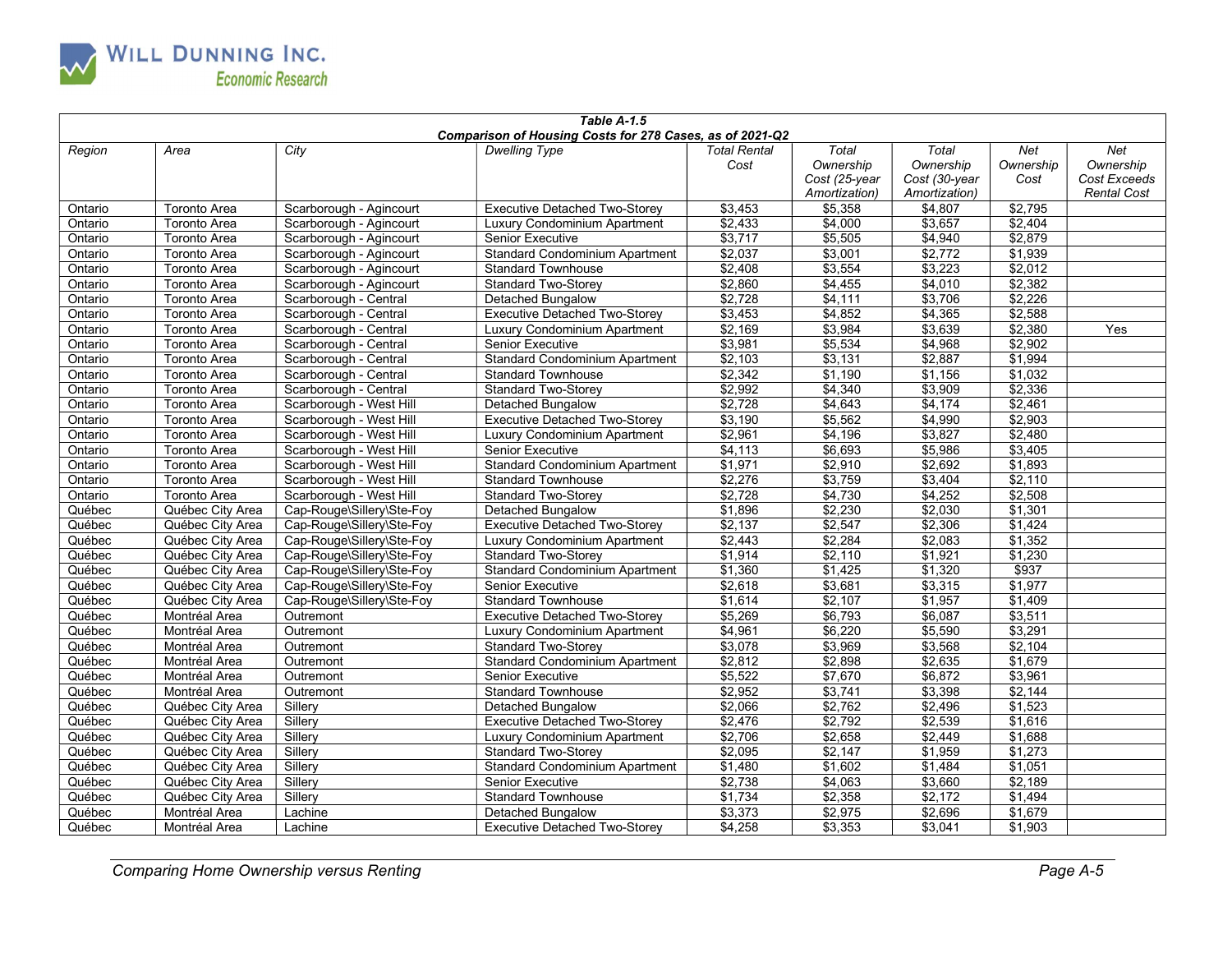

| Table A-1.6<br>Comparison of Housing Costs for 278 Cases, as of 2021-Q2 |                                      |                               |                                       |                     |                            |                            |                    |                    |  |
|-------------------------------------------------------------------------|--------------------------------------|-------------------------------|---------------------------------------|---------------------|----------------------------|----------------------------|--------------------|--------------------|--|
|                                                                         |                                      |                               |                                       |                     |                            |                            |                    |                    |  |
| Region                                                                  | Area                                 | City                          | <b>Dwelling Type</b>                  | <b>Total Rental</b> | Total                      | Total                      | Net                | Net<br>Ownership   |  |
|                                                                         |                                      |                               |                                       | Cost                | Ownership<br>Cost (25-year | Ownership<br>Cost (30-year | Ownership<br>Cost  | Cost Exceeds       |  |
|                                                                         |                                      |                               |                                       |                     | Amortization)              | Amortization)              |                    | <b>Rental Cost</b> |  |
| Québec                                                                  | Montréal Area                        | Lachine                       | <b>Standard Two-Storey</b>            | \$2,994             | \$2,682                    | \$2,435                    | \$1,534            |                    |  |
| Québec                                                                  | Montréal Area                        | Lachine                       | <b>Standard Condominium Apartment</b> | \$2,812             | \$2,359                    | \$2,159                    | \$1,431            |                    |  |
| Québec                                                                  | Montréal Area                        | Lachine                       | <b>Standard Townhouse</b>             | \$2,952             | \$2,914                    | \$2,678                    | \$1,818            |                    |  |
| Québec                                                                  | Québec City Area                     | Rive-Sud                      | Detached Bungalow                     | $\overline{$1,535}$ | $\overline{1,726}$         | \$1,594                    | \$1,111            |                    |  |
| Québec                                                                  | Québec City Area                     | Rive-Sud                      | <b>Executive Detached Two-Storey</b>  | \$2,017             | \$2,278                    | \$2,077                    | \$1,344            |                    |  |
| Québec                                                                  | Québec City Area                     | Rive-Sud                      | Luxury Condominium Apartment          | \$2,563             | \$1,932                    | \$1,776                    | \$1,203            |                    |  |
| Québec                                                                  | Québec City Area                     | Rive-Sud                      | <b>Standard Two-Storey</b>            | \$1,734             | \$1,985                    | \$1,822                    | \$1,229            |                    |  |
| Québec                                                                  | Québec City Area                     | Rive-Sud                      | Standard Condominium Apartment        | \$1,240             | \$1,304                    | \$1,217                    | \$897              |                    |  |
| Québec                                                                  | Québec City Area                     | Rive-Sud                      | <b>Senior Executive</b>               | \$2,317             | \$2,973                    | \$2,687                    | \$1,643            |                    |  |
| Québec                                                                  | Québec City Area                     | Rive-Sud                      | <b>Standard Townhouse</b>             | \$1,253             | \$1.788                    | \$1,666                    | \$1,220            |                    |  |
| Québec                                                                  | Montréal Area                        | St-Lambert                    | Detached Bungalow                     | \$2,361             | \$2,613                    | \$2,373                    | \$1,497            |                    |  |
| Québec                                                                  | Montréal Area                        | St-Lambert                    | <b>Executive Detached Two-Storey</b>  | \$3,689             | \$4,467                    | \$4,028                    | \$2,426            |                    |  |
| Québec                                                                  | Montréal Area                        | St-Lambert                    | Luxury Condominium Apartment          | $\frac{1}{1}3,065$  | $\frac{1}{136}$            | \$2,844                    | \$1,779            |                    |  |
| Québec                                                                  | Montréal Area                        | St-Lambert                    | <b>Standard Two-Storey</b>            | \$3,331             | \$2,745                    | \$2,479                    | \$1,509            |                    |  |
| Québec                                                                  | Montréal Area                        | St-Lambert                    | <b>Standard Condominium Apartment</b> | \$1,737             | \$1.899                    | \$1.744                    | \$1,178            |                    |  |
| Québec                                                                  |                                      | St-Lambert                    |                                       | \$3,689             |                            | \$3,458                    | \$2,074            |                    |  |
|                                                                         | Montréal Area                        |                               | <b>Senior Executive</b>               |                     | \$3,837                    | \$2,646                    | \$1,759            |                    |  |
| Québec                                                                  | Montréal Area                        | St-Lambert                    | <b>Standard Townhouse</b>             | \$1,940             | \$2,889                    |                            |                    |                    |  |
| Québec                                                                  | Québec City Area                     | Cap-Rouge                     | Detached Bungalow                     | \$1,776             | \$1,934                    | \$1,774<br>\$2,474         | \$1,190<br>\$1,577 |                    |  |
| Québec                                                                  | Québec City Area<br>Québec City Area | Cap-Rouge                     | <b>Executive Detached Two-Storey</b>  | \$2,257<br>\$2,017  | \$2,720<br>\$2,166         | \$1,976                    | \$1,283            |                    |  |
| Québec                                                                  |                                      | Cap-Rouge<br>Cap-Rouge        | <b>Standard Two-Storey</b>            | \$1,600             | \$1,376                    | \$1,282                    | \$942              |                    |  |
| Québec                                                                  | Québec City Area                     |                               | <b>Standard Condominium Apartment</b> |                     |                            |                            | \$1,973            |                    |  |
| Québec                                                                  | Québec City Area                     | Cap-Rouge                     | <b>Senior Executive</b>               | \$5,788             | 3,645                      | 3,285<br>$\sqrt{$1,776}$   |                    |                    |  |
| Québec                                                                  | Québec City Area                     | Cap-Rouge                     | <b>Standard Townhouse</b>             | \$1,614             | \$1,902                    |                            | \$1,317<br>\$932   |                    |  |
| Québec                                                                  | Québec                               | Cowansville/Bromont/Lac-Brome | <b>Detached Bungalow</b>              | \$1,411             | \$1,403                    | \$1,301                    |                    |                    |  |
| Québec                                                                  | Québec                               | Cowansville/Bromont/Lac-Brome | <b>Executive Detached Two-Storey</b>  | \$1,771             | \$1,760                    | \$1,624                    | \$1,126            |                    |  |
| Québec                                                                  | Québec                               | Cowansville/Bromont/Lac-Brome | Luxury Condominium Apartment          | \$1,596             | \$1,638                    | \$1,526                    | \$1,118            |                    |  |
| Québec                                                                  | Québec                               | Cowansville/Bromont/Lac-Brome | <b>Standard Two-Storey</b>            | \$1,531             | \$1,592                    | \$1,470                    | \$1,027<br>\$984   |                    |  |
| Québec                                                                  | Québec                               | Cowansville/Bromont/Lac-Brome | Standard Condominium Apartment        | \$1,356             | \$1,398                    | \$1,309                    |                    |                    |  |
| Québec                                                                  | Québec                               | Cowansville/Bromont/Lac-Brome | <b>Senior Executive</b>               | \$2,610             | \$2,288                    | \$2,094                    | \$1,385            |                    |  |
| Québec                                                                  | Québec                               | Cowansville/Bromont/Lac-Brome | <b>Standard Townhouse</b>             | \$1,129             | \$1,542                    | \$1,460                    | \$1,161            | Yes                |  |
| Québec                                                                  | Québec City Area                     | Charlesbourg                  | Detached Bungalow                     | \$1,656             | $\sqrt{$1,895}$            | \$1,764                    | \$1,283            |                    |  |
| Québec                                                                  | Québec City Area                     | Charlesbourg                  | <b>Executive Detached Two-Storey</b>  | \$2,137             | \$2,212                    | \$2,029                    | \$1,361            |                    |  |
| Québec                                                                  | Québec City Area                     | Charlesbourg                  | <b>Standard Two-Storey</b>            | \$1,854             | \$1.704                    | \$1,566                    | \$1,065            |                    |  |
| Québec                                                                  | Québec City Area                     | Charlesbourg                  | <b>Standard Condominium Apartment</b> | \$1,480             | \$1,426                    | \$1,333                    | \$993              |                    |  |
| Québec                                                                  | Québec City Area                     | Charlesbourg                  | <b>Senior Executive</b>               | \$2,378             | \$3,062                    | \$2,797                    | \$1,827            |                    |  |
| Québec                                                                  | Québec City Area                     | Charlesbourg                  | <b>Standard Townhouse</b>             | \$1,493             | \$1,769                    | \$1,660                    | \$1,263            |                    |  |
| Québec                                                                  | Québec City Area                     | Beauport                      | Detached Bungalow                     | \$1,656             | \$1,790                    | \$1,654                    | \$1.155            |                    |  |
| Québec                                                                  | Québec City Area                     | Beauport                      | <b>Executive Detached Two-Storey</b>  | \$2,137             | \$2,433                    | $\sqrt{$2,237}$            | \$1,519            |                    |  |
| Québec                                                                  | Québec City Area                     | Beauport                      | <b>Standard Two-Storey</b>            | \$1,896             | \$1,694                    | \$1,559                    | \$1,066            |                    |  |
| Québec                                                                  | Québec City Area                     | Beauport                      | <b>Standard Condominium Apartment</b> | \$1,480             | \$1,376                    | \$1,285                    | \$953              |                    |  |
| Québec                                                                  | Québec City Area                     | Beauport                      | <b>Standard Townhouse</b>             | \$1,493             | \$1,604                    | \$1,508                    | \$1,158            |                    |  |
| Québec                                                                  | Québec City Area                     | Neufchatel                    | Detached Bungalow                     | \$1,656             | \$1,726                    | \$1,591                    | \$1,097            |                    |  |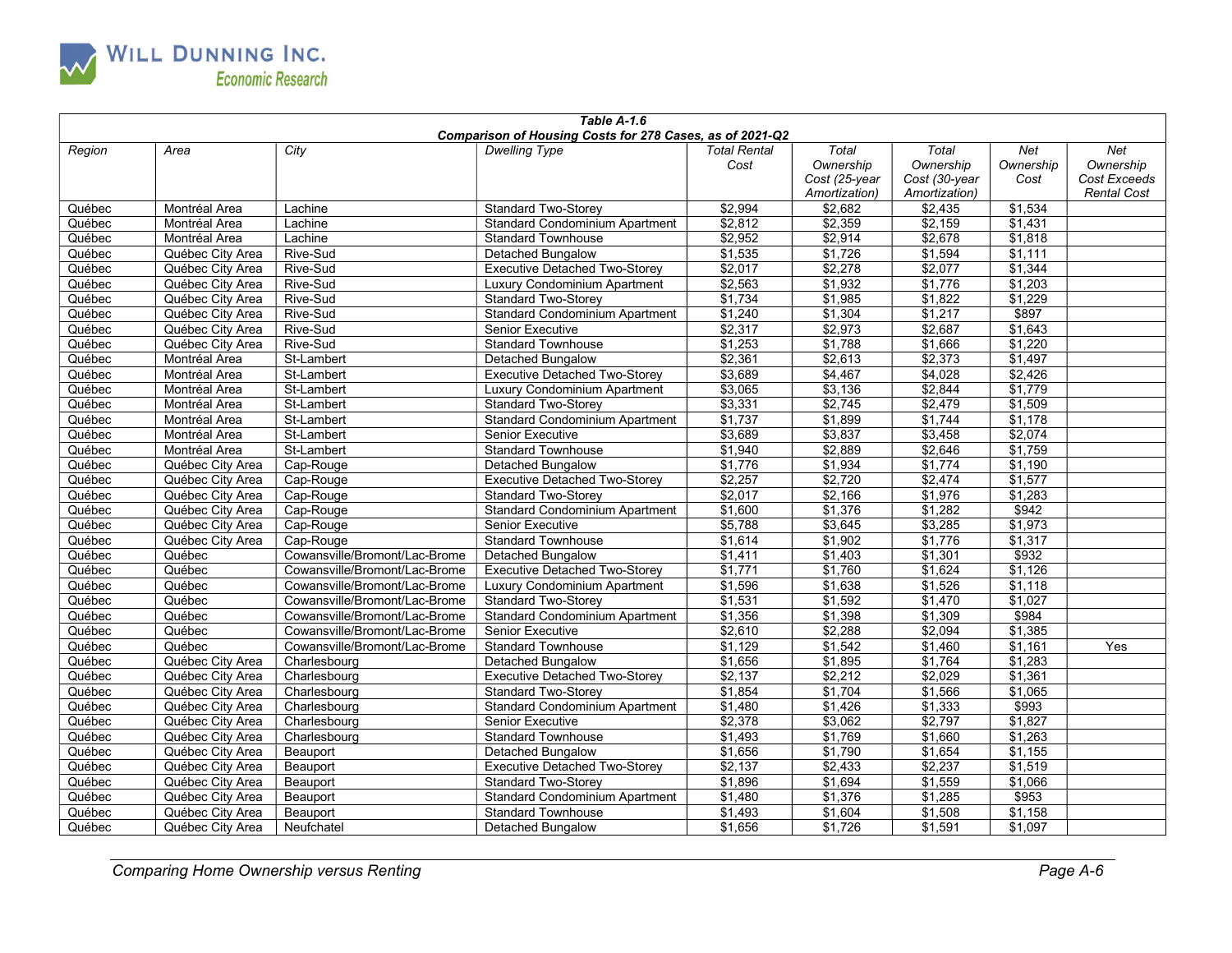

|                  |                                                                            |                       | Table A-1.7                                              |                     |               |                |           |                    |
|------------------|----------------------------------------------------------------------------|-----------------------|----------------------------------------------------------|---------------------|---------------|----------------|-----------|--------------------|
|                  |                                                                            |                       | Comparison of Housing Costs for 278 Cases, as of 2021-Q2 |                     |               |                |           |                    |
| Region           | Area                                                                       | City                  | <b>Dwelling Type</b>                                     | <b>Total Rental</b> | Total         | Total          | Net       | Net                |
|                  |                                                                            |                       |                                                          | Cost                | Ownership     | Ownership      | Ownership | Ownership          |
|                  |                                                                            |                       |                                                          |                     | Cost (25-year | Cost (30-year  | Cost      | Cost Exceeds       |
|                  |                                                                            |                       |                                                          |                     | Amortization) | Amortization)  |           | <b>Rental Cost</b> |
| Québec           | Québec City Area                                                           | Neufchatel            | <b>Executive Detached Two-Storey</b>                     | \$2,137             | \$2,499       | \$2,299        | \$1,566   |                    |
| Québec           | Québec City Area                                                           | Neufchatel            | Standard Two-Storey                                      | $\overline{$1,896}$ | \$1,923       | \$1,781        | \$1,265   |                    |
| Québec           | Québec City Area                                                           | Neufchatel            | <b>Standard Condominium Apartment</b>                    | \$1,480             | \$1,374       | \$1,276        | \$921     |                    |
| Québec           | Québec City Area                                                           | Neufchatel            | <b>Senior Executive</b>                                  | $\sqrt{$2,378}$     | \$3,558       | \$3,290        | \$2,309   |                    |
| Québec           | Québec City Area                                                           | Neufchatel            | <b>Standard Townhouse</b>                                | \$1,493             | \$1,820       | \$1,706        | \$1.287   |                    |
| Québec           | Québec                                                                     | <b>Trois-Rivieres</b> | Detached Bungalow                                        | \$1,118             | \$1,077       | \$1,007        | \$751     |                    |
| Québec           | Québec                                                                     | <b>Trois-Rivieres</b> | <b>Executive Detached Two-Storey</b>                     | \$2,259             | \$2,034       | \$1,872        | \$1,284   |                    |
| Québec           | Québec                                                                     | <b>Trois-Rivieres</b> | <b>Standard Two-Storev</b>                               | \$1.650             | \$1,508       | \$1,394        | \$981     |                    |
| Québec           | Québec                                                                     | <b>Trois-Rivieres</b> | <b>Standard Condominium Apartment</b>                    | \$1,235             | \$1,168       | \$1,096        | \$836     |                    |
| Québec           | Québec                                                                     | <b>Trois-Rivieres</b> | <b>Senior Executive</b>                                  | \$2,956             | \$2,500       | \$2,284        | \$1,495   |                    |
| Québec           | Québec                                                                     | <b>Trois-Rivieres</b> | Standard Townhouse                                       | \$898               | \$1,440       | \$1,364        | \$1,089   | Yes                |
| Québec           | Québec City Area                                                           | Québec (Haute-Ville)  | Detached Bungalow                                        | \$1,896             | \$2,388       | \$2,195        | \$1,490   |                    |
| Québec           | Québec City Area                                                           | Québec (Haute-Ville)  | <b>Executive Detached Two-Storey</b>                     | \$2,378             | \$2,803       | \$2,574        | \$1,740   |                    |
| Québec           | Québec City Area                                                           | Québec (Haute-Ville)  | <b>Standard Two-Storey</b>                               | \$2.137             | \$2,611       | \$2,374        | \$1,506   |                    |
| Québec           | Québec City Area<br>Québec (Haute-Ville)<br>Standard Condominium Apartment |                       |                                                          |                     | \$1,690       | \$1,574        | \$1,152   |                    |
| Québec           | Québec City Area<br>Québec (Haute-Ville)<br>Senior Executive               |                       |                                                          |                     | \$4,374       | \$3,978        | \$2,531   |                    |
| Québec           | Québec City Area                                                           | Québec (Haute-Ville)  | <b>Standard Townhouse</b>                                | \$1,794             | \$2,261       | \$2,106        | \$1,537   |                    |
| Québec           | Montréal Area                                                              | Pointe Claire         | <b>Detached Bungalow</b>                                 | \$2,867             | \$2,785       | $\sqrt{2,529}$ | \$1,594   |                    |
| Québec           | Montréal Area                                                              | Pointe Claire         | <b>Executive Detached Two-Storey</b>                     | \$4,005             | \$3,517       | \$3,184        | \$1,967   |                    |
| Québec           | Montréal Area                                                              | Pointe Claire         | Luxury Condominium Apartment                             | \$3,950             | \$3,076       | \$2,801        | \$1,797   |                    |
| Québec           | Montréal Area                                                              | Pointe Claire         | <b>Standard Two-Storey</b>                               | \$2,994             | \$2,987       | \$2,706        | \$1,679   |                    |
| Québec           | Montréal Area                                                              | Pointe Claire         | <b>Senior Executive</b>                                  | \$4,764             | \$3,927       | \$3,546        | \$2,155   |                    |
| Québec           | Montréal Area                                                              | Pointe Claire         | <b>Standard Townhouse</b>                                | \$2,446             | \$2.837       | \$2,610        | \$1,781   |                    |
| Québec           | Québec                                                                     | St-Jérôme             | <b>Standard Two-Storey</b>                               | \$1,728             | \$2,425       | \$2,206        | \$1,405   |                    |
| Québec           | Québec                                                                     | St-Jérôme             | <b>Standard Condominium Apartment</b>                    | \$1,024             | \$1,569       | \$1,460        | \$1,061   | Yes                |
| Québec           | Québec                                                                     | Mirabel               | Detached Bungalow                                        | \$1,585             | \$2,154       | \$1,948        | \$1,195   |                    |
| <b>Averages</b>  |                                                                            |                       |                                                          |                     |               |                |           |                    |
| <b>All Areas</b> |                                                                            |                       |                                                          | \$2,795             | \$3,499       | \$3,183        | \$2,026   |                    |
| Alberta          |                                                                            |                       |                                                          | \$2,239             | \$2,272       | \$2,101        | \$1,476   |                    |
| New Brunswick    |                                                                            |                       |                                                          | \$1,745             | \$2,123       | \$1,974        | \$1,432   |                    |
| Newfoundland     |                                                                            |                       | \$3,816                                                  | \$2,181             | \$2,021       | \$1,436        |           |                    |
|                  | <b>British Columbia</b>                                                    |                       |                                                          | \$3.196             | \$5.150       | \$4,627        | \$2,716   |                    |
| Ontario          |                                                                            |                       |                                                          |                     | \$4,370       | \$3,967        | \$2,496   |                    |
| Quebec           |                                                                            | \$2,312               | \$2,514                                                  | \$2,297             | \$1.506       |                |           |                    |
|                  | Source: calculations by Will Dunning Inc.                                  |                       |                                                          |                     |               |                |           |                    |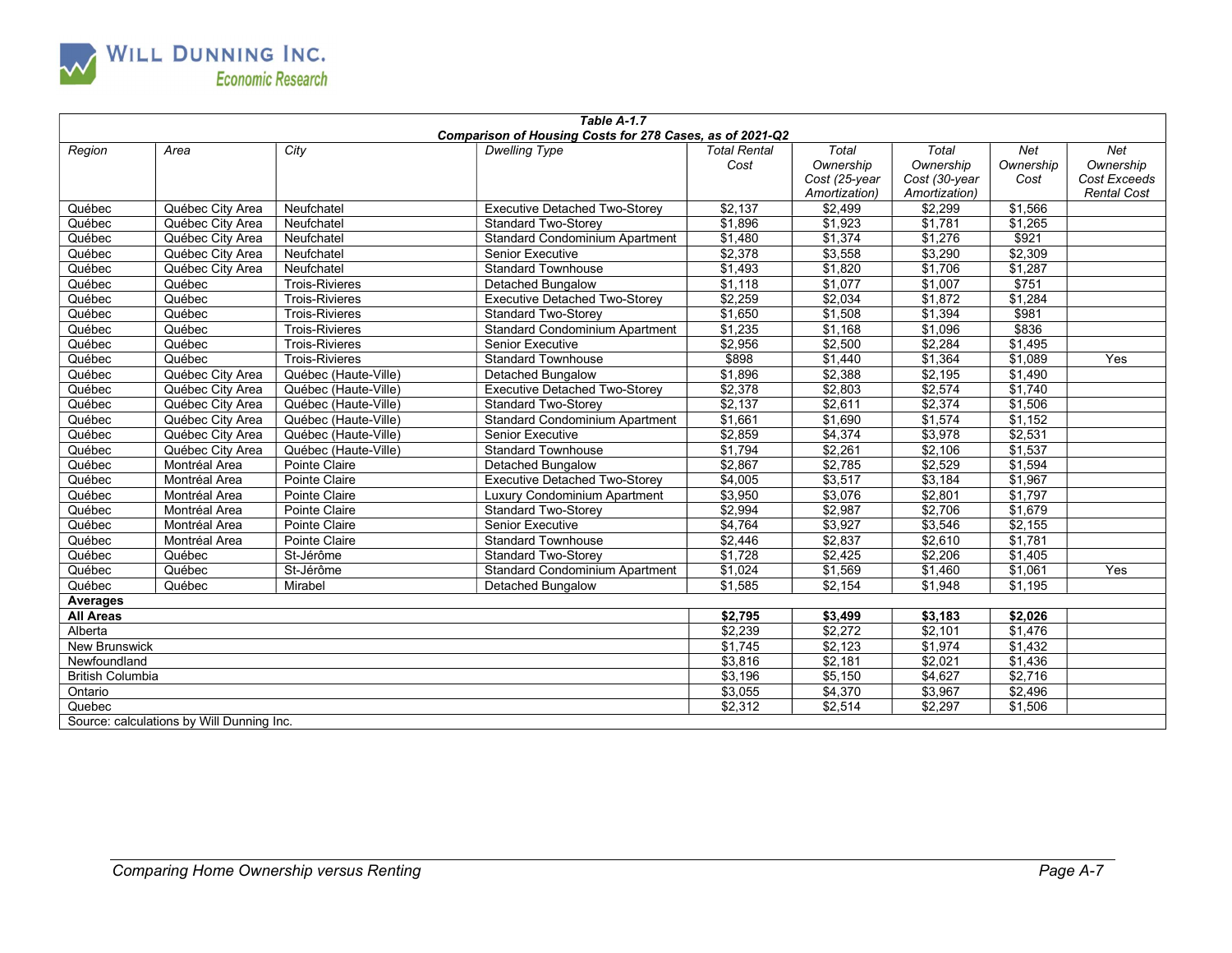

| Table A-2.1<br>Average Monthly Housing Costs for 278 Cases, for 2021-Q2 to 2031-Q1 |                      |                          |                                       |                     |                 |             |                 |                    |  |  |
|------------------------------------------------------------------------------------|----------------------|--------------------------|---------------------------------------|---------------------|-----------------|-------------|-----------------|--------------------|--|--|
| Region                                                                             | Area                 | City                     | <b>Dwelling Type</b>                  | <b>Total Rental</b> | Total           | Total       | Net             | Net                |  |  |
|                                                                                    |                      |                          |                                       | Cost                | Ownership       | Ownership   | Ownership       | Ownership          |  |  |
|                                                                                    |                      |                          |                                       |                     | Cost (renew     | Cost (renew | Cost (renew     | Cost (renew        |  |  |
|                                                                                    |                      |                          |                                       |                     | at 2.80%)       | at 3.62%)   | at 2.80%)       | at 3.62%)          |  |  |
| Alberta                                                                            | Alberta              | Fort Mcmurray            | Detached Bungalow                     | \$2,375             | \$2,464         | \$2,522     | \$1,544         | \$1,634            |  |  |
| Alberta                                                                            | Alberta              | Fort Mcmurray            | <b>Executive Detached Two-Storey</b>  | \$3,513             | \$3,215         | \$3,295     | \$1,943         | \$2,067            |  |  |
| Alberta                                                                            | Alberta              | Fort Mcmurray            | <b>Luxury Condominium Apartment</b>   | \$1,994             | \$1,985         | \$2,030     | \$1,267         | \$1,336            |  |  |
| Alberta                                                                            | Alberta              | Fort Mcmurray            | <b>Senior Executive</b>               | \$4,651             | \$3,687         | \$3,781     | \$2,191         | \$2,336            |  |  |
| Alberta                                                                            | Alberta              | Fort Mcmurray            | <b>Standard Condominium Apartment</b> | \$1,615             | \$1,657         | \$1,691     | \$1,111         | \$1,164            |  |  |
| Alberta                                                                            | Alberta              | Fort Mcmurray            | <b>Standard Townhouse</b>             | \$2.175             | \$2.139         | \$2.183     | \$1,445         | \$1.512            |  |  |
| Alberta                                                                            | Alberta              | Fort Mcmurray            | <b>Standard Two-Storey</b>            | \$2,982             | \$2,804         | \$2,873     | \$1,712         | \$1,818            |  |  |
| Alberta                                                                            | Alberta              | Fort Saskatchewan        | Detached Bungalow                     | \$2,508             | \$2,155         | \$2,202     | \$1,417         | \$1,489            |  |  |
| Alberta                                                                            | Alberta              | Fort Saskatchewan        | <b>Executive Detached Two-Storev</b>  | \$2,733             | \$2,620         | \$2,681     | \$1,652         | \$1,746            |  |  |
| Alberta                                                                            | Alberta              | Fort Saskatchewan        | <b>Senior Executive</b>               | \$3,297             | \$3,290         | \$3,367     | \$2,054         | \$2,174            |  |  |
| Alberta                                                                            | Alberta              | Fort Saskatchewan        | <b>Standard Condominium Apartment</b> | \$1,563             | \$1,348         | \$1,372     | \$972           | \$1,009            |  |  |
| Alberta                                                                            | Alberta              | Fort Saskatchewan        | <b>Standard Townhouse</b>             | \$1,820             | \$1,639         | \$1,665     | \$1,224         | \$1,264            |  |  |
| Alberta                                                                            | Alberta              | Fort Saskatchewan        | <b>Standard Two-Storey</b>            | \$2,508             | \$2,277         | \$2,328     | $\sqrt{$1,464}$ | \$1,543            |  |  |
| Alberta                                                                            | <b>Edmonton Area</b> | Sherwood Park            | Detached Bungalow                     | \$2,339             | \$2,375         | \$2,427     | \$1,550         | \$1,630            |  |  |
| Alberta                                                                            | <b>Edmonton Area</b> | Sherwood Park            | <b>Executive Detached Two-Storey</b>  | \$2,733             | \$2,913         | \$2,980     | \$1,844         | \$1.948            |  |  |
| Alberta                                                                            | <b>Edmonton Area</b> | Sherwood Park            | Luxury Condominium Apartment          | \$2,024             | \$1,968         | \$2,009     | \$1,324         | \$1,387            |  |  |
| Alberta                                                                            | <b>Edmonton Area</b> | Sherwood Park            | <b>Senior Executive</b>               | \$3,861             | \$3,932         | \$4,030     | \$2,373         | \$2,524            |  |  |
| Alberta                                                                            | <b>Edmonton Area</b> | Sherwood Park            | <b>Standard Condominium Apartment</b> | \$1,789             | \$1,797         | \$1,833     | \$1,234         | \$1,289            |  |  |
| Alberta                                                                            | <b>Edmonton Area</b> | Sherwood Park            | <b>Standard Townhouse</b>             | \$1,820             | \$1,809         | \$1,840     | \$1,317         | \$1,365            |  |  |
| Alberta                                                                            | <b>Edmonton Area</b> | Sherwood Park            | <b>Standard Two-Storey</b>            | \$2,339             | \$2,508         | \$2,563     | \$1,640         | \$1,724            |  |  |
| Atlantic                                                                           | New Brunswick        | Fredericton              | <b>Detached Bungalow</b>              | \$1,663             | \$1,941         | \$1,982     | \$1,282         | \$1,346            |  |  |
| Atlantic                                                                           | <b>New Brunswick</b> | Fredericton              | <b>Executive Detached Two-Storey</b>  | \$2,508             | \$2,590         | \$2,651     | \$1,616         | \$1.710            |  |  |
| Atlantic                                                                           | <b>New Brunswick</b> | Fredericton              | Luxury Condominium Apartment          | \$2,032             | \$2,576         | \$2,620     | \$1,878         | \$1,946            |  |  |
| Atlantic                                                                           | <b>New Brunswick</b> | Fredericton              | Senior Executive                      | \$2,508             | \$3,041         | \$3,116     | \$1,849         | \$1.964            |  |  |
| Atlantic                                                                           | <b>New Brunswick</b> | Fredericton              | <b>Standard Condominium Apartment</b> | \$1,750             | \$2,021         | \$2,049     | \$1,583         | \$1,625            |  |  |
| Atlantic                                                                           | <b>New Brunswick</b> | Fredericton              | <b>Standard Townhouse</b>             | \$1,546             | \$1,775         | \$1,813     | $\sqrt{$1,169}$ | \$1,228            |  |  |
| Atlantic                                                                           | New Brunswick        | Fredericton              | <b>Standard Two-Storey</b>            | \$1,804             | \$2,009         | \$2,052     | \$1,315         | \$1,383            |  |  |
| Atlantic                                                                           | Newfoundland         | St. John's - east end    | <b>Detached Bungalow</b>              | \$4,017             | \$1,886         | \$1,928     | \$1,231         | \$1,295            |  |  |
| Atlantic                                                                           | Newfoundland         | St. John's - Mount Pearl | Detached Bungalow                     | \$4,017             | \$2,057         | \$2,103     | \$1,327         | \$1,398            |  |  |
| Atlantic                                                                           | Newfoundland         | St. John's - west        | Detached Bungalow                     | \$2,813             | $\sqrt{31,802}$ | \$1,841     | \$1,180         | \$1,240            |  |  |
| Atlantic                                                                           | Newfoundland         | St. John's - east end    | <b>Executive Detached Two-Storey</b>  | \$5,822             | \$2,840         | \$2,910     | \$1,721         | \$1,830            |  |  |
| Atlantic                                                                           | Newfoundland         | St. John's - Mount Pearl | <b>Executive Detached Two-Storey</b>  | \$5,220             | \$2,655         | \$2,719     | \$1,644         | \$1,742            |  |  |
| Atlantic                                                                           | Newfoundland         | St. John's - west        | <b>Executive Detached Two-Storey</b>  | \$5,220             | \$2,696         | \$2,761     | \$1,666         | \$1,766            |  |  |
| Atlantic                                                                           | Newfoundland         | St. John's - east end    | Luxury Condominium Apartment          | \$5,150             | \$2,523         | \$2,573     | \$1,722         | \$1,799            |  |  |
| Atlantic                                                                           | Newfoundland         | St. John's - Mount Pearl | Luxury Condominium Apartment          | \$3,947             | \$2,133         | \$2,172     | \$1,510         | \$1,571            |  |  |
| Atlantic                                                                           | Newfoundland         | St. John's - east end    | <b>Senior Executive</b>               | \$5,822             | \$3,446         | \$3,536     | \$2,016         | \$2,155<br>\$1.816 |  |  |
| Atlantic                                                                           | Newfoundland         | St. John's - Mount Pearl | Senior Executive                      | \$5,220             | \$2,809         | \$2,878     | \$1,709         |                    |  |  |
| Atlantic                                                                           | Newfoundland         | St. John's - west        | <b>Senior Executive</b>               | \$5,220             | \$2,918         | \$2,992     | \$1,752         | \$1,865            |  |  |
| Atlantic                                                                           | Newfoundland         | St. John's - east end    | <b>Standard Condominium Apartment</b> | \$4,549             | \$2,172         | \$2,211     | \$1,556         | \$1,615            |  |  |
| Atlantic                                                                           | Newfoundland         | St. John's - Mount Pearl | <b>Standard Condominium Apartment</b> | \$3,947             | \$2,109         | \$2,148     | \$1,501         | \$1,560            |  |  |
| Atlantic                                                                           | Newfoundland         | St. John's - west        | Standard Condominium Apartment        | \$3,947             | \$2,071         | \$2,108     | \$1,486         | \$1,543            |  |  |
| Atlantic                                                                           | Newfoundland         | St. John's - east end    | <b>Standard Townhouse</b>             | \$2,710             | \$1,761         | \$1,790     | \$1,303         | \$1,348            |  |  |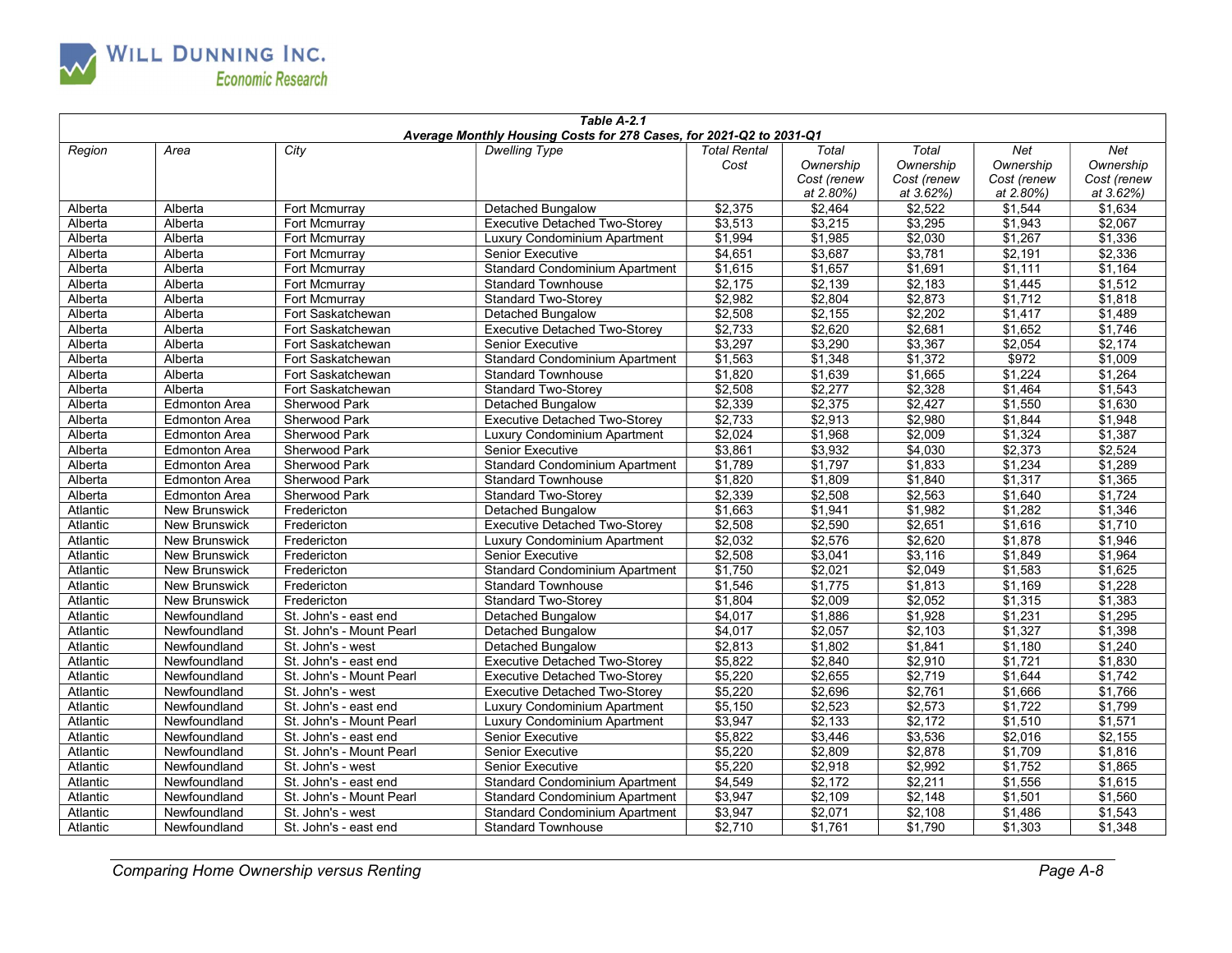

| Table A-2.2<br>Average Monthly Housing Costs for 278 Cases, for 2021-Q2 to 2031-Q1 |                         |                                |                                       |                     |                     |             |             |             |  |
|------------------------------------------------------------------------------------|-------------------------|--------------------------------|---------------------------------------|---------------------|---------------------|-------------|-------------|-------------|--|
| Region                                                                             | Area                    | City                           | <b>Dwelling Type</b>                  | <b>Total Rental</b> | Total               | Total       | Net         | Net         |  |
|                                                                                    |                         |                                |                                       | Cost                | Ownership           | Ownership   | Ownership   | Ownership   |  |
|                                                                                    |                         |                                |                                       |                     | Cost (renew         | Cost (renew | Cost (renew | Cost (renew |  |
|                                                                                    |                         |                                |                                       |                     | at 2.80%)           | at 3.62%)   | at 2.80%)   | at 3.62%)   |  |
| Atlantic                                                                           | Newfoundland            | St. John's - Mount Pearl       | <b>Standard Townhouse</b>             | \$2,108             | \$1,798             | \$1,829     | \$1,318     | \$1,364     |  |
| Atlantic                                                                           | Newfoundland            | St. John's - west              | <b>Standard Townhouse</b>             | \$2,710             | \$1,775             | \$1,804     | \$1,309     | \$1,354     |  |
| Atlantic                                                                           | Newfoundland            | St. John's - east end          | <b>Standard Two-Storey</b>            | \$4,618             | \$2,432             | \$2,491     | \$1,503     | \$1,593     |  |
| Atlantic                                                                           | Newfoundland            | St. John's - Mount Pearl       | <b>Standard Two-Storey</b>            | \$4,618             | \$2,396             | \$2,451     | \$1,519     | \$1,604     |  |
| Atlantic                                                                           | Newfoundland            | St. John's - west              | <b>Standard Two-Storey</b>            | \$4,618             | \$2,423             | \$2,480     | \$1,530     | \$1,617     |  |
| BC                                                                                 | <b>British Columbia</b> | Kelowna                        | Detached Bungalow                     | \$2,763             | \$3,503             | \$3,602     | \$1,927     | \$2,080     |  |
| <b>BC</b>                                                                          | <b>British Columbia</b> | Kelowna                        | <b>Executive Detached Two-Storey</b>  | \$3,299             | \$4,167             | \$4,290     | \$2,219     | \$2,408     |  |
| BC                                                                                 | <b>British Columbia</b> | Kelowna                        | Luxury Condominium Apartment          | \$2,719             | \$3,637             | \$3,741     | \$1,979     | \$2,140     |  |
| <b>BC</b>                                                                          | <b>British Columbia</b> | Kelowna                        | Senior Executive                      | \$4,066             | \$5,135             | \$5,294     | \$2,622     | \$2,866     |  |
| BC                                                                                 | <b>British Columbia</b> | Kelowna                        | <b>Standard Condominium Apartment</b> | \$1,953             | \$2.012             | \$2.062     | \$1,233     | \$1.309     |  |
| <b>BC</b>                                                                          | <b>British Columbia</b> | Kelowna                        | <b>Standard Townhouse</b>             | \$2,280             | \$2,874             | \$2,949     | \$1,680     | \$1,796     |  |
| <b>BC</b>                                                                          | Vancouver Area          | North Delta                    | Detached Bungalow                     | \$2,781             | \$4,433             | \$4,564     | \$2,351     | \$2,553     |  |
| <b>BC</b>                                                                          | Vancouver Area          | <b>North Delta</b>             | <b>Executive Detached Two-Storey</b>  | \$2,781             | \$4,323             | \$4,449     | \$2,322     | \$2.517     |  |
| BC                                                                                 | Vancouver Area          | <b>North Delta</b>             | Luxury Condominium Apartment          | \$2,058             | \$2,337             | \$2,397     | \$1,384     | \$1.477     |  |
| <b>BC</b>                                                                          | Vancouver Area          | North Delta                    | <b>Senior Executive</b>               | \$4,277             | \$5.463             | \$5.628     | \$2.842     | \$3.096     |  |
| <b>BC</b>                                                                          | Vancouver Area          | North Delta                    | <b>Standard Condominium Apartment</b> | \$1,609             | \$1,788             | \$1,828     | \$1,154     | \$1,216     |  |
| <b>BC</b>                                                                          | Vancouver Area          | <b>North Delta</b>             | <b>Standard Townhouse</b>             | \$2,605             | \$2,962             | \$3,041     | \$1,700     | \$1,823     |  |
| <b>BC</b>                                                                          | Vancouver Area          | North Delta                    | <b>Standard Two-Storev</b>            | $\sqrt{$2,930}$     | \$3,941             | \$4,052     | \$2,175     | \$2,346     |  |
| BC                                                                                 | Vancouver Area          | Surrey                         | <b>Detached Bungalow</b>              | \$3,055             | \$4,236             | \$4,361     | \$2,253     | \$2,446     |  |
| BC                                                                                 | Vancouver Area          | Surrey                         | <b>Executive Detached Two-Storey</b>  | \$3,134             | \$4,167             | \$4,289     | \$2,234     | \$2,421     |  |
| <b>BC</b>                                                                          | Vancouver Area          | Surrey                         | Luxury Condominium Apartment          | \$2,311             | \$2,864             | \$2,944     | \$1,587     | \$1,711     |  |
| <b>BC</b>                                                                          | Vancouver Area          | Surrey                         | Senior Executive                      | \$4,469             | \$5,294             | \$5,453     | \$2,769     | \$3,014     |  |
| <b>BC</b>                                                                          | Vancouver Area          | Surrey                         | Standard Condominium Apartment        | \$1,526             | \$1,982             | \$2,030     | \$1,233     | \$1,305     |  |
| <b>BC</b>                                                                          | Vancouver Area          | Surrey                         | <b>Standard Townhouse</b>             | \$2,252             | \$2,818             | \$2,892     | \$1,637     | \$1,752     |  |
| <b>BC</b>                                                                          | Vancouver Area          | Surrey                         | <b>Standard Two-Storey</b>            | \$2,741             | \$3,650             | \$3,755     | \$1,977     | \$2,139     |  |
| <b>BC</b>                                                                          | Vancouver Area          | Vancouver West                 | Detached Bungalow                     | \$5,656             | \$10,837            | \$11,199    | \$5,086     | \$5,644     |  |
| <b>BC</b>                                                                          | Vancouver Area          | Vancouver West                 | <b>Executive Detached Two-Storey</b>  | \$7,914             | \$13,572            | \$14,029    | \$6,321     | \$7,025     |  |
| BC                                                                                 | Vancouver Area          | Vancouver West                 | Luxury Condominium Apartment          | \$4,630             | \$8,908             | \$9,203     | \$4,221     | \$4,676     |  |
| <b>BC</b>                                                                          | Vancouver Area          | Vancouver West                 | <b>Senior Executive</b>               | \$9,420             | \$21,210            | \$21,937    | \$9,684     | \$10,803    |  |
| <b>BC</b>                                                                          | Vancouver Area          | Vancouver West                 | <b>Standard Condominium Apartment</b> | \$3,124             | \$5,898             | \$6,086     | \$2,906     | \$3,197     |  |
| BC                                                                                 | Vancouver Area          | Vancouver West                 | <b>Standard Townhouse</b>             | $\sqrt{$4,727}$     | $\frac{1}{157,697}$ | \$7,947     | \$3,728     | \$4,113     |  |
| BC                                                                                 | Vancouver Area          | Vancouver West                 | <b>Standard Two-Storey</b>            | $\frac{1}{6,409}$   | \$11,579            | \$11,966    | \$5,444     | \$6,040     |  |
| <b>BC</b>                                                                          | Vancouver Area          | White Rock/South Surrey        | <b>Detached Bungalow</b>              | \$4.000             | \$5.555             | \$5.729     | \$2.798     | \$3.066     |  |
| <b>BC</b>                                                                          | Vancouver Area          | White Rock/South Surrey        | <b>Executive Detached Two-Storey</b>  | \$4,150             | \$5,237             | \$5,397     | \$2,690     | \$2,937     |  |
| BC                                                                                 | Vancouver Area          | White Rock/South Surrey        | Luxury Condominium Apartment          | \$2,973             | \$4,394             | \$4,526     | \$2,300     | \$2.504     |  |
| BC                                                                                 | Vancouver Area          | <b>White Rock/South Surrey</b> | <b>Senior Executive</b>               | \$6,108             | \$6,957             | \$7,177     | \$3,462     | \$3,801     |  |
| BC                                                                                 | Vancouver Area          | White Rock/South Surrey        | <b>Standard Condominium Apartment</b> | \$1,844             | \$2,271             | \$2,328     | \$1,366     | \$1,453     |  |
| <b>BC</b>                                                                          | Vancouver Area          | White Rock/South Surrey        | <b>Standard Townhouse</b>             | \$2,770             | \$3,120             | \$3,205     | \$1,768     | \$1,899     |  |
| <b>BC</b>                                                                          | Vancouver Area          | White Rock/South Surrey        | <b>Standard Two-Storey</b>            | \$3,548             | \$4,633             | \$4,773     | \$2,421     | \$2,636     |  |
| Ontario                                                                            | Ontario                 | Barrie                         | <b>Detached Bungalow</b>              | \$2,762             | \$3,611             | \$3,709     | \$2,049     | \$2,201     |  |
| Ontario                                                                            | Ontario                 | Barrie                         | <b>Executive Detached Two-Storey</b>  | \$2,983             | \$4,067             | \$4,181     | \$2,253     | \$2,429     |  |
| Ontario                                                                            | Ontario                 | Barrie                         | Luxury Condominium Apartment          | \$3,611             | \$5,052             | \$5,183     | \$2,962     | \$3,165     |  |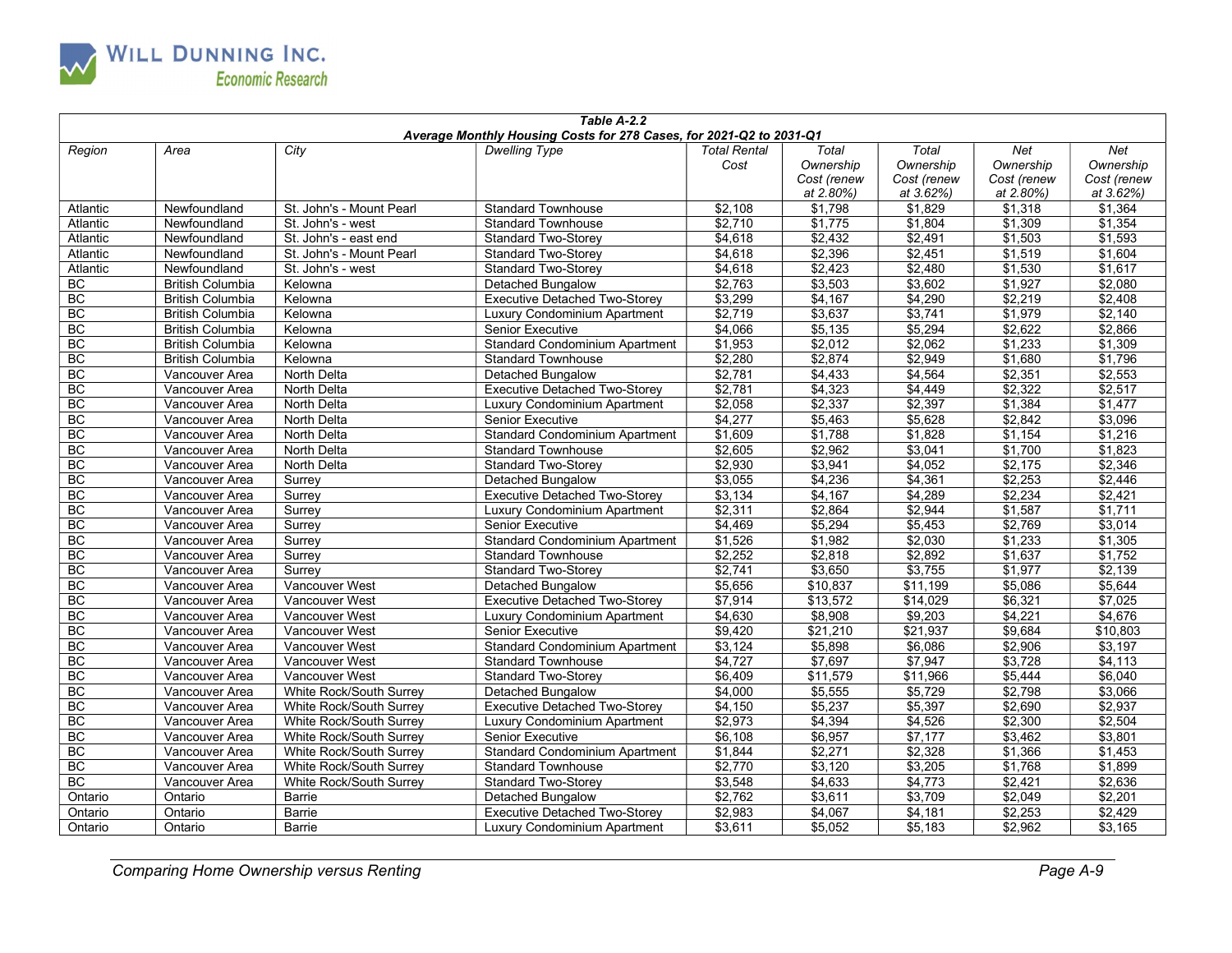

| Table A-2.3<br>Average Monthly Housing Costs for 278 Cases, for 2021-Q2 to 2031-Q1 |         |                         |                                       |                             |                                                |                                                |                                              |                                                     |  |  |
|------------------------------------------------------------------------------------|---------|-------------------------|---------------------------------------|-----------------------------|------------------------------------------------|------------------------------------------------|----------------------------------------------|-----------------------------------------------------|--|--|
| Region                                                                             | Area    | City                    | <b>Dwelling Type</b>                  | <b>Total Rental</b><br>Cost | Total<br>Ownership<br>Cost (renew<br>at 2.80%) | Total<br>Ownership<br>Cost (renew<br>at 3.62%) | Net<br>Ownership<br>Cost (renew<br>at 2.80%) | <b>Net</b><br>Ownership<br>Cost (renew<br>at 3.62%) |  |  |
| Ontario                                                                            | Ontario | Barrie                  | <b>Senior Executive</b>               | \$3,426                     | \$5,827                                        | \$6,001                                        | \$3,068                                      | \$3,336                                             |  |  |
| Ontario                                                                            | Ontario | <b>Barrie</b>           | <b>Standard Condominium Apartment</b> | \$2,430                     | \$3,756                                        | $\sqrt{3,844}$                                 | \$2,360                                      | \$2,495                                             |  |  |
| Ontario                                                                            | Ontario | <b>Barrie</b>           | <b>Standard Townhouse</b>             | \$2,329                     | \$3,031                                        | \$3,107                                        | \$1,818                                      | \$1,936                                             |  |  |
| Ontario                                                                            | Ontario | Barrie                  | <b>Standard Two-Storey</b>            | \$2,836                     | \$3,515                                        | \$3,610                                        | \$1,998                                      | \$2,146                                             |  |  |
| Ontario                                                                            | Ontario | <b>Brantford</b>        | Detached Bungalow                     | \$2,404                     | \$3,559                                        | \$3,652                                        | \$2,085                                      | \$2,228                                             |  |  |
| Ontario                                                                            | Ontario | <b>Brantford</b>        | <b>Executive Detached Two-Storey</b>  | \$2,775                     | \$4,808                                        | \$4,940                                        | \$2,706                                      | \$2,910                                             |  |  |
| Ontario                                                                            | Ontario | <b>Brantford</b>        | <b>Senior Executive</b>               | \$3,220                     | \$5,225                                        | \$5,370                                        | \$2,921                                      | \$3,144                                             |  |  |
| Ontario                                                                            | Ontario | <b>Brantford</b>        | <b>Standard Condominium Apartment</b> | \$1,700                     | \$2,848                                        | \$2,904                                        | \$1,966                                      | \$2,052                                             |  |  |
| Ontario                                                                            | Ontario | <b>Brantford</b>        | <b>Standard Townhouse</b>             | \$2,043                     | \$3,375                                        | \$3,459                                        | \$2,037                                      | \$2,167                                             |  |  |
| Ontario                                                                            | Ontario | <b>Brantford</b>        | <b>Standard Two-Storev</b>            | \$2.552                     | \$3.653                                        | \$3.748                                        | $\sqrt{2,140}$                               | \$2.287                                             |  |  |
| Ontario                                                                            | Ontario | Georgetown              | <b>Detached Bungalow</b>              | \$2,838                     | \$4,061                                        | \$4,177                                        | \$2,208                                      | \$2,388                                             |  |  |
| Ontario                                                                            | Ontario | Georgetown              | <b>Executive Detached Two-Storey</b>  | \$2,977                     | \$5.062                                        | \$5,213                                        | \$2,664                                      | \$2.897                                             |  |  |
| Ontario                                                                            | Ontario | Georgetown              | Luxury Condominium Apartment          | \$2,301                     | \$3,592                                        | \$3,677                                        | \$2,256                                      | \$2,386                                             |  |  |
| Ontario                                                                            | Ontario | Georgetown              | Senior Executive                      | \$3,673                     | \$5,681                                        | \$5,854                                        | \$2,935                                      | \$3,201                                             |  |  |
| Ontario                                                                            | Ontario | Georgetown              | <b>Standard Condominium Apartment</b> | \$2,093                     | \$3,214                                        | \$3,285                                        | $\frac{1}{2,083}$                            | $\sqrt{$2,193}$                                     |  |  |
| Ontario                                                                            | Ontario | Georgetown              | <b>Standard Townhouse</b>             | \$2,283                     | \$3,500                                        | \$3,594                                        | \$1,996                                      | \$2,142                                             |  |  |
| Ontario                                                                            | Ontario | Georgetown              | <b>Standard Two-Storey</b>            | \$2,560                     | \$4,166                                        | \$4,287                                        | \$2,248                                      | \$2,434                                             |  |  |
| Ontario                                                                            | Ontario | Hamilton - east         | <b>Standard Two-Storey</b>            | \$2,575                     | \$3,447                                        | \$3,540                                        | \$1,972                                      | \$2,116                                             |  |  |
| Ontario                                                                            | Ontario | Hamilton - centre       | <b>Standard Two-Storey</b>            | \$2,219                     | \$2,549                                        | \$2,613                                        | \$1,544                                      | \$1,641                                             |  |  |
| Ontario                                                                            | Ontario | Dundas                  | Standard Two-Storey                   | \$3,210                     | \$5,739                                        | \$5,913                                        | \$2,983                                      | \$3,250                                             |  |  |
| Ontario                                                                            | Ontario | <b>Stony Creek</b>      | <b>Standard Two-Storey</b>            | \$3,238                     | \$4,959                                        | \$5,105                                        | \$2,641                                      | \$2,866                                             |  |  |
| Ontario                                                                            | Ontario | Ottawa - southern       | Detached Bungalow                     | \$3,379                     | \$3,490                                        | \$3,579                                        | \$2,074                                      | \$2,211                                             |  |  |
| Ontario                                                                            | Ontario | Ottawa - Orleans        | Detached Bungalow                     | \$3,088                     | \$3,456                                        | \$3,544                                        | \$2,060                                      | \$2,196                                             |  |  |
| Ontario                                                                            | Ontario | Ottawa - eastern        | Detached Bungalow                     | \$3,379                     | \$3,435                                        | \$3,523                                        | \$2,053                                      | \$2,187                                             |  |  |
| Ontario                                                                            | Ontario | Ottawa                  | Detached Bungalow                     | \$5,267                     | \$5,740                                        | \$5,905                                        | \$3,116                                      | \$3,371                                             |  |  |
| Ontario                                                                            | Ontario | Ottawa - southern       | <b>Executive Detached Two-Storey</b>  | \$3,379                     | \$4,391                                        | \$4,510                                        | \$2,510                                      | \$2,693                                             |  |  |
| Ontario                                                                            | Ontario | Ottawa - Orleans        | <b>Executive Detached Two-Storey</b>  | \$3,524                     | \$4,280                                        | \$4,394                                        | \$2,467                                      | \$2,643                                             |  |  |
| Ontario                                                                            | Ontario | Ottawa - eastern        | <b>Executive Detached Two-Storey</b>  | \$3,669                     | \$3,899                                        | \$4,003                                        | \$2,249                                      | \$2,409                                             |  |  |
| Ontario                                                                            | Ontario | Ottawa                  | <b>Executive Detached Two-Storey</b>  | \$5,558                     | \$5,923                                        | \$6,095                                        | \$3,187                                      | \$3,452                                             |  |  |
| Ontario                                                                            | Ontario | Ottawa                  | Luxury Condominium Apartment          | \$4,428                     | \$4,656                                        | \$4,769                                        | \$2,850                                      | \$3,025                                             |  |  |
| Ontario                                                                            | Ontario | Ottawa - southern       | <b>Luxury Condominium Apartment</b>   | \$3,556                     | $\frac{1}{64,862}$                             | \$4,980                                        | \$2,984                                      | \$3,166                                             |  |  |
| Ontario                                                                            | Ontario | Ottawa - Rockliffe Park | Luxury Condominium Apartment          | \$11,836                    | \$8,406                                        | \$8,628                                        | \$4,875                                      | \$5,218                                             |  |  |
| Ontario                                                                            | Ontario | Ottawa                  | Senior Executive                      | \$6.139                     | \$7.748                                        | \$7.984                                        | \$4.007                                      | \$4,370                                             |  |  |
| Ontario                                                                            | Ontario | Ottawa - eastern        | Senior Executive                      | \$4,250                     | \$5,081                                        | \$5,225                                        | \$2,793                                      | \$3,016                                             |  |  |
| Ontario                                                                            | Ontario | Ottawa - Orleans        | <b>Senior Executive</b>               | \$4,250                     | \$5,404                                        | \$5,554                                        | \$3.027                                      | \$3,258                                             |  |  |
| Ontario                                                                            | Ontario | Ottawa - southern       | <b>Senior Executive</b>               | \$4,105                     | \$5,415                                        | \$5,570                                        | \$2,956                                      | \$3,195                                             |  |  |
| Ontario                                                                            | Ontario | Ottawa - Rockliffe Park | <b>Senior Executive</b>               | \$13,547                    | \$20,059                                       | \$20,702                                       | \$9,862                                      | \$10,852                                            |  |  |
| Ontario                                                                            | Ontario | Ottawa                  | <b>Standard Condominium Apartment</b> | \$2,394                     | \$3,671                                        | \$3,750                                        | \$2,406                                      | \$2,529                                             |  |  |
| Ontario                                                                            | Ontario | Ottawa - eastern        | <b>Standard Condominium Apartment</b> | \$2,249                     | \$2,693                                        | \$2,739                                        | \$1,952                                      | \$2,024                                             |  |  |
| Ontario                                                                            | Ontario | Ottawa - Orleans        | <b>Standard Condominium Apartment</b> | \$2,103                     | \$2,803                                        | \$2,853                                        | \$2,009                                      | \$2,086                                             |  |  |
| Ontario                                                                            | Ontario | Ottawa - southern       | <b>Standard Condominium Apartment</b> | \$2,103                     | \$2,862                                        | \$2,914                                        | \$2,031                                      | \$2,112                                             |  |  |
| Ontario                                                                            | Ontario | Ottawa                  | <b>Standard Townhouse</b>             | \$2.660                     | \$3,846                                        | \$3,945                                        | \$2,269                                      | \$2.422                                             |  |  |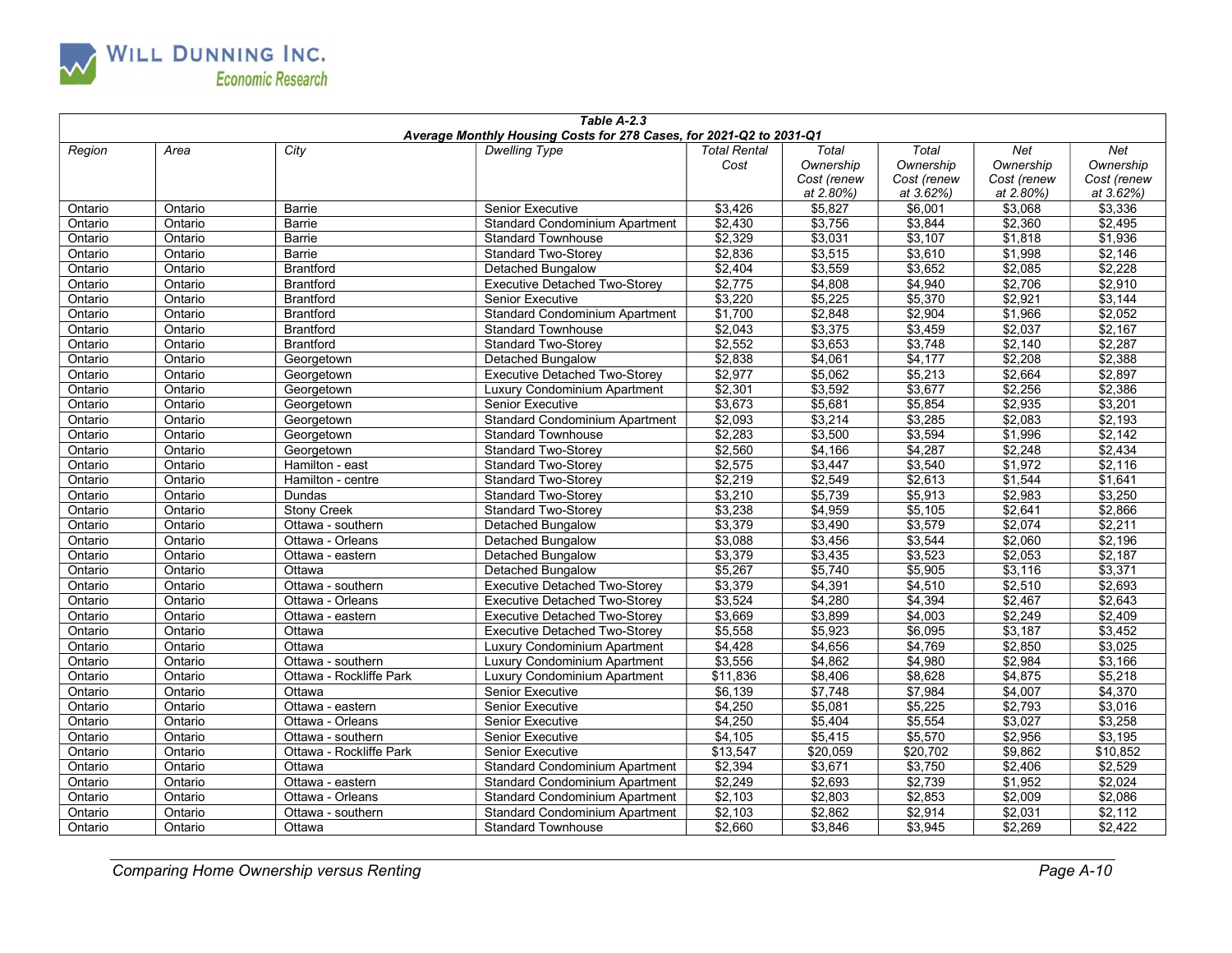

| Table A-2.4<br>Average Monthly Housing Costs for 278 Cases, for 2021-Q2 to 2031-Q1 |                     |                               |                                       |                             |                                                |                                                |                                              |                                              |  |
|------------------------------------------------------------------------------------|---------------------|-------------------------------|---------------------------------------|-----------------------------|------------------------------------------------|------------------------------------------------|----------------------------------------------|----------------------------------------------|--|
| Region                                                                             | Area                | City                          | <b>Dwelling Type</b>                  | <b>Total Rental</b><br>Cost | Total<br>Ownership<br>Cost (renew<br>at 2.80%) | Total<br>Ownership<br>Cost (renew<br>at 3.62%) | Net<br>Ownership<br>Cost (renew<br>at 2.80%) | Net<br>Ownership<br>Cost (renew<br>at 3.62%) |  |
| Ontario                                                                            | Ontario             | Ottawa - eastern              | <b>Standard Townhouse</b>             | \$2,660                     | \$2,967                                        | \$3,036                                        | \$1,871                                      | $\sqrt{51,978}$                              |  |
| Ontario                                                                            | Ontario             | Ottawa - Orleans              | <b>Standard Townhouse</b>             | \$2,369                     | \$3,052                                        | \$3,122                                        | \$1,935                                      | \$2,043                                      |  |
| Ontario                                                                            | Ontario             | Ottawa - southern             | <b>Standard Townhouse</b>             | \$2.733                     | \$3,245                                        | \$3,320                                        | \$2,040                                      | $\sqrt{2,157}$                               |  |
| Ontario                                                                            | Ontario             | Ottawa                        | <b>Standard Two-Storey</b>            | \$4,686                     | \$5,296                                        | \$5,447                                        | \$2,902                                      | \$3,135                                      |  |
| Ontario                                                                            | Ontario             | Ottawa - eastern              | <b>Standard Two-Storey</b>            | \$3,088                     | \$3,492                                        | \$3,581                                        | \$2,081                                      | \$2,218                                      |  |
| Ontario                                                                            | Ontario             | Ottawa - Orleans              | <b>Standard Two-Storey</b>            | \$3,088                     | \$3,619                                        | \$3,712                                        | \$2,144                                      | \$2,287                                      |  |
| Ontario                                                                            | Ontario             | Ottawa - southern             | <b>Standard Two-Storey</b>            | \$2,943                     | \$3,765                                        | \$3,865                                        | \$2,184                                      | \$2,337                                      |  |
| Ontario                                                                            | Ontario             | Windsor                       | <b>Detached Bungalow</b>              | \$2,144                     | \$2,853                                        | \$2,923                                        | \$1,736                                      | \$1,844                                      |  |
| Ontario                                                                            | Ontario             | Windsor                       | <b>Executive Detached Two-Storey</b>  | \$2,676                     | \$3,909                                        | \$4,013                                        | \$2,259                                      | \$2,419                                      |  |
| Ontario                                                                            | Ontario             | Windsor                       | Luxury Condominium Apartment          | \$2,798                     | \$4,860                                        | \$4,980                                        | \$2,951                                      | \$3,136                                      |  |
| Ontario                                                                            | Ontario             | Windsor                       | <b>Senior Executive</b>               | \$3,512                     | \$6,250                                        | \$6,430                                        | \$3,391                                      | \$3,669                                      |  |
| Ontario                                                                            | Ontario             | Windsor                       | <b>Standard Condominium Apartment</b> | \$1,506                     | \$2,827                                        | \$2,883                                        | \$1,950                                      | \$2,035                                      |  |
| Ontario                                                                            | Ontario             | Windsor                       | <b>Standard Townhouse</b>             | \$1,627                     | \$2,680                                        | \$2,742                                        | \$1,700                                      | \$1,795                                      |  |
| Ontario                                                                            | Ontario             | Windsor                       | <b>Standard Two-Storey</b>            | \$1.803                     | \$2,289                                        | \$2.341                                        | \$1,467                                      | \$1,547                                      |  |
| Ontario                                                                            | <b>Toronto Area</b> | <b>Burlington</b>             | <b>Detached Bungalow</b>              | \$3.388                     | \$4.792                                        | \$4.935                                        | \$2.512                                      | \$2.733                                      |  |
| Ontario                                                                            | <b>Toronto Area</b> | <b>Burlington</b>             | <b>Executive Detached Two-Storey</b>  | \$5,345                     | \$7,545                                        | \$7,785                                        | \$3,735                                      | \$4,105                                      |  |
| Ontario                                                                            | <b>Toronto Area</b> | <b>Burlington</b>             | Luxury Condominium Apartment          | \$3,802                     | \$5,355                                        | \$5,502                                        | \$3,020                                      | \$3,246                                      |  |
| Ontario                                                                            | <b>Toronto Area</b> | <b>Burlington</b>             | <b>Senior Executive</b>               | \$3,761                     | \$9,366                                        | \$9,673                                        | \$4,483                                      | \$4,957                                      |  |
| Ontario                                                                            | <b>Toronto Area</b> | <b>Burlington</b>             | <b>Standard Condominium Apartment</b> | \$2,905                     | \$3,878                                        | \$3,974                                        | \$2,363                                      | \$2,510                                      |  |
| Ontario                                                                            | <b>Toronto Area</b> | <b>Burlington</b>             | <b>Standard Townhouse</b>             | \$3,026                     | \$3,761                                        | \$3,865                                        | \$2,104                                      | \$2,265                                      |  |
| Ontario                                                                            | <b>Toronto Area</b> | <b>Burlington</b>             | <b>Standard Two-Storey</b>            | \$4,060                     | \$5,893                                        | \$6,077                                        | \$2,968                                      | \$3,252                                      |  |
| Ontario                                                                            | <b>Toronto Area</b> | Mississauga-Mead-Vale/Str-Vil | Detached Bungalow                     | \$3,443                     | \$5,020                                        | \$5,170                                        | \$2,627                                      | \$2,860                                      |  |
| Ontario                                                                            | <b>Toronto Area</b> | Mississauga-Mead-Vale/Str-Vil | <b>Executive Detached Two-Storey</b>  | \$3,889                     | \$4,830                                        | \$4,973                                        | \$2,561                                      | \$2,781                                      |  |
| Ontario                                                                            | <b>Toronto Area</b> | Mississauga-Mead-Vale/Str-Vil | Luxury Condominium Apartment          | \$2,591                     | \$4,088                                        | \$4,192                                        | \$2,440                                      | \$2,600                                      |  |
| Ontario                                                                            | Toronto Area        | Mississauga-Mead-Vale/Str-Vil | <b>Senior Executive</b>               | \$5,225                     | \$5,758                                        | \$5,933                                        | \$2,987                                      | \$3,256                                      |  |
| Ontario                                                                            | <b>Toronto Area</b> | Mississauga-Mead-Vale/Str-Vil | <b>Standard Condominium Apartment</b> | \$2,145                     | \$3.507                                        | \$3,590                                        | \$2,189                                      | \$2.317                                      |  |
| Ontario                                                                            | <b>Toronto Area</b> | Mississauga-Mead-Vale/Str-Vil | <b>Standard Townhouse</b>             | \$2,712                     | \$3,675                                        | \$3,776                                        | \$2,071                                      | \$2,226                                      |  |
| Ontario                                                                            | <b>Toronto Area</b> | Mississauga-Mead-Vale/Str-Vil | <b>Standard Two-Storey</b>            | \$3,295                     | \$4,055                                        | \$4,170                                        | \$2,227                                      | \$2,405                                      |  |
| Ontario                                                                            | <b>Toronto Area</b> | Mississauga                   | <b>Detached Bungalow</b>              | \$3,592                     | \$5,110                                        | \$5,259                                        | \$2,740                                      | \$2,970                                      |  |
| Ontario                                                                            | <b>Toronto Area</b> | Mississauga                   | <b>Executive Detached Two-Storey</b>  | \$4,631                     | \$5,001                                        | \$5,145                                        | \$2,705                                      | \$2,928                                      |  |
| Ontario                                                                            | <b>Toronto Area</b> | Mississauga                   | <b>Standard Two-Storey</b>            | \$4,037                     | \$4,285                                        | \$4,406                                        | \$2,374                                      | \$2,560                                      |  |
| Ontario                                                                            | <b>Toronto Area</b> | Mississauga                   | <b>Standard Townhouse</b>             | \$3,528                     | \$3,512                                        | \$3,616                                        | \$1,867                                      | \$2,027                                      |  |
| Ontario                                                                            | <b>Toronto Area</b> | Mississauga                   | Senior Executive                      | \$6,859                     | \$6,651                                        | \$6,850                                        | \$3,478                                      | \$3,786                                      |  |
| Ontario                                                                            | <b>Toronto Area</b> | Mississauga                   | <b>Standard Condominium Apartment</b> | \$2,591                     | \$3,920                                        | \$4,016                                        | \$2,389                                      | \$2,538                                      |  |
| Ontario                                                                            | <b>Toronto Area</b> | Mississauga                   | Luxury Condominium Apartment          | \$4,076                     | \$4,846                                        | \$4,973                                        | \$2,818                                      | \$3,015                                      |  |
| Ontario                                                                            | Toronto Area        | Oakville                      | <b>Executive Detached Two-Storey</b>  | \$4,877                     | \$6,509                                        | \$6,713                                        | \$3,277                                      | \$3,591                                      |  |
| Ontario                                                                            | <b>Toronto Area</b> | Oakville                      | Luxury Condominium Apartment          | \$4,472                     | \$5,088                                        | \$5,225                                        | \$2,908                                      | \$3,120                                      |  |
| Ontario                                                                            | <b>Toronto Area</b> | Oakville                      | <b>Senior Executive</b>               | \$8,106                     | \$8,122                                        | \$8,379                                        | \$4,057                                      | \$4,451                                      |  |
| Ontario                                                                            | <b>Toronto Area</b> | Oakville                      | <b>Standard Condominium Apartment</b> | \$2,710                     | \$3,503                                        | \$3,585                                        | \$2,208                                      | \$2,334                                      |  |
| Ontario                                                                            | <b>Toronto Area</b> | Oakville                      | <b>Standard Townhouse</b>             | \$2.684                     | \$3.923                                        | \$4.033                                        | \$2.180                                      | \$2.349                                      |  |
| Ontario                                                                            | Toronto Area        | Oakville                      | <b>Standard Two-Storey</b>            | \$3,262                     | \$5,096                                        | \$5,250                                        | \$2,657                                      | \$2,894                                      |  |
| Ontario                                                                            | <b>Toronto Area</b> | Scarborough - Agincourt       | Detached Bungalow                     | \$3,010                     | \$4,826                                        | \$4,974                                        | \$2,475                                      | \$2,703                                      |  |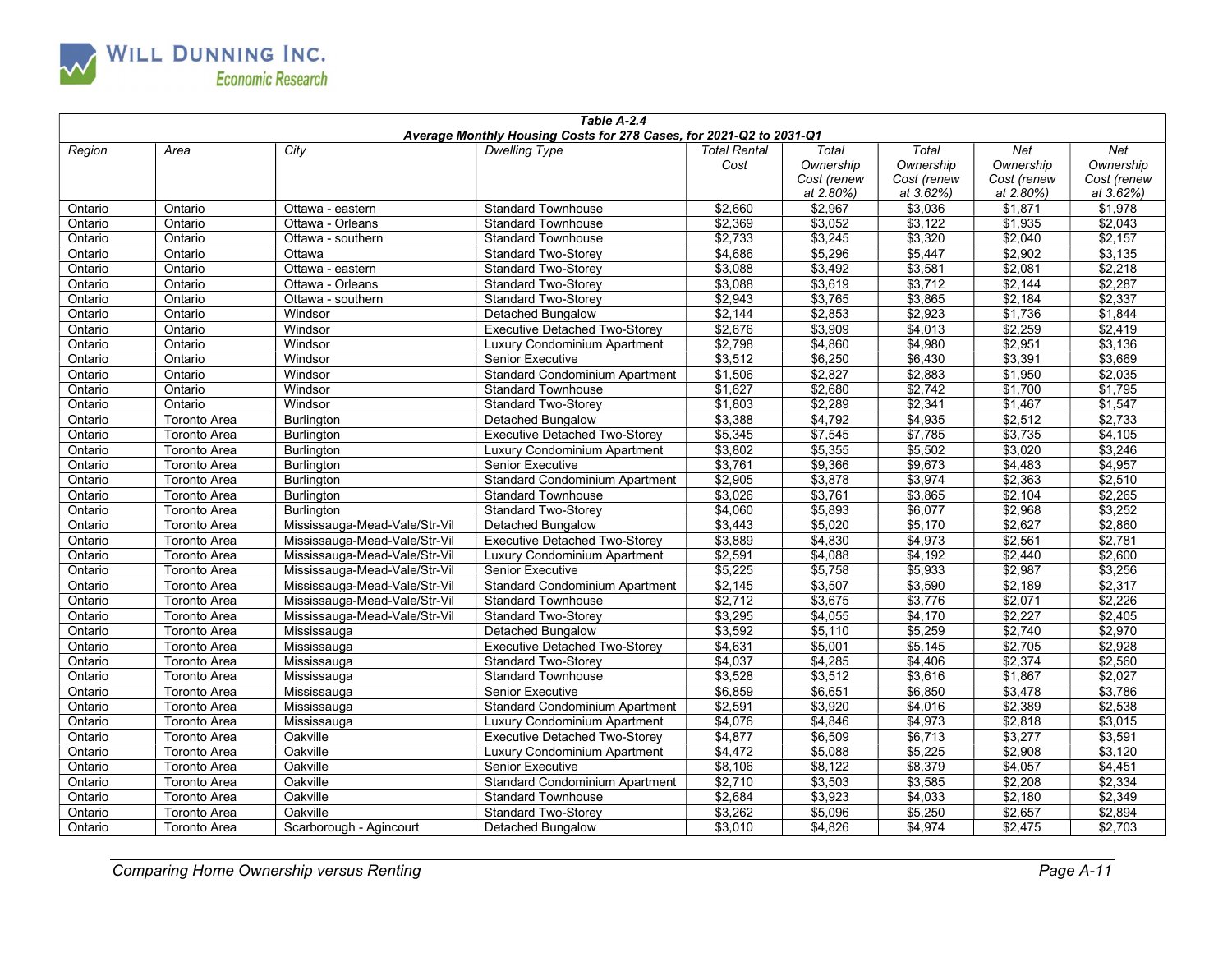

| Table A-2.5<br>Average Monthly Housing Costs for 278 Cases, for 2021-Q2 to 2031-Q1 |                     |                           |                                       |                     |             |                 |                 |             |  |
|------------------------------------------------------------------------------------|---------------------|---------------------------|---------------------------------------|---------------------|-------------|-----------------|-----------------|-------------|--|
| Region                                                                             | Area                | City                      | <b>Dwelling Type</b>                  | <b>Total Rental</b> | Total       | Total           | <b>Net</b>      | Net         |  |
|                                                                                    |                     |                           |                                       | Cost                | Ownership   | Ownership       | Ownership       | Ownership   |  |
|                                                                                    |                     |                           |                                       |                     | Cost (renew | Cost (renew     | Cost (renew     | Cost (renew |  |
|                                                                                    |                     |                           |                                       |                     | at 2.80%)   | at 3.62%)       | at 2.80%)       | at 3.62%)   |  |
| Ontario                                                                            | <b>Toronto Area</b> | Scarborough - Agincourt   | <b>Executive Detached Two-Storey</b>  | \$3,905             | \$5,608     | \$5,784         | \$2,821         | \$3,091     |  |
| Ontario                                                                            | <b>Toronto Area</b> | Scarborough - Agincourt   | Luxury Condominium Apartment          | \$2,751             | \$4,242     | \$4,352         | \$2,507         | \$2,675     |  |
| Ontario                                                                            | <b>Toronto Area</b> | Scarborough - Agincourt   | <b>Senior Executive</b>               | \$4,203             | \$5,763     | \$5,943         | \$2,908         | \$3,185     |  |
| Ontario                                                                            | Toronto Area        | Scarborough - Agincourt   | <b>Standard Condominium Apartment</b> | \$2,304             | \$3,206     | 3,279           | \$2,052         | \$2,164     |  |
| Ontario                                                                            | Toronto Area        | Scarborough - Agincourt   | <b>Standard Townhouse</b>             | \$2,723             | \$3,748     | \$3,854         | \$2,072         | \$2,234     |  |
| Ontario                                                                            | <b>Toronto Area</b> | Scarborough - Agincourt   | <b>Standard Two-Storey</b>            | \$3.234             | \$4.674     | \$4.816         | \$2.419         | \$2.638     |  |
| Ontario                                                                            | <b>Toronto Area</b> | Scarborough - Central     | Detached Bungalow                     | \$3,084             | \$4,317     | \$4,446         | \$2,268         | \$2,467     |  |
| Ontario                                                                            | <b>Toronto Area</b> | Scarborough - Central     | <b>Executive Detached Two-Storey</b>  | \$3,905             | \$5,089     | \$5,244         | \$2,627         | \$2,866     |  |
| Ontario                                                                            | <b>Toronto Area</b> | Scarborough - Central     | Luxury Condominium Apartment          | \$2,453             | \$4,223     | \$4,333         | \$2,479         | \$2,648     |  |
| Ontario                                                                            | <b>Toronto Area</b> | Scarborough - Central     | <b>Senior Executive</b>               | \$4,502             | \$5,795     | \$5,976         | \$2,934         | \$3,212     |  |
| Ontario                                                                            | <b>Toronto Area</b> | Scarborough - Central     | <b>Standard Condominium Apartment</b> | \$2,378             | \$3,341     | \$3,419         | \$2,104         | \$2,224     |  |
| Ontario                                                                            | Toronto Area        | Scarborough - Central     | <b>Standard Townhouse</b>             | \$2,648             | \$1,318     | \$1,328         | \$1,146         | \$1,163     |  |
| Ontario                                                                            | <b>Toronto Area</b> | Scarborough - Central     | <b>Standard Two-Storey</b>            | \$3,383             | \$4,555     | \$4,692         | \$2,377         | \$2,588     |  |
| Ontario                                                                            | <b>Toronto Area</b> | Scarborough - West Hill   | <b>Detached Bungalow</b>              | \$3,084             | \$4,867     | \$5,016         | \$2,494         | \$2,724     |  |
| Ontario                                                                            | <b>Toronto Area</b> | Scarborough - West Hill   | <b>Executive Detached Two-Storey</b>  | \$3,607             | \$5,821     | \$6,004         | \$2,930         | \$3,211     |  |
| Ontario                                                                            | Toronto Area        | Scarborough - West Hill   | <b>Luxury Condominium Apartment</b>   | \$3,348             | \$4,443     | \$4,561         | \$2,578         | \$2,759     |  |
| Ontario                                                                            | <b>Toronto Area</b> | Scarborough - West Hill   | Senior Executive                      | \$4,651             | \$6,990     | $\sqrt{$7,215}$ | \$3,416         | \$3,763     |  |
| Ontario                                                                            | <b>Toronto Area</b> | Scarborough - West Hill   | <b>Standard Condominium Apartment</b> | \$2,229             | \$3,112     | \$3,182         | \$2,006         | \$2,113     |  |
| Ontario                                                                            | Toronto Area        | Scarborough - West Hill   | <b>Standard Townhouse</b>             | \$2,574             | \$3,960     | \$4,073         | \$2,167         | \$2,341     |  |
| Ontario                                                                            | Toronto Area        | Scarborough - West Hill   | <b>Standard Two-Storey</b>            | \$3,084             | \$4,958     | \$5,110         | \$2,542         | \$2,777     |  |
| Québec                                                                             | Québec City Area    | Cap-Rouge\Sillery\Ste-Foy | <b>Detached Bungalow</b>              | \$2,144             | \$2,358     | \$2.422         | \$1,348         | \$1,446     |  |
| Québec                                                                             | Québec City Area    | Cap-Rouge\Sillery\Ste-Foy | <b>Executive Detached Two-Storey</b>  | \$2,416             | \$2,683     | \$2.760         | \$1,461         | \$1,580     |  |
| Québec                                                                             | Québec City Area    | Cap-Rouge\Sillery\Ste-Foy | Luxury Condominium Apartment          | \$2,762             | \$2,419     | \$2.482         | \$1,406         | \$1,504     |  |
| Québec                                                                             | Québec City Area    | Cap-Rouge\Sillery\Ste-Foy | <b>Standard Two-Storey</b>            | \$2,165             | \$2,231     | \$2,292         | $\sqrt{$1,274}$ | \$1.367     |  |
| Québec                                                                             | Québec City Area    | Cap-Rouge\Sillery\Ste-Foy | <b>Standard Condominium Apartment</b> | \$1,538             | \$1,525     | \$1,559         | \$995           | \$1,047     |  |
| Québec                                                                             | Québec City Area    | Cap-Rouge\Sillery\Ste-Foy | <b>Senior Executive</b>               | \$2,961             | \$3,863     | \$3,979         | \$2,010         | \$2,190     |  |
| Québec                                                                             | Québec City Area    | Cap-Rouge\Sillery\Ste-Foy | <b>Standard Townhouse</b>             | \$1,825             | \$2,260     | \$2,308         | \$1,500         | \$1,574     |  |
| Québec                                                                             | Montréal Area       | Outremont                 | <b>Executive Detached Two-Storey</b>  | \$5,958             | \$7,104     | \$7,329         | \$3,535         | \$3,882     |  |
| Québec                                                                             | Montréal Area       | Outremont                 | Luxury Condominium Apartment          | \$5,610             | \$6,518     | \$6,719         | \$3,335         | \$3,644     |  |
| Québec                                                                             | Montréal Area       | Outremont                 | <b>Standard Two-Storey</b>            | \$3,481             | \$4,160     | \$4,288         | \$2,133         | \$2,330     |  |
| Québec                                                                             | Montréal Area       | Outremont                 | <b>Standard Condominium Apartment</b> | \$3,180             | \$3,062     | \$3,146         | \$1,737         | \$1,866     |  |
| Québec                                                                             | Montréal Area       | Outremont                 | Senior Executive                      | \$6,244             | \$8,021     | \$8,275         | \$3,988         | \$4,379     |  |
| Québec                                                                             | Montréal Area       | Outremont                 | <b>Standard Townhouse</b>             | \$3,338             | \$3,950     | \$4,059         | \$2,213         | \$2,381     |  |
| Québec                                                                             | Québec City Area    | Sillery                   | Detached Bungalow                     | \$2,336             | \$2,905     | \$2,990         | \$1,559         | \$1,689     |  |
| Québec                                                                             | Québec City Area    | Sillery                   | <b>Executive Detached Two-Storey</b>  | \$2,800             | \$2,950     | \$3,031         | \$1,671         | \$1,795     |  |
| Québec                                                                             | Québec City Area    | Sillerv                   | Luxury Condominium Apartment          | \$3,060             | \$2,835     | \$2,902         | \$1,780         | \$1,883     |  |
| Québec                                                                             | Québec City Area    | Sillery                   | Standard Two-Storey                   | \$2,369             | \$2,274     | \$2,334         | \$1,323         | \$1,416     |  |
| Québec                                                                             | Québec City Area    | Sillery                   | <b>Standard Condominium Apartment</b> | \$1,674             | \$1,715     | \$1,753         | \$1,115         | \$1,174     |  |
| Québec                                                                             | Québec City Area    | Sillery                   | <b>Senior Executive</b>               | \$3,097             | \$4,265     | \$4,394         | \$2,227         | \$2,425     |  |
| Québec                                                                             | Québec City Area    | Sillery                   | <b>Standard Townhouse</b>             | \$1,961             | \$2,515     | \$2,574         | \$1,576         | \$1,667     |  |
| Québec                                                                             | Montréal Area       | Lachine                   | Detached Bungalow                     | \$3,814             | \$3,136     | \$3,225         | \$1,727         | \$1,864     |  |
| Québec                                                                             | Montréal Area       | Lachine                   | <b>Executive Detached Two-Storey</b>  | \$4,815             | \$3,537     | \$3,636         | \$1,961         | \$2,114     |  |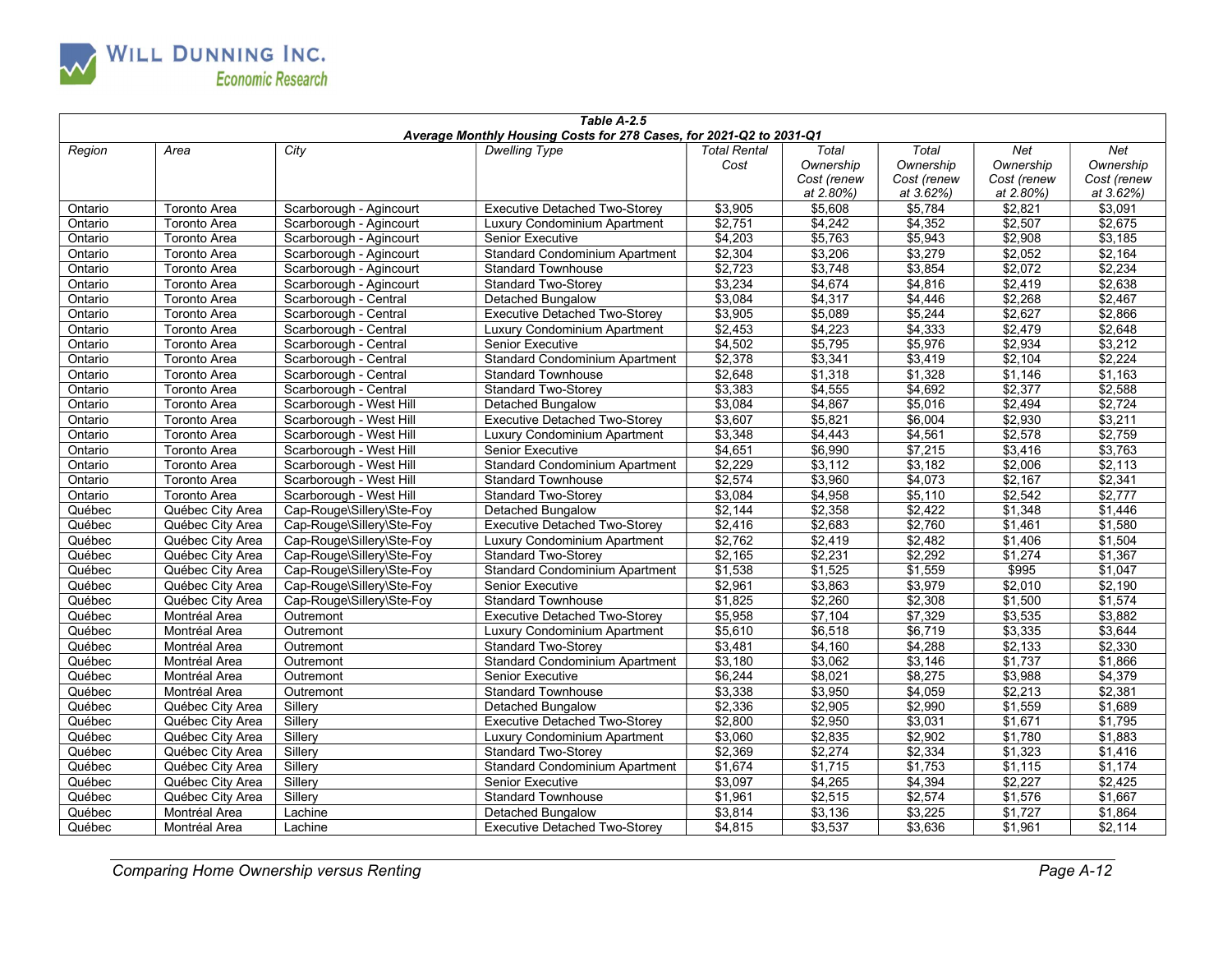

| Table A-2.6<br>Average Monthly Housing Costs for 278 Cases, for 2021-Q2 to 2031-Q1 |                  |                               |                                       |                             |                                                |                                                |                                              |                                              |  |  |  |
|------------------------------------------------------------------------------------|------------------|-------------------------------|---------------------------------------|-----------------------------|------------------------------------------------|------------------------------------------------|----------------------------------------------|----------------------------------------------|--|--|--|
| Region                                                                             | Area             | City                          | <b>Dwelling Type</b>                  | <b>Total Rental</b><br>Cost | Total<br>Ownership<br>Cost (renew<br>at 2.80%) | Total<br>Ownership<br>Cost (renew<br>at 3.62%) | Net<br>Ownership<br>Cost (renew<br>at 2.80%) | Net<br>Ownership<br>Cost (renew<br>at 3.62%) |  |  |  |
| Québec                                                                             | Montréal Area    | Lachine                       | <b>Standard Two-Storey</b>            | \$3,385                     | \$2,831                                        | \$2,909                                        | \$1,583                                      | \$1,704                                      |  |  |  |
| Québec                                                                             | Montréal Area    | Lachine                       | Standard Condominium Apartment        | \$3,180                     | \$2,504                                        | \$2,568                                        | \$1,495                                      | \$1,593                                      |  |  |  |
| Québec                                                                             | Montréal Area    | Lachine                       | <b>Standard Townhouse</b>             | \$3,338                     | \$3,102                                        | \$3,177                                        | \$1.911                                      | \$2.027                                      |  |  |  |
| Québec                                                                             | Québec City Area | Rive-Sud                      | <b>Detached Bungalow</b>              | \$1,736                     | \$1,843                                        | \$1,885                                        | \$1,175                                      | \$1,239                                      |  |  |  |
| Québec                                                                             | Québec City Area | Rive-Sud                      | <b>Executive Detached Two-Storey</b>  | \$2,280                     | \$2,411                                        | \$2,475                                        | \$1,396                                      | \$1,495                                      |  |  |  |
| Québec                                                                             | Québec City Area | Rive-Sud                      | Luxury Condominium Apartment          | \$2,898                     | \$2,057                                        | \$2,107                                        | \$1,264                                      | \$1,341                                      |  |  |  |
| Québec                                                                             | Québec City Area | Rive-Sud                      | <b>Standard Two-Storey</b>            | \$1,961                     | \$2,112                                        | \$2,164                                        | \$1,290                                      | \$1,369                                      |  |  |  |
| Québec                                                                             | Québec City Area | Rive-Sud                      | <b>Standard Condominium Apartment</b> | \$1,402                     | \$1,403                                        | \$1,431                                        | \$961                                        | \$1,004                                      |  |  |  |
| Québec                                                                             | Québec City Area | Rive-Sud                      | <b>Senior Executive</b>               | \$2,620                     | \$3,128                                        | \$3,219                                        | \$1,682                                      | \$1,822                                      |  |  |  |
| Québec                                                                             | Québec City Area | Rive-Sud                      | <b>Standard Townhouse</b>             | \$1,417                     | \$1,922                                        | \$1,961                                        | \$1,305                                      | \$1,365                                      |  |  |  |
| Québec                                                                             | Montréal Area    | St-Lambert                    | <b>Detached Bungalow</b>              | \$2,670                     | \$2,759                                        | \$2,835                                        | \$1,545                                      | \$1,663                                      |  |  |  |
| Québec                                                                             | Montréal Area    | St-Lambert                    | <b>Executive Detached Two-Storey</b>  | \$4,171                     | \$4,693                                        | \$4,832                                        | \$2,473                                      | \$2,688                                      |  |  |  |
| Québec                                                                             | Montréal Area    | St-Lambert                    | Luxury Condominium Apartment          | \$3,466                     | \$3,307                                        | \$3,400                                        | \$1,832                                      | \$1,975                                      |  |  |  |
| Québec                                                                             | Montréal Area    | St-Lambert                    | <b>Standard Two-Storey</b>            | \$3,766                     | \$2,887                                        | \$2,971                                        | \$1,542                                      | \$1,673                                      |  |  |  |
| Québec                                                                             | Montréal Area    | St-Lambert                    | <b>Standard Condominium Apartment</b> | \$1,964                     | \$2.021                                        | \$2.070                                        | \$1.236                                      | \$1.312                                      |  |  |  |
| Québec                                                                             | Montréal Area    | St-Lambert                    | <b>Senior Executive</b>               | \$4,171                     | \$4,029                                        | \$4,150                                        | \$2,111                                      | \$2,298                                      |  |  |  |
| Québec                                                                             | Montréal Area    | St-Lambert                    | <b>Standard Townhouse</b>             | \$2,194                     | \$3,068                                        | \$3,146                                        | \$1,839                                      | \$1,958                                      |  |  |  |
| Québec                                                                             | Québec City Area | Cap-Rouge                     | Detached Bungalow                     | \$2,008                     | \$2,057                                        | \$2,108                                        | $\sqrt{$1,248}$                              | \$1,326                                      |  |  |  |
| Québec                                                                             | Québec City Area | Cap-Rouge                     | <b>Executive Detached Two-Storey</b>  | \$2,552                     | \$2,875                                        | \$2,953                                        | \$1,632                                      | \$1,753                                      |  |  |  |
| Québec                                                                             | Québec City Area | Cap-Rouge                     | <b>Standard Two-Storey</b>            | \$2,280                     | \$2,294                                        | \$2,354                                        | \$1,334                                      | \$1,427                                      |  |  |  |
| Québec                                                                             | Québec City Area | Cap-Rouge                     | <b>Standard Condominium Apartment</b> | \$1,810                     | \$1,479                                        | \$1,509                                        | \$1,007                                      | \$1,053                                      |  |  |  |
| Québec                                                                             | Québec City Area | Cap-Rouge                     | <b>Senior Executive</b>               | \$6,545                     | \$3,827                                        | \$3,942                                        | \$2,010                                      | \$2,187                                      |  |  |  |
| Québec                                                                             | Québec City Area | Cap-Rouge                     | <b>Standard Townhouse</b>             | \$1,825                     | \$2,048                                        | \$2,088                                        | \$1,412                                      | \$1,473                                      |  |  |  |
| Québec                                                                             | Québec           | Cowansville/Bromont/Lac-Brome | Detached Bungalow                     | \$1,596                     | \$1,503                                        | \$1,536                                        | \$991                                        | \$1,041                                      |  |  |  |
| Québec                                                                             | Québec           | Cowansville/Bromont/Lac-Brome | <b>Executive Detached Two-Storey</b>  | \$2,003                     | \$1,879                                        | \$1,922                                        | \$1,189                                      | \$1,256                                      |  |  |  |
| Québec                                                                             | Québec           | Cowansville/Bromont/Lac-Brome | Luxury Condominium Apartment          | \$1.804                     | \$1.761                                        | \$1.797                                        | \$1.195                                      | \$1,250                                      |  |  |  |
| Québec                                                                             | Québec           | Cowansville/Bromont/Lac-Brome | <b>Standard Two-Storey</b>            | \$1,731                     | \$1,701                                        | \$1,739                                        | \$1,087                                      | \$1,147                                      |  |  |  |
| Québec                                                                             | Québec           | Cowansville/Bromont/Lac-Brome | <b>Standard Condominium Apartment</b> | \$1,533                     | \$1,508                                        | \$1,536                                        | \$1.058                                      | \$1,101                                      |  |  |  |
| Québec                                                                             | Québec           | Cowansville/Bromont/Lac-Brome | <b>Senior Executive</b>               | \$2,952                     | \$2,429                                        | \$2,490                                        | \$1,447                                      | \$1,542                                      |  |  |  |
| Québec                                                                             | Québec           | Cowansville/Bromont/Lac-Brome | <b>Standard Townhouse</b>             | \$1,277                     | \$1,676                                        | \$1,702                                        | \$1,262                                      | \$1,302                                      |  |  |  |
| Québec                                                                             | Québec City Area | Charlesbourg                  | <b>Detached Bungalow</b>              | \$1,872                     | \$2,036                                        | \$2,078                                        | \$1,370                                      | \$1,434                                      |  |  |  |
| Québec                                                                             | Québec City Area | Charlesbourg                  | <b>Executive Detached Two-Storey</b>  | \$2,416                     | \$2,351                                        | \$2,410                                        | \$1,427                                      | \$1,516                                      |  |  |  |
| Québec                                                                             | Québec City Area | Charlesbourg                  | Standard Two-Storey                   | \$2,097                     | \$1,814                                        | \$1,858                                        | \$1,119                                      | \$1,187                                      |  |  |  |
| Québec                                                                             | Québec City Area | Charlesbourg                  | <b>Standard Condominium Apartment</b> | \$1,674                     | \$1,536                                        | \$1,566                                        | \$1,065                                      | \$1,111                                      |  |  |  |
| Québec                                                                             | Québec City Area | Charlesbourg                  | <b>Senior Executive</b>               | \$2,688                     | \$3,246                                        | \$3,330                                        | \$1,902                                      | \$2,033                                      |  |  |  |
| Québec                                                                             | Québec City Area | Charlesbourg                  | <b>Standard Townhouse</b>             | \$1,689                     | \$1,912                                        | \$1,946                                        | \$1,361                                      | \$1,414                                      |  |  |  |
| Québec                                                                             | Québec City Area | Beauport                      | Detached Bungalow                     | \$1,872                     | \$1,913                                        | \$1,956                                        | \$1,221                                      | \$1,289                                      |  |  |  |
| Québec                                                                             | Québec City Area | Beauport                      | <b>Executive Detached Two-Storey</b>  | \$2,416                     | \$2,591                                        | \$2,653                                        | \$1,597                                      | \$1,693                                      |  |  |  |
| Québec                                                                             | Québec City Area | Beauport                      | <b>Standard Two-Storey</b>            | \$2,144                     | \$1,805                                        | \$1,848                                        | \$1,123                                      | \$1,189                                      |  |  |  |
| Québec                                                                             | Québec City Area | Beauport                      | <b>Standard Condominium Apartment</b> | \$1,674                     | \$1,482                                        | \$1,511                                        | \$1,021                                      | \$1,066                                      |  |  |  |
| Québec                                                                             | Québec City Area | Beauport                      | <b>Standard Townhouse</b>             | \$1,689                     | \$1,736                                        | \$1,766                                        | \$1,251                                      | \$1,298                                      |  |  |  |
| Québec                                                                             | Québec City Area | Neufchatel                    | Detached Bungalow                     | \$1,872                     | \$1,841                                        | \$1,884                                        | \$1,157                                      | \$1,224                                      |  |  |  |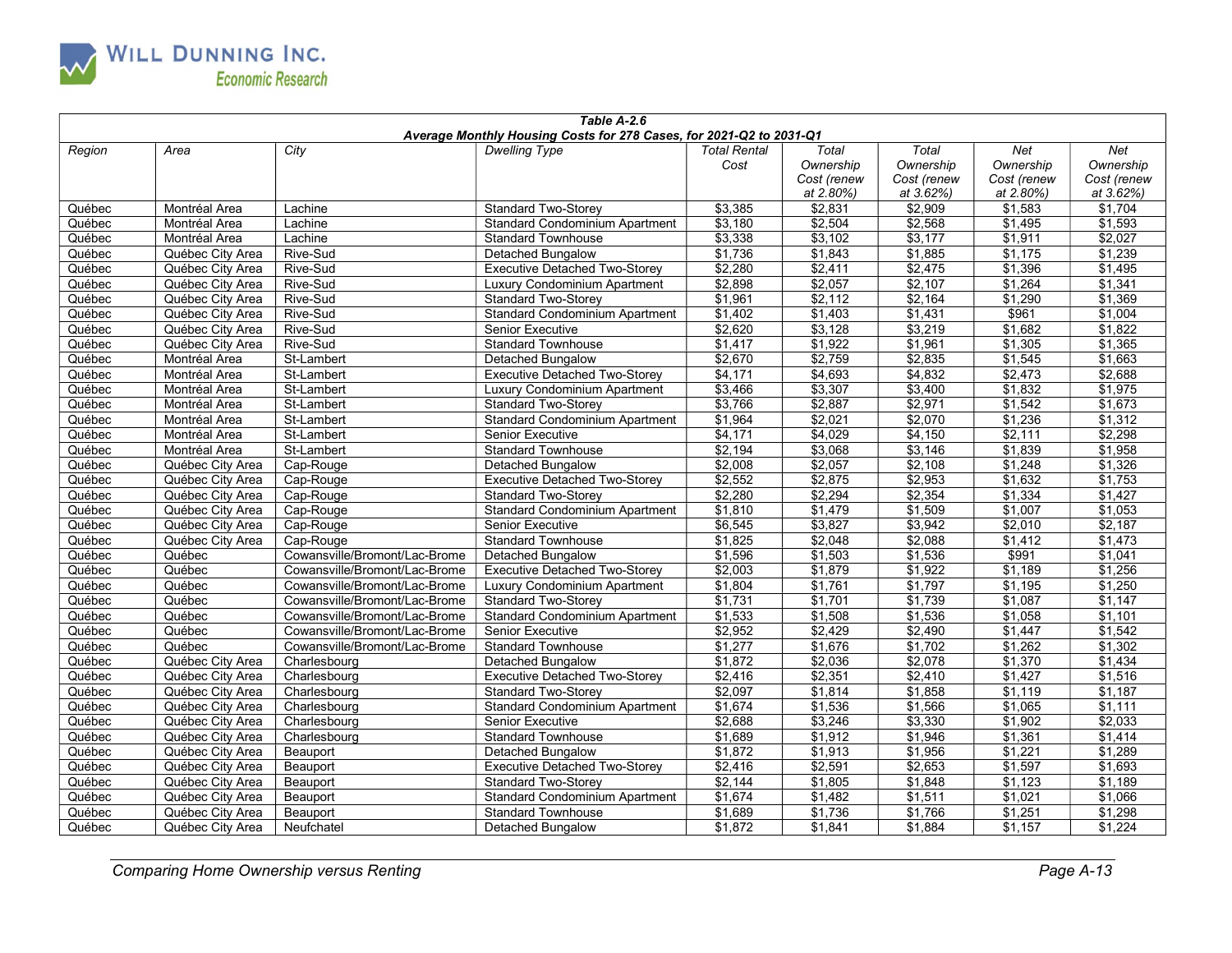

|                         |                                           |                                                                              | Table A-2.7                                                         |                     |             |                   |                 |             |
|-------------------------|-------------------------------------------|------------------------------------------------------------------------------|---------------------------------------------------------------------|---------------------|-------------|-------------------|-----------------|-------------|
|                         |                                           |                                                                              | Average Monthly Housing Costs for 278 Cases, for 2021-Q2 to 2031-Q1 |                     |             |                   |                 |             |
| Region                  | Area                                      | City                                                                         | <b>Dwelling Type</b>                                                | <b>Total Rental</b> | Total       | Total             | Net             | Net         |
|                         |                                           |                                                                              |                                                                     | Cost                | Ownership   | Ownership         | Ownership       | Ownership   |
|                         |                                           |                                                                              |                                                                     |                     | Cost (renew | Cost (renew       | Cost (renew     | Cost (renew |
|                         |                                           |                                                                              |                                                                     |                     | at 2.80%)   | at 3.62%)         | at 2.80%)       | at 3.62%)   |
| Québec                  | Québec City Area                          | Neufchatel                                                                   | <b>Executive Detached Two-Storey</b>                                | \$2,416             | \$2,662     | \$2,726           | \$1,647         | \$1,745     |
| Québec                  | Québec City Area                          | Neufchatel                                                                   | <b>Standard Two-Storev</b>                                          | \$2,144             | \$2,059     | \$2,104           | \$1,344         | \$1,413     |
| Québec                  | Québec City Area                          | Neufchatel                                                                   | Standard Condominium Apartment                                      | \$1,674             | \$1,474     | $\frac{1}{1,505}$ | \$981           | \$1,029     |
| Québec                  | Québec City Area                          | Neufchatel                                                                   | <b>Senior Executive</b>                                             | \$2,688             | \$3,804     | \$3,890           | \$2,445         | \$2,577     |
| Québec                  | Québec City Area                          | Neufchatel                                                                   | <b>Standard Townhouse</b>                                           | \$1,689             | \$1,965     | \$2,001           | \$1,385         | \$1,441     |
| Québec                  | Québec                                    | <b>Trois-Rivieres</b>                                                        | Detached Bungalow                                                   | \$1,264             | \$1,160     | \$1,183           | \$806           | \$841       |
| Québec                  | Québec                                    | <b>Trois-Rivieres</b>                                                        | <b>Executive Detached Two-Storey</b>                                | \$2,554             | \$2,168     | \$2,219           | \$1,352         | \$1,431     |
| Québec                  | Québec                                    | <b>Trois-Rivieres</b>                                                        | <b>Standard Two-Storey</b>                                          | \$1,865             | \$1,612     | \$1,648           | \$1,039         | \$1,095     |
| Québec                  | Québec                                    | <b>Trois-Rivieres</b>                                                        | <b>Standard Condominium Apartment</b>                               | \$1,396             | \$1,262     | \$1,285           | \$902           | \$937       |
| Québec                  | Québec                                    | <b>Trois-Rivieres</b>                                                        | <b>Senior Executive</b>                                             | \$3,343             | \$2,650     | \$2,719           | \$1,557         | \$1,663     |
| Québec                  | Québec                                    | <b>Trois-Rivieres</b>                                                        | <b>Standard Townhouse</b>                                           | \$1,015             | \$1,566     | \$1,590           | \$1,185         | \$1,222     |
| Québec                  | Québec City Area                          | Québec (Haute-Ville)                                                         | <b>Detached Bungalow</b>                                            | \$2,144             | \$2,542     | \$2,603           | \$1,566         | \$1,661     |
| Québec                  | Québec City Area                          | Québec (Haute-Ville)                                                         | <b>Executive Detached Two-Storey</b>                                | \$2,688             | \$2,983     | \$3,056           | \$1,826         | \$1,939     |
| Québec                  | Québec City Area                          | Québec (Haute-Ville)                                                         | <b>Standard Two-Storev</b>                                          | \$2,416             | \$2,758     | \$2,834           | \$1,556         | \$1,673     |
| Québec                  | Québec City Area                          | Québec (Haute-Ville)                                                         | <b>Standard Condominium Apartment</b>                               | \$1,878             | \$1,816     | \$1,853           | \$1.232         | \$1,289     |
| Québec                  | Québec City Area                          | Québec (Haute-Ville)                                                         | Senior Executive                                                    | \$3,233             | \$4,622     | \$4,748           | \$2,618         | \$2,812     |
| Québec                  | Québec City Area                          | Québec (Haute-Ville)                                                         | <b>Standard Townhouse</b>                                           | \$2,029             | \$2,430     | \$2,479           | \$1,643         | \$1,719     |
| Québec                  | Montréal Area                             | Pointe Claire                                                                | <b>Detached Bungalow</b>                                            | \$3,242             | \$2,940     | \$3,022           | \$1,645         | \$1,770     |
| Québec                  | Montréal Area                             | Pointe Claire                                                                | <b>Executive Detached Two-Storey</b>                                | \$4,529             | \$3,704     | \$3,811           | \$2,019         | \$2,182     |
| Québec                  | Montréal Area                             | Pointe Claire                                                                | Luxury Condominium Apartment                                        | \$4,466             | \$3,253     | \$3,341           | \$1,863         | \$1,998     |
| Québec                  | Montréal Area                             | Pointe Claire                                                                | <b>Standard Two-Storev</b>                                          | \$3,385             | \$3,148     | \$3,238           | \$1,725         | \$1,863     |
| Québec                  | Montréal Area                             | Pointe Claire                                                                | Senior Executive                                                    | \$5,387             | \$4,129     | \$4,250           | \$2,202         | \$2,389     |
| Québec                  | Montréal Area                             | Pointe Claire                                                                | <b>Standard Townhouse</b>                                           | \$2,766             | \$3,022     | \$3,094           | \$1,874         | \$1,985     |
| Québec                  | Québec                                    | St-Jérôme                                                                    | <b>Standard Two-Storey</b>                                          | \$1,954             | \$2,563     | \$2,633           | \$1,453         | \$1,561     |
| Québec                  | Québec                                    | St-Jérôme                                                                    | <b>Standard Condominium Apartment</b>                               | \$1,158             | \$1,685     | \$1,720           | \$1,133         | \$1,186     |
| Québec                  | Québec                                    | Mirabel                                                                      | <b>Detached Bungalow</b>                                            | \$1,792             | \$2,268     | \$2,333           | \$1,224         | \$1,326     |
| <b>Averages</b>         |                                           |                                                                              |                                                                     |                     |             |                   |                 |             |
| <b>All Areas</b>        |                                           |                                                                              |                                                                     | \$3,160             | \$3,698     | \$3,799           | \$2,096         | \$2,251     |
| Alberta                 |                                           |                                                                              |                                                                     | \$2,532             | \$2,429     | \$2,484           | \$1,564         | \$1,648     |
| New Brunswick           |                                           |                                                                              |                                                                     | \$1,973             | \$2,279     | \$2,326           | \$1,527         | \$1,600     |
| Newfoundland            |                                           |                                                                              |                                                                     | \$4,315             | \$2,335     | \$2,386           | \$1,525         | \$1,604     |
| <b>British Columbia</b> |                                           |                                                                              |                                                                     | \$3,614             | \$5,396     | \$5,562           | $\sqrt{$2,749}$ | \$3,006     |
| Ontario                 |                                           |                                                                              |                                                                     | \$3,454             | \$4,612     | \$4,740           | \$2,575         | \$2,773     |
| Quebec                  |                                           |                                                                              |                                                                     | \$2,614             | \$2,666     | \$2,735           | \$1,569         | \$1,676     |
|                         | Source: calculations by Will Dunning Inc. |                                                                              |                                                                     |                     |             |                   |                 |             |
|                         |                                           | Note: mortgage costs are calculated based on 25-year amortization schedules. |                                                                     |                     |             |                   |                 |             |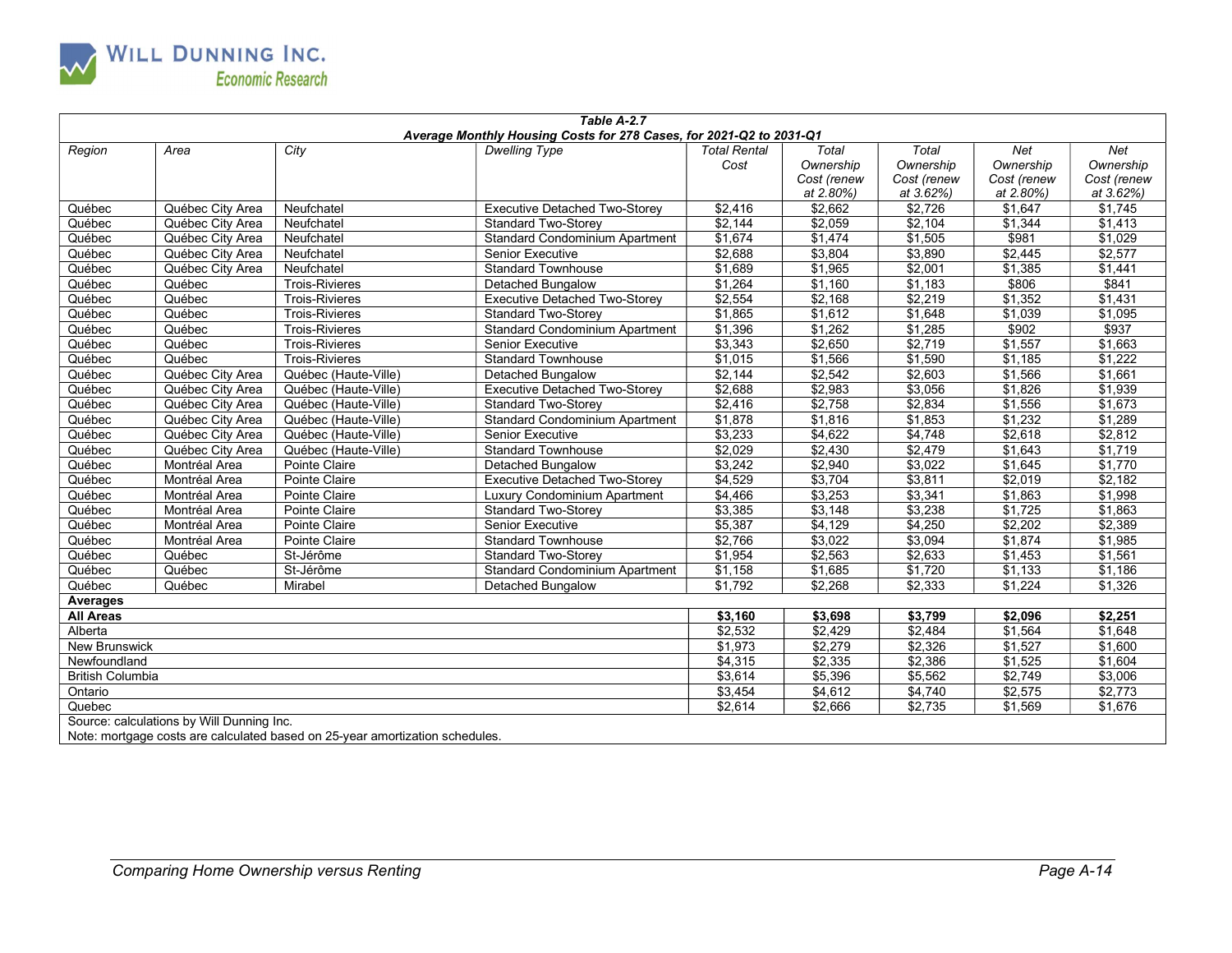

|                         | Table A-3.1                                             |                     |
|-------------------------|---------------------------------------------------------|---------------------|
|                         | Calculated Internal Rates of Return on Home Ownership,  |                     |
|                         | During a 10-Year period, for 278 Cases, for 6 Provinces |                     |
| Assumed Rate of         |                                                         |                     |
| Appreciation of         | Mortgage Renewal at                                     | Mortgage Renewal at |
| <b>Property Value</b>   | 2.80%                                                   | 3.62%               |
| <b>Alberta</b>          |                                                         |                     |
| $-30%$                  | $-3.8%$                                                 | $-5.5%$             |
| $-20%$                  | 1.1%                                                    | 0.0%                |
| $-10%$                  | 4.5%                                                    | 3.6%                |
| $0\%$                   | 7.0%                                                    | 6.3%                |
| 10%                     | 9.1%                                                    | 8.5%                |
| 20%                     | 10.9%                                                   | 10.3%               |
| 30%                     | 12.4%                                                   | 11.9%               |
| <b>New Brunswick</b>    |                                                         |                     |
| $-30%$                  | $-11.6%$                                                | $-13.8%$            |
| $-20%$                  | $-4.9%$                                                 | $-6.2%$             |
| $-10%$                  | $-0.7%$                                                 | $-1.6%$             |
| 0%                      | 2.4%                                                    | 1.6%                |
| 10%                     | 4.8%                                                    | 4.2%                |
| 20%                     | 6.9%                                                    | 6.3%                |
| 30%                     | 8.6%                                                    | 8.1%                |
| Newfoundland            |                                                         |                     |
| $-30%$                  | 28.7%                                                   | 28.2%               |
| $-20%$                  | 29.8%                                                   | 29.3%               |
| $-10%$                  | 30.7%                                                   | 30.3%               |
| 0%                      | 31.6%                                                   | 31.2%               |
| 10%                     | 32.4%                                                   | 32.0%               |
| 20%                     | 33.1%                                                   | 32.7%               |
| 30%                     | 33.8%                                                   | 33.5%               |
| <b>British Columbia</b> |                                                         |                     |
| $-30%$                  | $-15.6%$                                                | $-18.1%$            |
| $-20%$                  | $-7.8%$                                                 | $-9.2%$             |
| $-10%$                  | $-3.2%$                                                 | $-4.2%$             |
| $0\%$                   | 0.2%                                                    | $-0.6\%$            |
| 10%                     | 2.8%                                                    | 2.1%                |
| 20%                     | 4.9%                                                    | 4.4%                |
| 30%                     | 6.8%                                                    | 6.2%                |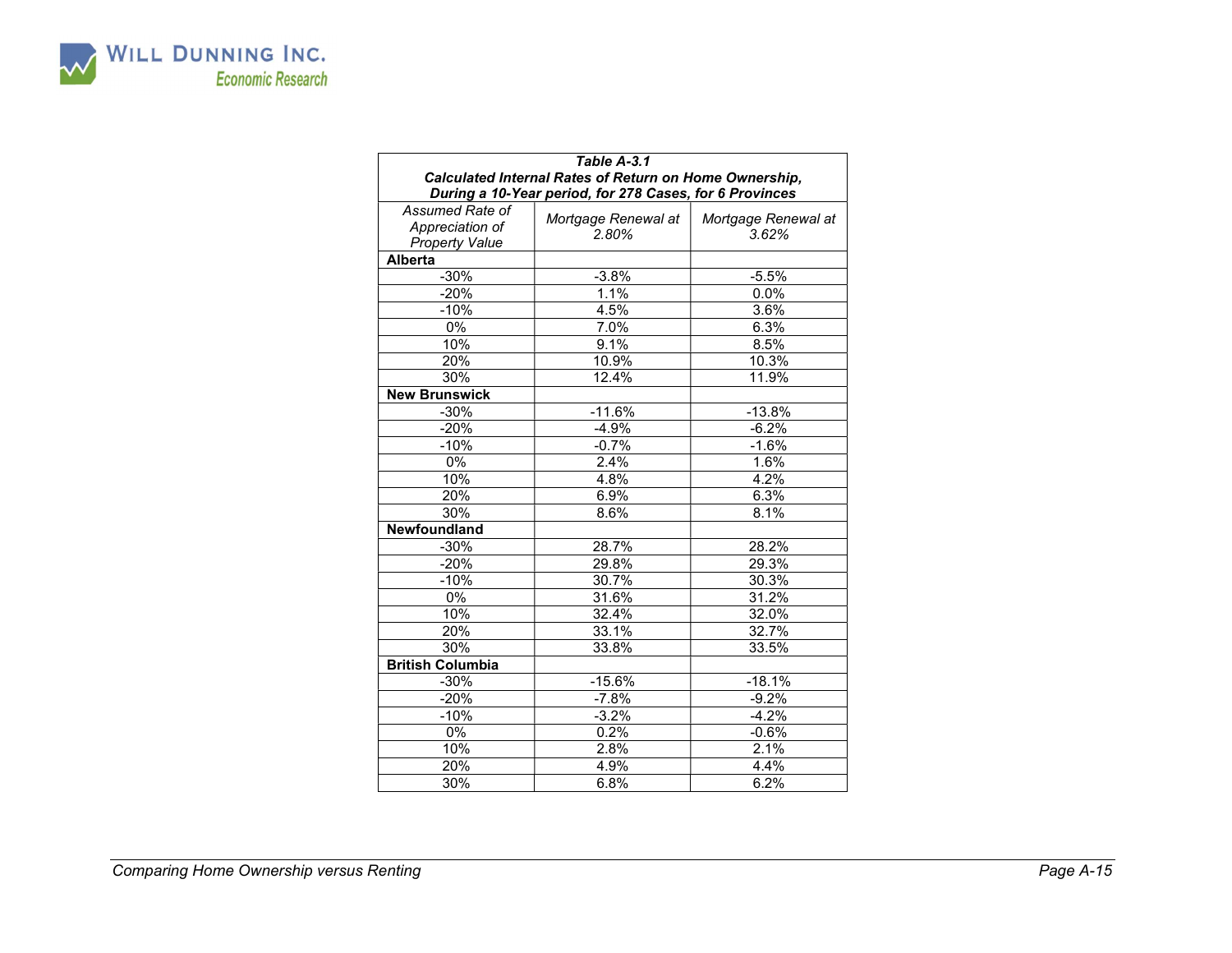

| Table A-3.2<br>Calculated Internal Rates of Return on Home Ownership,<br>During a 10-Year period, for 278 Cases, for 6 Provinces |                              |                              |  |  |  |  |  |  |  |  |
|----------------------------------------------------------------------------------------------------------------------------------|------------------------------|------------------------------|--|--|--|--|--|--|--|--|
| Assumed Rate of<br>Appreciation of<br><b>Property Value</b>                                                                      | Mortgage Renewal at<br>2.80% | Mortgage Renewal at<br>3.62% |  |  |  |  |  |  |  |  |
| Ontario                                                                                                                          |                              |                              |  |  |  |  |  |  |  |  |
| -30%                                                                                                                             | $-14.0%$                     | $-16.4%$                     |  |  |  |  |  |  |  |  |
| $-20%$                                                                                                                           | $-6.6%$                      | $-8.0\%$                     |  |  |  |  |  |  |  |  |
| $-10%$                                                                                                                           | $-2.2%$                      | $-3.2%$                      |  |  |  |  |  |  |  |  |
| 0%                                                                                                                               | 1.0%                         | 0.2%                         |  |  |  |  |  |  |  |  |
| 10%                                                                                                                              | 3.6%                         | 2.9%                         |  |  |  |  |  |  |  |  |
| 20%                                                                                                                              | 5.7%                         | 5.1%                         |  |  |  |  |  |  |  |  |
| 30%                                                                                                                              | 7.5%                         | 7.0%                         |  |  |  |  |  |  |  |  |
| Quebec                                                                                                                           |                              |                              |  |  |  |  |  |  |  |  |
| -30%                                                                                                                             | $-6.2%$                      | $-8.1%$                      |  |  |  |  |  |  |  |  |
| $-20%$                                                                                                                           | $-0.8%$                      | $-2.0%$                      |  |  |  |  |  |  |  |  |
| $-10%$                                                                                                                           | 2.8%                         | 1.9%                         |  |  |  |  |  |  |  |  |
| 0%                                                                                                                               | 5.5%                         | 4.8%                         |  |  |  |  |  |  |  |  |
| 10%                                                                                                                              | 7.7%                         | 7.1%                         |  |  |  |  |  |  |  |  |
| 20%                                                                                                                              | 9.6%                         | 9.0%                         |  |  |  |  |  |  |  |  |
| 30%                                                                                                                              | 11.2%                        | 10.7%                        |  |  |  |  |  |  |  |  |
| Source: calculations by Will Dunning Inc.                                                                                        |                              |                              |  |  |  |  |  |  |  |  |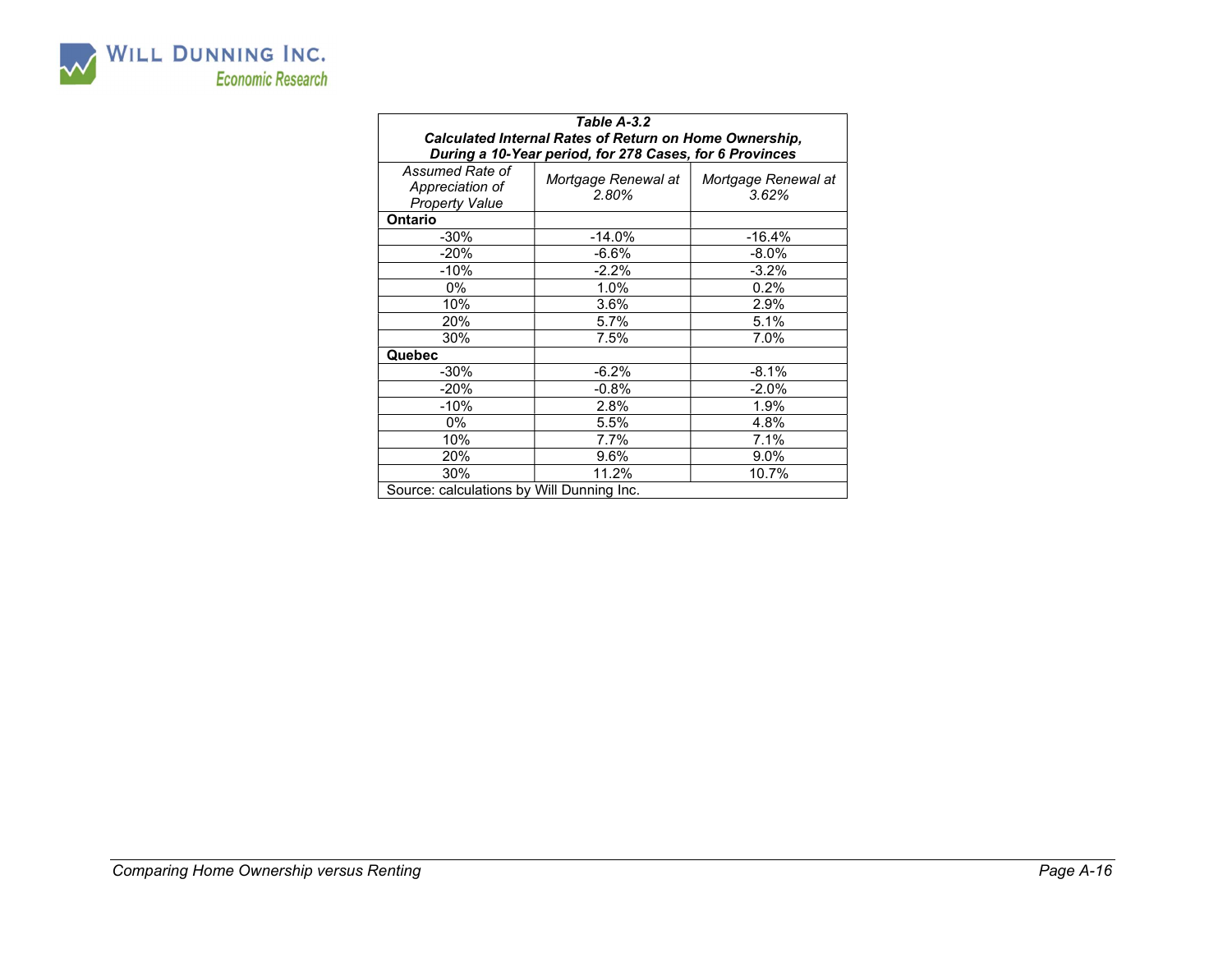

| Table A-4<br>Distribution of 278 Cases by Province and Type of Dwelling |                             |                                            |                                    |                     |                                      |                       |                        |                    |  |  |  |  |
|-------------------------------------------------------------------------|-----------------------------|--------------------------------------------|------------------------------------|---------------------|--------------------------------------|-----------------------|------------------------|--------------------|--|--|--|--|
| Region                                                                  | Detached<br><b>Bungalow</b> | Executive<br>Detached<br><b>Two-Storey</b> | Luxury<br>Condominium<br>Apartment | Senior<br>Executive | Standard<br>Condominium<br>Apartment | Standard<br>Townhouse | Standard<br>Two-Storey | <b>Grand Total</b> |  |  |  |  |
| Alberta                                                                 | 3                           | 3                                          |                                    | 3                   | 3                                    | 3                     | 3                      | 20                 |  |  |  |  |
| <b>British Columbia</b>                                                 | 5                           | 5                                          | 5                                  | 5                   | 5                                    | 5                     | 4                      | 34                 |  |  |  |  |
| <b>New Brunswick</b>                                                    |                             |                                            |                                    |                     |                                      |                       |                        |                    |  |  |  |  |
| Newfoundland                                                            | 3                           |                                            |                                    | 3                   | 3                                    |                       | 3                      | 20                 |  |  |  |  |
| Ontario                                                                 | 14                          | 15                                         | 13                                 | 16                  | 15                                   | 15                    | 19                     | 107                |  |  |  |  |
| Québec                                                                  | 14                          | 14                                         |                                    | 12                  | 14                                   | 14                    | 15                     | 90                 |  |  |  |  |
| All Areas                                                               | 40                          | 41                                         | 30                                 | 40                  | 41                                   | 41                    | 45                     | 278                |  |  |  |  |
| Source: calculations by Will Dunning Inc.                               |                             |                                            |                                    |                     |                                      |                       |                        |                    |  |  |  |  |

| <b>Table A-5</b><br>Average Estimated Property Values, as of 2021-Q2, by Province and Type of Dwelling |                      |                                     |                                    |                     |                                      |                       |                        |                    |  |  |  |  |
|--------------------------------------------------------------------------------------------------------|----------------------|-------------------------------------|------------------------------------|---------------------|--------------------------------------|-----------------------|------------------------|--------------------|--|--|--|--|
| Region                                                                                                 | Detached<br>Bungalow | Executive<br>Detached<br>Two-Storey | Luxury<br>Condominium<br>Apartment | Senior<br>Executive | Standard<br>Condominium<br>Apartment | Standard<br>Townhouse | Standard<br>Two-Storey | <b>Grand Total</b> |  |  |  |  |
| Alberta                                                                                                | \$378,881            | \$505,017                           | \$311,822                          | \$654,806           | \$226,671                            | \$244,355             | \$423,246              | \$396,129          |  |  |  |  |
| <b>British Columbia</b>                                                                                | \$1,295,473          | \$1,435,650                         | \$976,823                          | \$2,076,758         | \$554,874                            | \$820,044             | \$1,349,062            | \$1,211,599        |  |  |  |  |
| <b>New Brunswick</b>                                                                                   | \$301,880            | \$445,936                           | \$319,534                          | \$545,704           | \$200,733                            | \$277,131             | \$317,446              | \$344,052          |  |  |  |  |
| Newfoundland                                                                                           | \$306,144            | \$482,165                           | \$325,966                          | \$563,970           | \$276,212                            | \$214,355             | \$411,910              | \$370,810          |  |  |  |  |
| Ontario                                                                                                | \$871,076            | \$1,092,370                         | \$918,620                          | \$1,599,824         | \$521,091                            | \$620,156             | \$870,710              | \$932,543          |  |  |  |  |
| Québec                                                                                                 | \$414,606            | \$634,537                           | \$619,703                          | \$832,172           | \$279,071                            | \$374,589             | \$467,655              | \$501,978          |  |  |  |  |
| <b>All Areas</b>                                                                                       | \$670,847            | \$874,508                           | \$758,640                          | \$1,254,227         | \$395,296                            | \$495,124             | \$706,166              | \$733,459          |  |  |  |  |
| Source: calculations by Will Dunning Inc.                                                              |                      |                                     |                                    |                     |                                      |                       |                        |                    |  |  |  |  |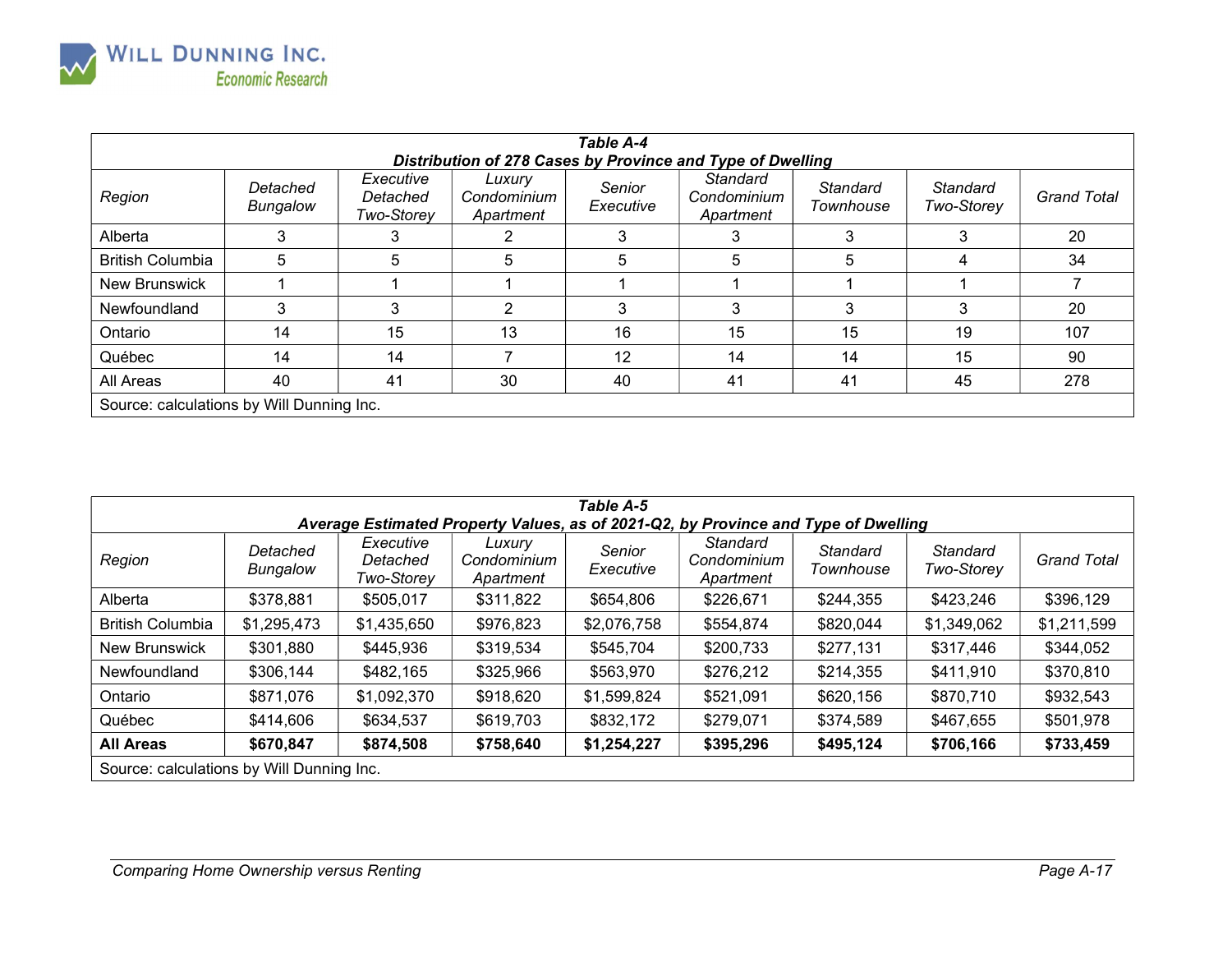

| Table A-6                                                                                                                   |                      |                                     |                                    |                     |                                      |                       |                        |                    |  |  |  |  |
|-----------------------------------------------------------------------------------------------------------------------------|----------------------|-------------------------------------|------------------------------------|---------------------|--------------------------------------|-----------------------|------------------------|--------------------|--|--|--|--|
| Approximate Income Requirement (Assuming Mortgage Amount = 4-Times Income), as of 2021-Q2, by Province and Type of Dwelling |                      |                                     |                                    |                     |                                      |                       |                        |                    |  |  |  |  |
| Region                                                                                                                      | Detached<br>Bungalow | Executive<br>Detached<br>Two-Storey | Luxury<br>Condominium<br>Apartment | Senior<br>Executive | Standard<br>Condominium<br>Apartment | Standard<br>Townhouse | Standard<br>Two-Storey | <b>Grand Total</b> |  |  |  |  |
| Alberta                                                                                                                     | \$75,776             | \$101,003                           | \$62,364                           | \$130,961           | \$45,334                             | \$48,871              | \$84,649               | \$79,226           |  |  |  |  |
| <b>British Columbia</b>                                                                                                     | \$259,095            | \$287,130                           | \$195,365                          | \$415,352           | \$110,975                            | \$164,009             | \$269,812              | \$242,320          |  |  |  |  |
| New Brunswick                                                                                                               | \$60,376             | \$89,187                            | \$63,907                           | \$109,141           | \$40,147                             | \$55,426              | \$63,489               | \$68,810           |  |  |  |  |
| Newfoundland                                                                                                                | \$61,229             | \$96,433                            | \$65,193                           | \$112,794           | \$55,242                             | \$42,871              | \$82,382               | \$74,162           |  |  |  |  |
| Ontario                                                                                                                     | \$174,215            | \$218.474                           | \$183,724                          | \$319,965           | \$104,218                            | \$124,031             | \$174,142              | \$186,509          |  |  |  |  |
| Québec                                                                                                                      | \$82,921             | \$126,907                           | \$123,941                          | \$166,434           | \$55,814                             | \$74,918              | \$93,531               | \$100,396          |  |  |  |  |
| <b>All Areas</b>                                                                                                            | \$134,169            | \$174,902                           | \$151,728                          | \$250,845           | \$79,059                             | \$99,025              | \$141,233              | \$146,692          |  |  |  |  |
| Source: calculations by Will Dunning Inc.                                                                                   |                      |                                     |                                    |                     |                                      |                       |                        |                    |  |  |  |  |

| Table A-7<br>Estimated Monthly Average Rental Cost (including Utilities), as of 2021-Q2, by Province and Type of Dwelling |                             |                                     |                                    |                     |                                      |                              |                        |                    |  |  |  |  |
|---------------------------------------------------------------------------------------------------------------------------|-----------------------------|-------------------------------------|------------------------------------|---------------------|--------------------------------------|------------------------------|------------------------|--------------------|--|--|--|--|
| Region                                                                                                                    | Detached<br><b>Bungalow</b> | Executive<br>Detached<br>Two-Storey | Luxury<br>Condominium<br>Apartment | Senior<br>Executive | Standard<br>Condominium<br>Apartment | <b>Standard</b><br>Townhouse | Standard<br>Two-Storey | <b>Grand Total</b> |  |  |  |  |
| Alberta                                                                                                                   | \$2,129                     | \$2,647                             | \$1,777                            | \$3,481             | \$1,464                              | \$1,714                      | \$2,308                | \$2,239            |  |  |  |  |
| <b>British Columbia</b>                                                                                                   | \$3,229                     | \$3,763                             | \$2,598                            | \$5,012             | \$1,779                              | \$2,588                      | \$3,455                | \$3,196            |  |  |  |  |
| New Brunswick                                                                                                             | \$1,470                     | \$2,218                             | \$1,797                            | \$2,218             | \$1,547                              | \$1,367                      | \$1,595                | \$1,745            |  |  |  |  |
| Newfoundland                                                                                                              | \$3,197                     | \$4,794                             | \$4,022                            | \$4,794             | \$3,668                              | \$2,219                      | \$4,084                | \$3,816            |  |  |  |  |
| Ontario                                                                                                                   | \$2,834                     | \$3,402                             | \$3,539                            | \$4,611             | \$1,995                              | \$2,276                      | \$2,753                | \$3,055            |  |  |  |  |
| Québec                                                                                                                    | \$1,918                     | \$2,780                             | \$3,040                            | \$3,385             | \$1,626                              | \$1,772                      | \$2,190                | \$2,312            |  |  |  |  |
| <b>All Areas</b>                                                                                                          | \$2,503                     | \$3,251                             | \$3,123                            | \$4,163             | \$1,915                              | \$2,074                      | \$2,661                | \$2,795            |  |  |  |  |
| Source: calculations by Will Dunning Inc.                                                                                 |                             |                                     |                                    |                     |                                      |                              |                        |                    |  |  |  |  |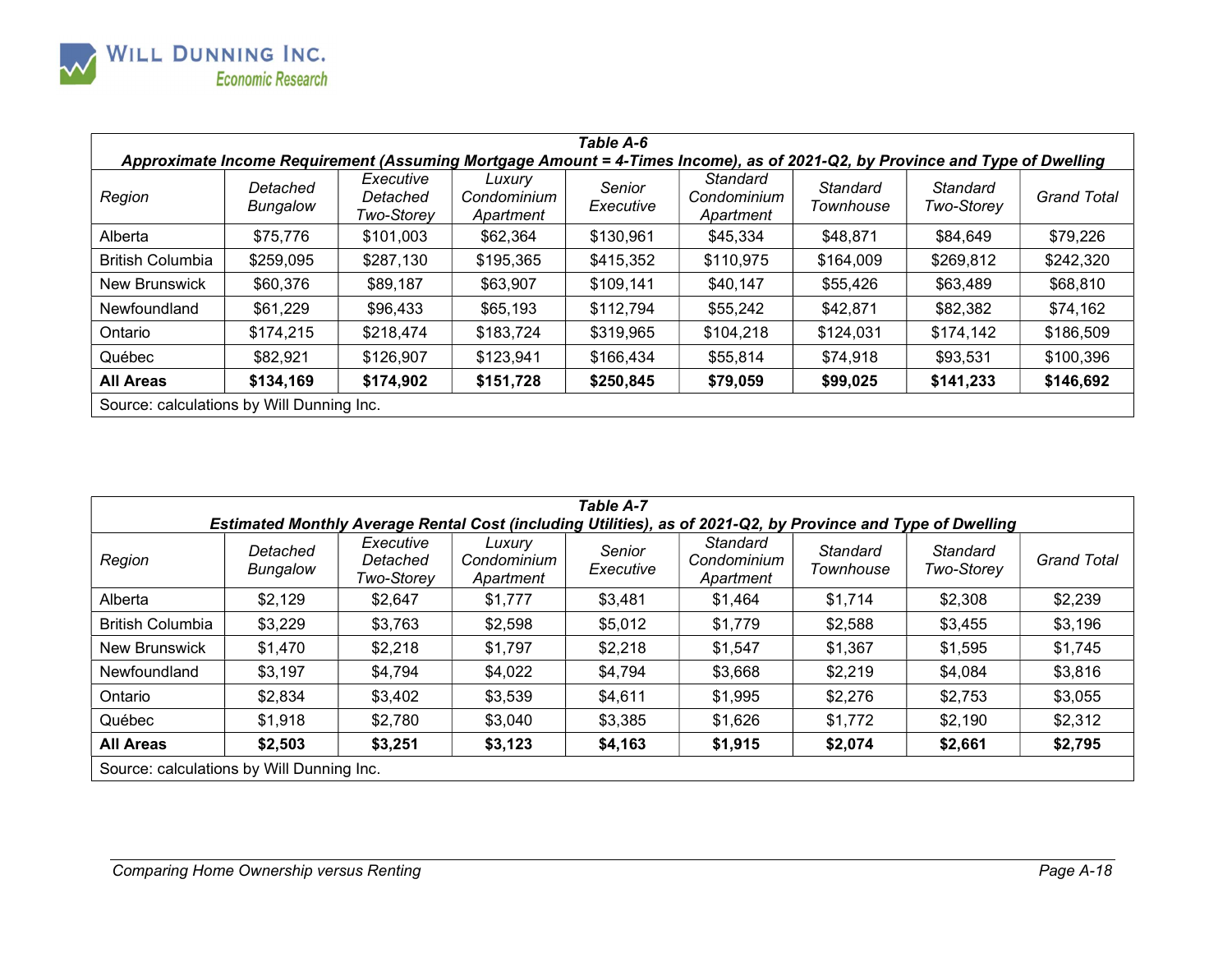

| Table A-8                                                                                                               |                             |                                     |                                    |                     |                                      |                       |                        |                    |  |  |  |  |
|-------------------------------------------------------------------------------------------------------------------------|-----------------------------|-------------------------------------|------------------------------------|---------------------|--------------------------------------|-----------------------|------------------------|--------------------|--|--|--|--|
| Average Estimated Total Ownership Cost (Based on 25-Year Amortization), as of 2021-Q2, by Province and Type of Dwelling |                             |                                     |                                    |                     |                                      |                       |                        |                    |  |  |  |  |
| Region                                                                                                                  | Detached<br><b>Bungalow</b> | Executive<br>Detached<br>Two-Storey | Luxury<br>Condominium<br>Apartment | Senior<br>Executive | Standard<br>Condominium<br>Apartment | Standard<br>Townhouse | Standard<br>Two-Storey | <b>Grand Total</b> |  |  |  |  |
| Alberta                                                                                                                 | \$2,180                     | \$2,737                             | \$1,845                            | \$3,420             | \$1,486                              | \$1,723               | \$2,369                | \$2,272            |  |  |  |  |
| <b>British Columbia</b>                                                                                                 | \$5,457                     | \$6,014                             | \$4,221                            | \$8,441             | \$2,641                              | \$3,700               | \$5,684                | \$5,150            |  |  |  |  |
| New Brunswick                                                                                                           | \$1,811                     | \$2,429                             | \$2,378                            | \$2,859             | \$1,850                              | \$1,656               | \$1,875                | \$2,123            |  |  |  |  |
| Newfoundland                                                                                                            | \$1,789                     | \$2,565                             | \$2,160                            | \$2,880             | \$1,959                              | \$1,639               | \$2,266                | \$2,181            |  |  |  |  |
| Ontario                                                                                                                 | \$4,007                     | \$4,866                             | \$4,621                            | \$6,863             | \$3,060                              | \$3,117               | \$3,996                | \$4,370            |  |  |  |  |
| Québec                                                                                                                  | \$2,104                     | \$3,015                             | \$2,992                            | \$3,798             | \$1,633                              | \$2,212               | \$2,283                | \$2,514            |  |  |  |  |
| <b>All Areas</b>                                                                                                        | \$3,164                     | \$3,990                             | \$3,750                            | \$5,484             | \$2,296                              | \$2,634               | \$3,304                | \$3,499            |  |  |  |  |
| Source: calculations by Will Dunning Inc.                                                                               |                             |                                     |                                    |                     |                                      |                       |                        |                    |  |  |  |  |

| Table A-9<br>Average Estimated Total Ownership Cost (Based on 30-Year Amortization), as of 2021-Q2, by Province and Type of Dwelling |                             |                                     |                                    |                     |                                      |                       |                        |                    |  |  |  |  |  |
|--------------------------------------------------------------------------------------------------------------------------------------|-----------------------------|-------------------------------------|------------------------------------|---------------------|--------------------------------------|-----------------------|------------------------|--------------------|--|--|--|--|--|
| Region                                                                                                                               | Detached<br><b>Bungalow</b> | Executive<br>Detached<br>Two-Storey | Luxury<br>Condominium<br>Apartment | Senior<br>Executive | Standard<br>Condominium<br>Apartment | Standard<br>Townhouse | Standard<br>Two-Storey | <b>Grand Total</b> |  |  |  |  |  |
| Alberta                                                                                                                              | \$2,016                     | \$2,518                             | \$1,711                            | \$3,137             | \$1,389                              | \$1,618               | \$2,187                | \$2,101            |  |  |  |  |  |
| <b>British Columbia</b>                                                                                                              | \$4,897                     | \$5,394                             | \$3,799                            | \$7,544             | \$2,401                              | \$3,345               | \$5,101                | \$4,627            |  |  |  |  |  |
| <b>New Brunswick</b>                                                                                                                 | \$1,680                     | \$2,237                             | \$2,240                            | \$2,624             | \$1,764                              | \$1,536               | \$1,738                | \$1,974            |  |  |  |  |  |
| Newfoundland                                                                                                                         | \$1,657                     | \$2,357                             | \$2,020                            | \$2,637             | \$1,840                              | \$1,547               | \$2,088                | \$2,021            |  |  |  |  |  |
| Ontario                                                                                                                              | \$3,631                     | \$4,394                             | \$4,224                            | \$6,172             | \$2,835                              | \$2,850               | \$3,620                | \$3,967            |  |  |  |  |  |
| Québec                                                                                                                               | \$1,925                     | \$2,741                             | \$2,724                            | \$3,439             | \$1,512                              | \$2,050               | \$2,081                | \$2,297            |  |  |  |  |  |
| <b>All Areas</b>                                                                                                                     | \$2,874                     | \$3,612                             | \$3,423                            | \$4,942             | \$2,126                              | \$2,420               | \$2,999                | \$3,183            |  |  |  |  |  |
| Source: calculations by Will Dunning Inc.                                                                                            |                             |                                     |                                    |                     |                                      |                       |                        |                    |  |  |  |  |  |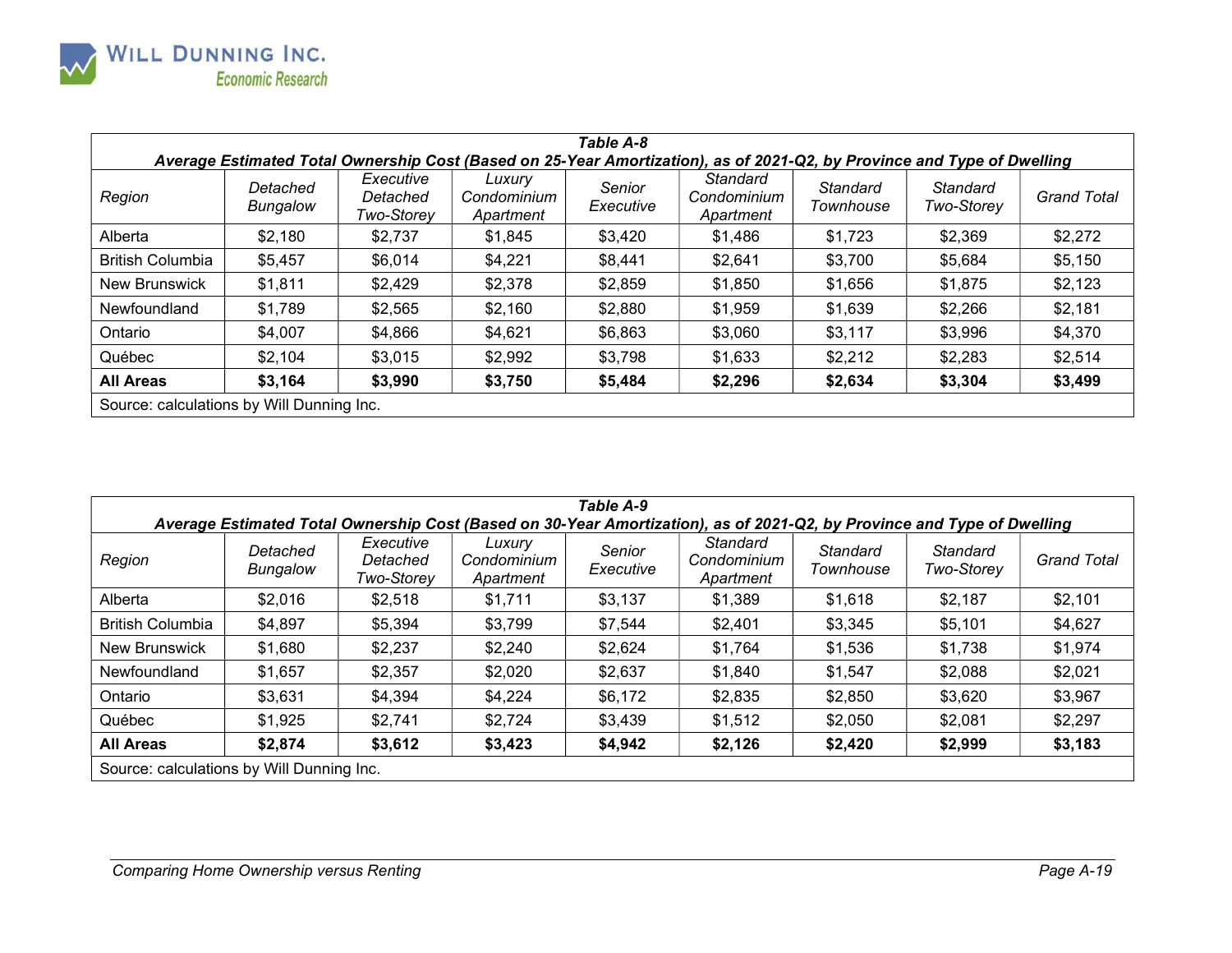

| <b>Table A-10</b>                                                                                                     |                             |                                            |                                    |                     |                                      |                       |                        |                    |  |  |  |  |
|-----------------------------------------------------------------------------------------------------------------------|-----------------------------|--------------------------------------------|------------------------------------|---------------------|--------------------------------------|-----------------------|------------------------|--------------------|--|--|--|--|
| Average Estimated Net Ownership Cost (Excluding Principal Repayment), as of 2021-Q2, by Province and Type of Dwelling |                             |                                            |                                    |                     |                                      |                       |                        |                    |  |  |  |  |
| Region                                                                                                                | Detached<br><b>Bungalow</b> | Executive<br>Detached<br><b>Two-Storey</b> | Luxury<br>Condominium<br>Apartment | Senior<br>Executive | Standard<br>Condominium<br>Apartment | Standard<br>Townhouse | Standard<br>Two-Storey | <b>Grand Total</b> |  |  |  |  |
| Alberta                                                                                                               | \$1,419                     | \$1,722                                    | \$1,219                            | \$2,105             | \$1,031                              | \$1,232               | \$1,519                | \$1,476            |  |  |  |  |
| <b>British Columbia</b>                                                                                               | \$2,854                     | \$3,130                                    | \$2,259                            | \$4,269             | \$1,526                              | \$2,052               | \$2,974                | \$2,716            |  |  |  |  |
| New Brunswick                                                                                                         | \$1,204                     | \$1,534                                    | \$1,736                            | \$1,763             | \$1,447                              | \$1,099               | \$1,238                | \$1,432            |  |  |  |  |
| Newfoundland                                                                                                          | \$1,174                     | \$1,596                                    | \$1,506                            | \$1,747             | \$1,404                              | \$1,209               | \$1,439                | \$1,436            |  |  |  |  |
| Ontario                                                                                                               | \$2,257                     | \$2,671                                    | \$2,776                            | \$3,649             | \$2,013                              | \$1,872               | \$2,247                | \$2,496            |  |  |  |  |
| Québec                                                                                                                | \$1,271                     | \$1,740                                    | \$1,747                            | \$2,126             | \$1,072                              | \$1,460               | \$1,344                | \$1,506            |  |  |  |  |
| <b>All Areas</b>                                                                                                      | \$1,816                     | \$2,233                                    | \$2,226                            | \$2,964             | \$1,502                              | \$1,639               | \$1,885                | \$2,026            |  |  |  |  |
| Source: calculations by Will Dunning Inc.                                                                             |                             |                                            |                                    |                     |                                      |                       |                        |                    |  |  |  |  |

| Table A-11<br>Average Estimated Total Ownership Cost (Based on 25-Year Amortization)<br>Minus Total Rental Cost, as of 2021-Q2, by Province and Type of Dwelling |                             |                                     |                                    |                     |                                      |                       |                        |                    |  |  |  |  |
|------------------------------------------------------------------------------------------------------------------------------------------------------------------|-----------------------------|-------------------------------------|------------------------------------|---------------------|--------------------------------------|-----------------------|------------------------|--------------------|--|--|--|--|
| Region                                                                                                                                                           | Detached<br><b>Bungalow</b> | Executive<br>Detached<br>Two-Storey | Luxury<br>Condominium<br>Apartment | Senior<br>Executive | Standard<br>Condominium<br>Apartment | Standard<br>Townhouse | Standard<br>Two-Storey | <b>Grand Total</b> |  |  |  |  |
| Alberta                                                                                                                                                          | \$51                        | \$90                                | \$69                               | $-$ \$61            | \$22                                 | \$9                   | \$62                   | \$33               |  |  |  |  |
| <b>British Columbia</b>                                                                                                                                          | \$2,228                     | \$2,250                             | \$1,623                            | \$3,429             | \$862                                | \$1,111               | \$2,229                | \$1,954            |  |  |  |  |
| <b>New Brunswick</b>                                                                                                                                             | \$340                       | \$211                               | \$581                              | \$641               | \$303                                | \$289                 | \$281                  | \$378              |  |  |  |  |
| Newfoundland                                                                                                                                                     | -\$1,408                    | $-$ \$2,229                         | -\$1,862                           | $-$1,913$           | -\$1,709                             | $-$ \$579             | $-$1,818$              | $-$1,635$          |  |  |  |  |
| Ontario                                                                                                                                                          | \$1,174                     | \$1,464                             | \$1,082                            | \$2,252             | \$1,065                              | \$842                 | \$1,242                | \$1,315            |  |  |  |  |
| Québec                                                                                                                                                           | \$186                       | \$234                               | $-$ \$49                           | \$413               | \$8                                  | \$440                 | \$93                   | \$202              |  |  |  |  |
| <b>All Areas</b>                                                                                                                                                 | \$661                       | \$739                               | \$628                              | \$1,321             | \$381                                | \$559                 | \$643                  | \$705              |  |  |  |  |
| Source: calculations by Will Dunning Inc.                                                                                                                        |                             |                                     |                                    |                     |                                      |                       |                        |                    |  |  |  |  |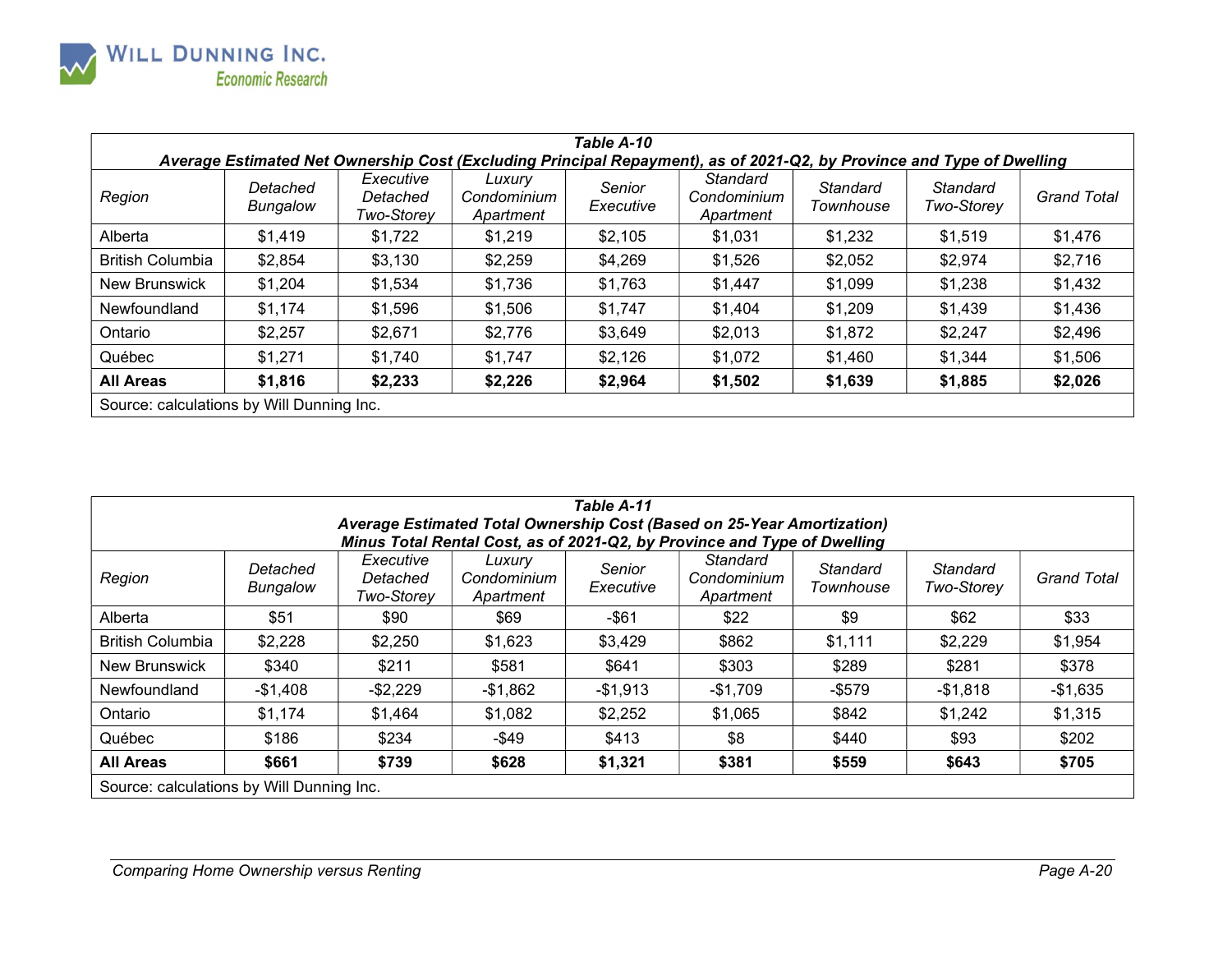

| <b>Table A-12</b>                                                                                                                                  |                      |                                            |                                    |                     |                                      |                       |                        |                    |         |           |           |       |           |
|----------------------------------------------------------------------------------------------------------------------------------------------------|----------------------|--------------------------------------------|------------------------------------|---------------------|--------------------------------------|-----------------------|------------------------|--------------------|---------|-----------|-----------|-------|-----------|
| Average Estimated Total Ownership Cost (Based on 30-Year Amortization)<br>Minus Total Rental Cost, as of 2021-Q2, by Province and Type of Dwelling |                      |                                            |                                    |                     |                                      |                       |                        |                    |         |           |           |       |           |
| Region                                                                                                                                             | Detached<br>Bungalow | Executive<br>Detached<br><b>Two-Storey</b> | Luxury<br>Condominium<br>Apartment | Senior<br>Executive | Standard<br>Condominium<br>Apartment | Standard<br>Townhouse | Standard<br>Two-Storey | <b>Grand Total</b> |         |           |           |       |           |
|                                                                                                                                                    |                      |                                            |                                    |                     |                                      |                       |                        |                    | Alberta | $-$ \$112 | $-$ \$129 | -\$66 | $-$ \$344 |
| <b>British Columbia</b>                                                                                                                            | \$1,668              | \$1,630                                    | \$1,201                            | \$2,532             | \$623                                | \$757                 | \$1,646                | \$1,431            |         |           |           |       |           |
| <b>New Brunswick</b>                                                                                                                               | \$210                | \$19                                       | \$443                              | \$405               | \$216                                | \$169                 | \$143                  | \$229              |         |           |           |       |           |
| Newfoundland                                                                                                                                       | $-$1,541$            | $-$ \$2,437                                | $-$2,003$                          | $-$2,157$           | $-$1,828$                            | $-$ \$672             | $-$1,996$              | $-$1,795$          |         |           |           |       |           |
| Ontario                                                                                                                                            | \$797                | \$992                                      | \$685                              | \$1,561             | \$840                                | \$574                 | \$866                  | \$912              |         |           |           |       |           |
| Québec                                                                                                                                             | \$7                  | $-$ \$40                                   | $-$ \$316                          | \$54                | $-$ \$113                            | \$279                 | $-$109$                | $-$15$             |         |           |           |       |           |
| <b>All Areas</b>                                                                                                                                   | \$371                | \$361                                      | \$300                              | \$780               | \$211                                | \$345                 | \$338                  | \$388              |         |           |           |       |           |
| Source: calculations by Will Dunning Inc.                                                                                                          |                      |                                            |                                    |                     |                                      |                       |                        |                    |         |           |           |       |           |

| Table A-13<br>Average Estimated Net Ownership Cost (Excluding Principal Repayment)<br>Minus Total Rental Cost, as of 2021-Q2, by Province and Type of Dwelling |                             |                                     |                                    |                     |                                      |                       |                        |                    |  |  |  |  |
|----------------------------------------------------------------------------------------------------------------------------------------------------------------|-----------------------------|-------------------------------------|------------------------------------|---------------------|--------------------------------------|-----------------------|------------------------|--------------------|--|--|--|--|
| Region                                                                                                                                                         | Detached<br><b>Bungalow</b> | Executive<br>Detached<br>Two-Storey | Luxury<br>Condominium<br>Apartment | Senior<br>Executive | Standard<br>Condominium<br>Apartment | Standard<br>Townhouse | Standard<br>Two-Storey | <b>Grand Total</b> |  |  |  |  |
| Alberta                                                                                                                                                        | $-$ \$710                   | $-$ \$925                           | $-$ \$558                          | $-$1,376$           | $-$ \$433                            | -\$482                | $-$789$                | $-$763$            |  |  |  |  |
| <b>British Columbia</b>                                                                                                                                        | $-$ \$375                   | -\$634                              | $-$ \$340                          | $-$ \$743           | $-$ \$252                            | $-$ \$536             | $-$ \$481              | $-$ \$480          |  |  |  |  |
| <b>New Brunswick</b>                                                                                                                                           | $-$266$                     | $-$ \$685                           | $-$ \$61                           | $-$ \$455           | $-$100$                              | $-$ \$268             | $-$ \$357              | $-$ \$313          |  |  |  |  |
| Newfoundland                                                                                                                                                   | $-$2,023$                   | $-$ \$3,197                         | $-$2,517$                          | $-$ \$3,046         | $-$ \$2,264                          | $-$1,010$             | $-$ \$2,645            | $-$2,380$          |  |  |  |  |
| Ontario                                                                                                                                                        | -\$576                      | $-$ \$731                           | $-$763$                            | $-$ \$962           | \$18                                 | -\$404                | $-$ \$507              | $-$ \$559          |  |  |  |  |
| Québec                                                                                                                                                         | $-$ \$647                   | -\$1.040                            | $-$1,293$                          | $-$1,258$           | $-$ \$553                            | $-$ \$312             | $-$ \$846              | $-$ \$806          |  |  |  |  |
| <b>All Areas</b>                                                                                                                                               | $-$ \$687                   | $-$1,018$                           | $-$ \$896                          | $-$1,198$           | $-$413$                              | $-$435$               | $-$776$                | $-$769$            |  |  |  |  |
| Source: calculations by Will Dunning Inc.                                                                                                                      |                             |                                     |                                    |                     |                                      |                       |                        |                    |  |  |  |  |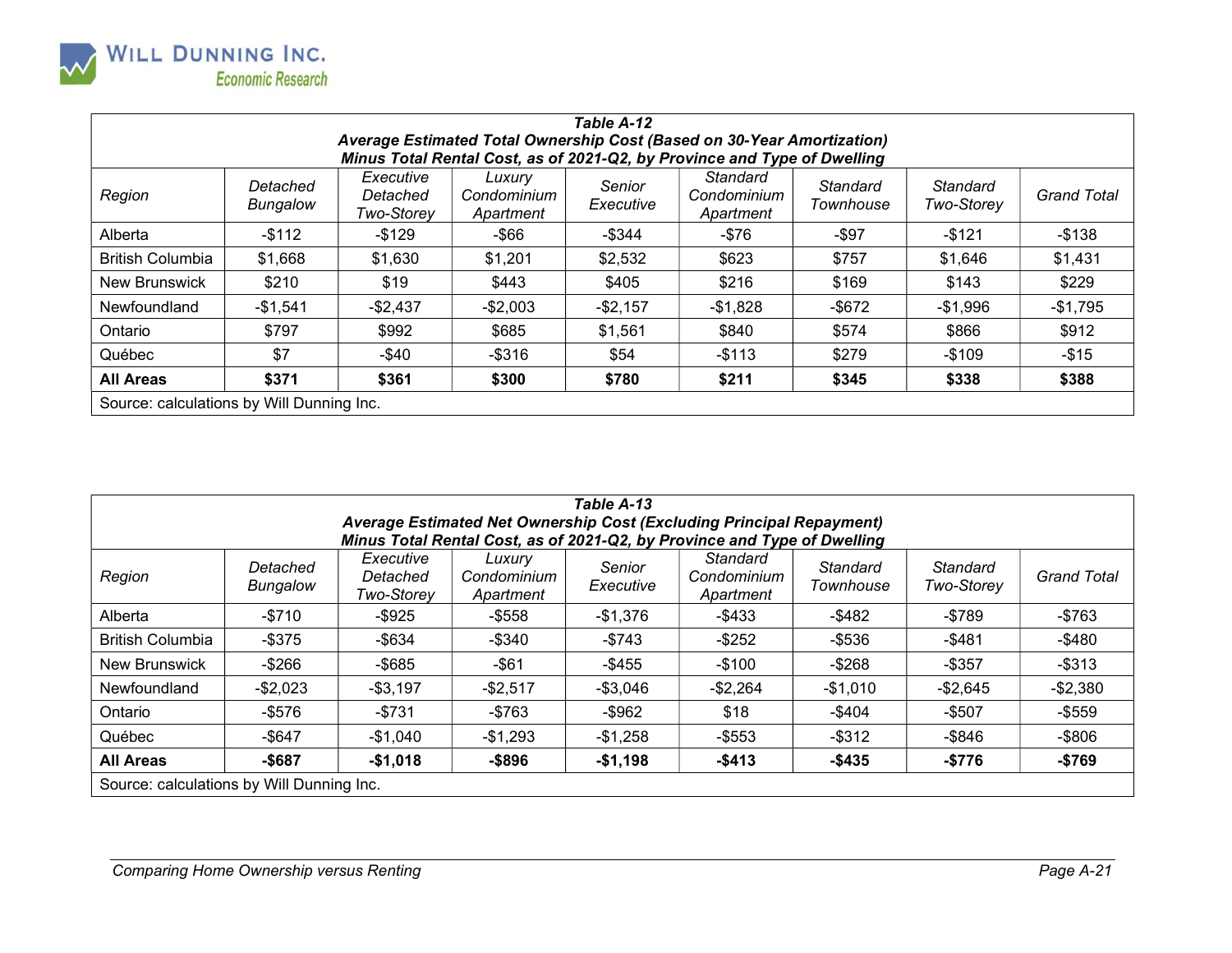

## A Note on the "Like versus Like" Methodology

A key premise in this research report is that housing consumers make a choice between owning and renting dwellings that are identical. I have no doubt, that many of us make decisions on that basis. But, there are also very large numbers of us for whom the decision is not based on identical housing options. For example, the choice might be between owning a town home versus renting a two bedroom or three bedroom apartment. Additionally, if people buy a home, they might choose a different location than if they decide to rent.

There are two main reasons for making the like-for-like assumption.

- Pragmatically-speaking, assuming unequal choices for owning versus renting would result in an extremely large number of possible comparisons, which would make it impossible to draw conclusions.
- Conceptually-speaking, if different options are chosen for renting versus owning, the impacts are not just in terms of costs: levels of satisfaction will also be affected. The calculations would need to take that into account, and that would require exact measurements of comparative satisfaction (which I expect is impossible to do). Then, in assessing outcomes for the decisionmakers, the outcomes in terms of costs plus satisfaction would somehow need to be combined into a usable set of statistics. This would also make it impossible to draw conclusions.